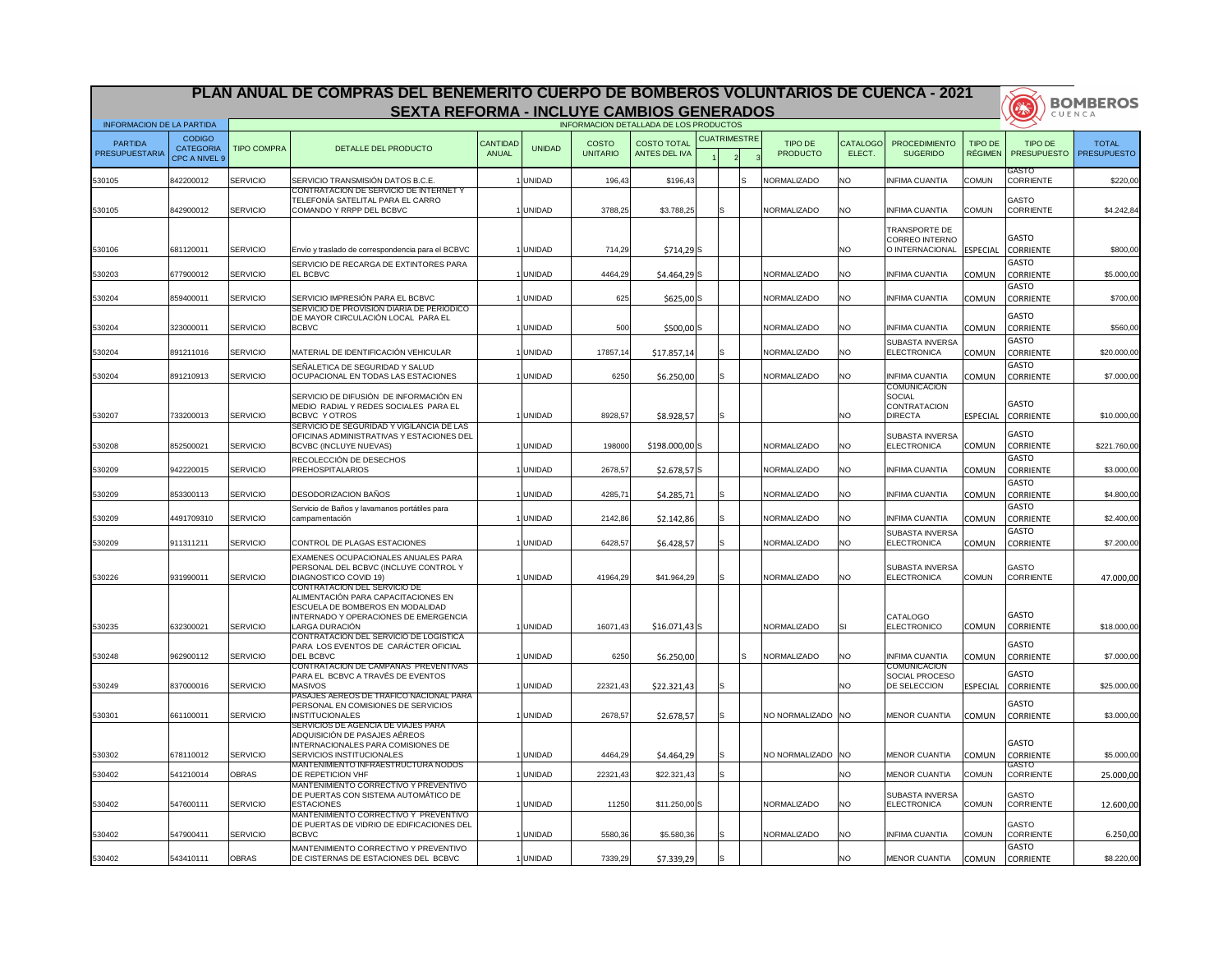| PLAN ANUAL DE COMPRAS DEL BENEMERITO CUERPO DE BOMBEROS VOLUNTARIOS DE CUENCA - 2021<br><b>SEXTA REFORMA - INCLUYE CAMBIOS GENERADOS</b> |                                                    |                       |                                                                                                                                             | <b>BOMBEROS</b>          |               |                                 |                                            |                     |    |                            |                           |                                                    |                                  |                                  |                                    |
|------------------------------------------------------------------------------------------------------------------------------------------|----------------------------------------------------|-----------------------|---------------------------------------------------------------------------------------------------------------------------------------------|--------------------------|---------------|---------------------------------|--------------------------------------------|---------------------|----|----------------------------|---------------------------|----------------------------------------------------|----------------------------------|----------------------------------|------------------------------------|
| <b>INFORMACION DE LA PARTIDA</b>                                                                                                         |                                                    |                       |                                                                                                                                             |                          |               |                                 | INFORMACION DETALLADA DE LOS PRODUCTOS     |                     |    |                            |                           |                                                    |                                  | 3                                | CUENCA                             |
| <b>PARTIDA</b><br>PRESUPUESTARIA                                                                                                         | <b>CODIGO</b><br><b>CATEGORIA</b><br>CPC A NIVEL 9 | <b>TIPO COMPRA</b>    | DETALLE DEL PRODUCTO                                                                                                                        | <b>CANTIDAD</b><br>ANUAL | <b>UNIDAD</b> | <b>COSTO</b><br><b>UNITARIO</b> | <b>COSTO TOTAL</b><br><b>ANTES DEL IVA</b> | <b>CUATRIMESTRE</b> |    | TIPO DE<br><b>PRODUCTO</b> | <b>CATALOGO</b><br>ELECT. | <b>PROCEDIMIENTO</b><br><b>SUGERIDO</b>            | <b>TIPO DE</b><br><b>RÉGIMEN</b> | TIPO DE<br><b>PRESUPUESTO</b>    | <b>TOTAL</b><br><b>PRESUPUESTO</b> |
| 530402                                                                                                                                   | 871591612                                          | SERVICIO              | MANTENIMIENTO PREVENTIVO DE ASCENSORES<br><b>DE ESTACIONES</b>                                                                              |                          | <b>UNIDAD</b> | 5803,57                         | $$5.803,57$ S                              |                     |    | NORMALIZADO                | NO.                       | <b>INFIMA CUANTIA</b>                              | <b>COMUN</b>                     | <b>GASTO</b><br><b>CORRIENTE</b> | \$6.500,00                         |
| 530404                                                                                                                                   | 835630021                                          | SERVICIO              | CONTRATACIÓN DE PRUEBAS HIDROSTÁTICAS                                                                                                       |                          | <b>UNIDAD</b> | 22321,43                        | \$22.321,43                                |                     |    | NORMALIZADO                | NO.                       | <b>SUBASTA INVERSA</b><br>ELECTRONICA              | <b>COMUN</b>                     | <b>GASTO</b><br><b>CORRIENTE</b> | \$25.000,00                        |
| 530404                                                                                                                                   | 841600111                                          | <b>SERVICIO</b>       | MANTENIMIENTO CORRECTIVO DE LOS EQUIPOS<br>MÓVILES Y PORTÁTILES DEL BCBVC                                                                   |                          | <b>UNIDAD</b> | 3571,43                         | \$3.571,43                                 |                     |    | NO NORMALIZADO NO          |                           | <b>MENOR CUANTIA</b>                               | <b>COMUN</b>                     | <b>GASTO</b><br><b>CORRIENTE</b> | \$4.000,00                         |
| 530404                                                                                                                                   | 871200014                                          | SERVICIO              | MANTENIMIENTO CORRECTIVO DE LOS EQUIPOS<br>DE IMPRESIÓN DEL BCBVC                                                                           |                          | <b>UNIDAD</b> | 3571,43                         | $$3.571,43$ S                              |                     |    | <b>INORMALIZADO</b>        | NO.                       | <b>INFIMA CUANTIA</b>                              | <b>COMUN</b>                     | GASTO<br><b>CORRIENTE</b>        | \$4.000,00                         |
| 530404                                                                                                                                   | 882320014                                          | SERVICIO              | <b>MANTENIMIENTO PREVENTIVO Y CORRECTIVO</b><br><b>DE LAVADORAS Y SECADORAS</b>                                                             |                          | <b>UNIDAD</b> | 7142,86                         | \$7.142,86                                 |                     |    | <b>INORMALIZADO</b>        | NO.                       | <b>SUBASTA INVERSA</b><br>ELECTRONICA              | <b>COMUN</b>                     | <b>GASTO</b><br><b>CORRIENTE</b> | \$8.000,00                         |
| 530404                                                                                                                                   | 871520211                                          | SERVICIO              | <b>MANTENIMIENTO PREVENTIVO Y CORRECTIVO</b><br><b>DE UPS</b>                                                                               |                          | <b>UNIDAD</b> | 6250                            | \$6.250,00                                 |                     |    | NORMALIZADO                | <b>NO</b>                 | <b>INFIMA CUANTIA</b>                              | <b>COMUN</b>                     | <b>GASTO</b><br><b>CORRIENTE</b> | \$7.000,00                         |
| 530404                                                                                                                                   | 871520013                                          | SERVICIO              | MANTENIMIENTO CORRECTIVO Y PREVENTIVO<br>DE GENERADORES ELÉCTRICOS DE LAS<br><b>EDIFICACIONES DEL BCBVC</b>                                 |                          | <b>UNIDAD</b> | 7142,86                         | $$7.142,86$ S                              |                     |    | NORMALIZADO                | NO.                       | <b>SUBASTA INVERSA</b><br>ELECTRONICA              | <b>COMUN</b>                     | <b>GASTO</b><br><b>CORRIENTE</b> | \$8.000,00                         |
| 530404                                                                                                                                   | 859901911                                          | SERVICIO              | MANTENIMIENTO PREVENTIVO Y CORRECTIVO<br><b>DE AIRES ACONDICIONADOS</b>                                                                     |                          | <b>UNIDAD</b> | 3571,43                         | \$3.571,43                                 |                     |    | NORMALIZADO                | NO.                       | <b>INFIMA CUANTIA</b>                              | <b>COMUN</b>                     | <b>GASTO</b><br><b>CORRIENTE</b> | \$4.000,00                         |
| 530404                                                                                                                                   | 871590811                                          | SERVICIO              | <b>MANTENIMIENTO DE MAQUINARIAS Y EQUIPOS</b><br><b>DE OPERACIONES DE BOMBEROS</b>                                                          |                          | <b>UNIDAD</b> | 44642,86                        | \$44.642,86                                |                     |    |                            | NO.                       | REPUESTOS O<br><b>ACCESORIOS</b>                   | <b>ESPECIAL</b>                  | <b>GASTO</b><br><b>CORRIENTE</b> | \$50.000,00                        |
| 530404                                                                                                                                   | 871590111                                          | SERVICIO              | MANTENIMIENTO EQUIPOS CASCADA DE LAS<br>MARCAS SCOTT, BAUER, MAKO                                                                           |                          | <b>UNIDAD</b> | 13392,86                        | \$13.392,86                                | S                   |    |                            | NO.                       | REPUESTOS O<br><b>ACCESORIOS</b>                   | <b>ESPECIAL</b>                  | <b>GASTO</b><br><b>CORRIENTE</b> | \$15.000,00                        |
| 530405                                                                                                                                   | 871410441                                          | SERVICIO              | REENCAUCHE DE NEUMÁTICOS PARA EL<br><b>PARQUE AUTOMOTOR DEL BCBVC</b>                                                                       |                          | <b>UNIDAD</b> | 3571,43                         | \$3.571,43                                 |                     |    | NORMALIZADO                | <b>NO</b>                 | <b>INFIMA CUANTIA</b>                              | <b>COMUN</b>                     | <b>GASTO</b><br><b>CORRIENTE</b> | \$4.000,00                         |
| 530405                                                                                                                                   | 871410315                                          | SERVICIO              | MANTENIMIENTO PREVENTIVO DE ALINEACION.<br>BALANCEO, ENLLANTAJE, CAMBIO TUBOS,<br>RECTIFICACIÓN PARA LA FLOTA VEHICULAR DEL<br><b>BCBVC</b> |                          | <b>UNIDAD</b> | 5357,14                         | \$5.357,14                                 |                     |    | NORMALIZADO                | NO.                       | <b>INFIMA CUANTIA</b>                              | <b>COMUN</b>                     | GASTO<br><b>CORRIENTE</b>        | \$6.000,00                         |
| 530405                                                                                                                                   | 871410212                                          | SERVICIO              | ISERVICIO DE MANTENIMIENTO CORRECTIVO<br>ELECTRICO PARA LA FLOTA VEHICULAR DEL<br><b>BCBVC</b>                                              |                          | <b>UNIDAD</b> | 2678,57                         | $$2.678,57$ S                              |                     | IS | NORMALIZADO                | <b>NO</b>                 | <b>INFIMA CUANTIA</b>                              | <b>COMUN</b>                     | <b>GASTO</b><br><b>CORRIENTE</b> | \$3.000,00                         |
| 530405                                                                                                                                   | 871410614                                          | <b>SERVICIO</b>       | SERVICIO DE TAPICERÍA PARA LA FLOTA<br>VEHICULAR Y MOTOS DEL BCBVC                                                                          |                          | <b>UNIDAD</b> | 3571,43                         | \$3.571,43                                 | 'S                  |    | NORMALIZADO                | <b>NO</b>                 | <b>INFIMA CUANTIA</b>                              | <b>COMUN</b>                     | <b>GASTO</b><br><b>CORRIENTE</b> | \$4.000,00                         |
| 530405                                                                                                                                   | 871410018                                          | SERVICIO              | MANTENIMIENTO CORRECTIVO (REPARACION<br>DE MOTORES GASOLINA Y DIESEL) DE LA FLOTA<br>VEHICULAR DEL BCBVC                                    |                          | <b>UNIDAD</b> | 15178,57                        | \$15.178,57                                | S.                  |    |                            | NO.                       | <b>REPUESTOS O</b><br><b>ACCESORIOS</b>            | <b>ESPECIAL</b>                  | <b>GASTO</b><br><b>CORRIENTE</b> | \$17.000,00                        |
| 530405                                                                                                                                   | 871410011                                          | SERVICIO              | SERVICIO DE MANTENIMIENTO CORRECTIVO DE<br>LA FLOTA VEHICULAR LIVIANA Y PESADA DEL<br><b>BCBVC</b>                                          |                          | <b>UNIDAD</b> | 2678,57                         | $$2.678,57$ S                              | lS.                 | IS | NORMALIZADO                | <b>NO</b>                 | <b>INFIMA CUANTIA</b>                              | <b>COMUN</b>                     | GASTO<br><b>CORRIENTE</b>        | \$3.000,00                         |
| 530405                                                                                                                                   | 871420012                                          | SERVICIO              | MANTENIMIENTO CORRECTIVO PARA LAS<br>MOTOS DEL BCBVC                                                                                        |                          | <b>UNIDAD</b> | 892,86                          | $$892,86$ S                                |                     | IS | NORMALIZADO                | <b>NO</b>                 | <b>INFIMA CUANTIA</b>                              | <b>COMUN</b>                     | <b>GASTO</b><br><b>CORRIENTE</b> | \$1.000,00                         |
| 530405                                                                                                                                   | 871490312                                          | SERVICIO              | MANTENIMIENTO PREVENTIVO DE LA AERONAVE<br><b>DEL BCBVC</b>                                                                                 |                          | <b>UNIDAD</b> | 4910,71                         | \$4.910,71                                 |                     |    | NORMALIZADO                | <b>NO</b>                 | <b>INFIMA CUANTIA</b>                              | <b>COMUN</b>                     | <b>GASTO</b><br><b>CORRIENTE</b> | \$5.500,00                         |
| 530408                                                                                                                                   | 963200111                                          | SERVICIO              | MANTENIMIENTO DE OBJETOS ARTISTICOS Y<br><b>CULTURALES ACERVO PATRIMONIAL</b>                                                               |                          | <b>UNIDAD</b> | 4464,29                         | \$4.464,29                                 |                     |    | NORMALIZADO                | <b>NO</b>                 | <b>INFIMA CUANTIA</b>                              | <b>COMUN</b>                     | <b>GASTO</b><br><b>CORRIENTE</b> | \$5.000,00                         |
| 530502                                                                                                                                   | 721110015                                          | SERVICIO              | IARRIENDO CASETAS PAREDONES Y BUERAN<br>PARA EQUIPOS Y ANTENAS DE REPETICÓN DE<br><b>COMUNICACIONES</b>                                     |                          | <b>UNIDAD</b> | 2453,87                         | $$2.453,87$ S                              |                     | Is | NORMALIZADO                | <b>NO</b>                 | <b>INFIMA CUANTIA</b>                              | <b>COMUN</b>                     | <b>GASTO</b><br><b>CORRIENTE</b> | \$2.748,33                         |
| 530601                                                                                                                                   | 831110911                                          | <b>CONSULTORIA</b>    | <b>REESTRUCTURACION DEL ESTATUTO</b><br>ORGÁNICO POR PROCESOS, VALORACIÓN Y<br>RECLASIFICACIÓN DE PUESTOS                                   |                          | <b>UNIDAD</b> | 31250                           | \$31.250,00                                | S.                  |    |                            | <b>NO</b>                 | <b>CONTRATACION</b><br><b>DIRECTA</b>              | <b>COMUN</b>                     | <b>GASTO</b><br><b>CORRIENTE</b> | \$35.000,00                        |
| 530601                                                                                                                                   | 821190211                                          | SERVICIO              | PATROCINIO JURIDICO Y TRAMITES LEGALES<br>ADMINISTRATIVOS, RECUPERACIÓN DE<br><b>CARTERA SPPAT</b>                                          |                          | <b>UNIDAD</b> | 10714,29                        | \$10.714,29                                | 'S                  | IS |                            | <b>NO</b>                 | <b>ASESORIA Y</b><br>PATROCINIO<br><b>JURIDICO</b> | <b>ESPECIAL</b>                  | <b>GASTO</b><br><b>CORRIENTE</b> | \$12.000,00                        |
| 530601                                                                                                                                   | 831110922                                          | CONSULTORIA CIUDADANA | <b>IMPLEMENTACION DE LA INFOTECA</b><br>INSTITUCIONAL PARA VINCULACIÓN                                                                      |                          | <b>UNIDAD</b> | 22321,43                        | \$22.321,43                                | S                   |    |                            | NO.                       | <b>CONTRATACION</b><br><b>DIRECTA</b>              | <b>COMUN</b>                     | <b>GASTO</b><br><b>CORRIENTE</b> | \$25.000,00                        |
| 530601                                                                                                                                   | 831150621                                          |                       | SERVICIOS DE MEDICION Y EVALUACION DE<br>CONSULTORIA RIESGOS LABORALES                                                                      |                          | <b>UNIDAD</b> | 21428,57                        | \$21.428,57                                |                     |    |                            | <b>NO</b>                 | CONTRATACION<br><b>DIRECTA</b>                     | <b>COMUN</b>                     | <b>GASTO</b><br><b>CORRIENTE</b> | \$24.000,00                        |
| 530605                                                                                                                                   | 833930115                                          |                       | <b>ELABORACION DE PLANOS DE AIRE</b><br>COMPRIMIDO, ACEITE Y MESAS DE TRABAJO<br>CONSULTORIA   PARA EL TALLER DE MANTENIMIENTO              |                          | <b>UNIDAD</b> | 2678,57                         | \$2.678,57                                 |                     |    |                            | NO.                       | <b>CONTRATACION</b><br><b>DIRECTA</b>              | <b>COMUN</b>                     | PROYECTO DE<br><b>INVERSION</b>  | \$3.000,00                         |
| 530612                                                                                                                                   | 9290000129                                         | SERVICIO              | HABILITACIÓN EN LA AERONAVE CTLS CB07CT<br>PARA EL PERSONAL DEL BCBVC                                                                       |                          | <b>UNIDAD</b> | 5803,57                         | \$5.803,57                                 |                     |    | NORMALIZADO                | <b>NO</b>                 | <b>INFIMA CUANTIA</b>                              | <b>COMUN</b>                     | GASTO<br><b>CORRIENTE</b>        | \$6.500,00                         |

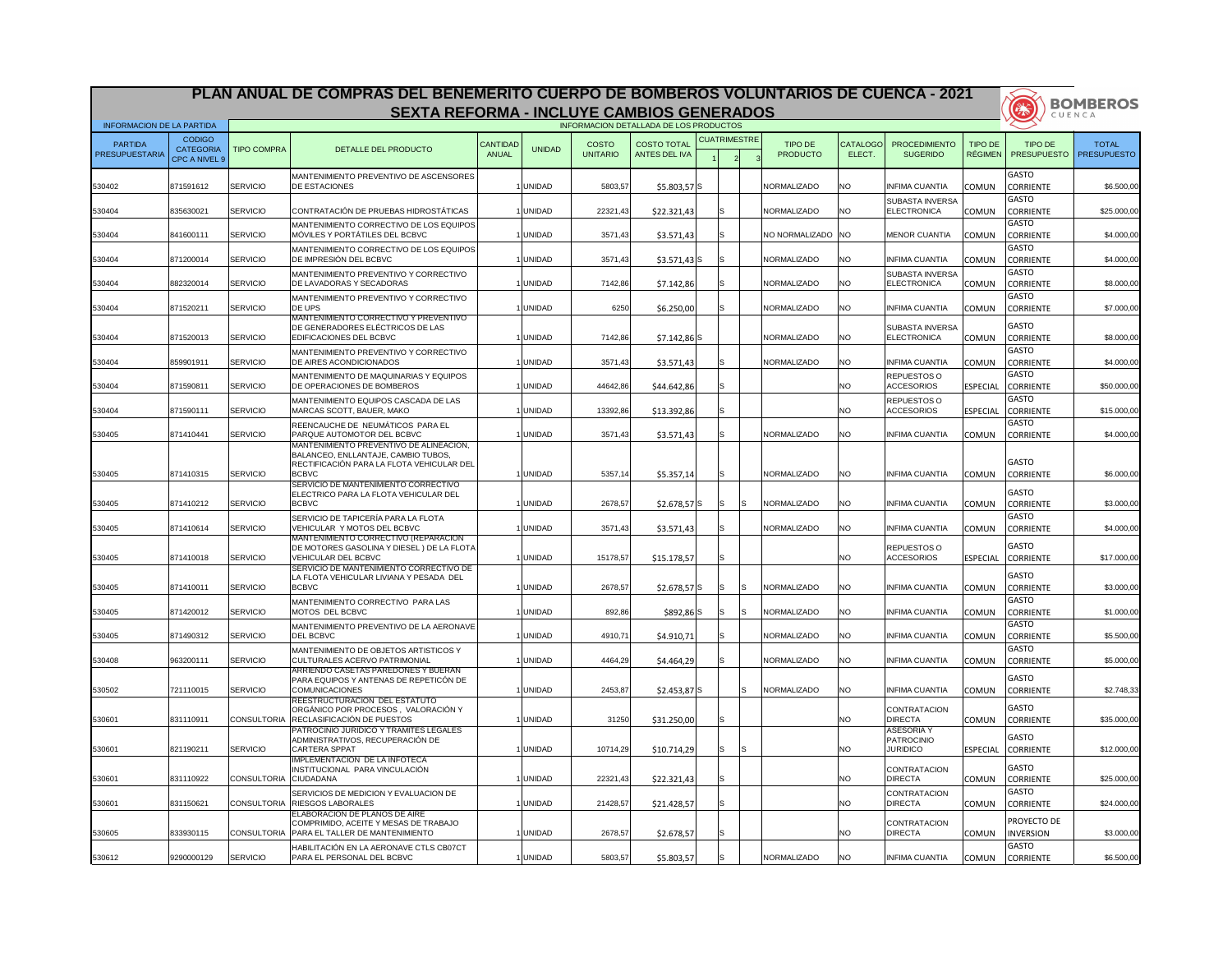|                                  |                                                    |                            | PLAN ANUAL DE COMPRAS DEL BENEMERITO CUERPO DE BOMBEROS VOLUNTARIOS DE CUENCA - 2021<br><b>SEXTA REFORMA - INCLUYE CAMBIOS GENERADOS</b>                                                                                                                                                                                                                       |                                 |                                |                                 |                                            |                     |     |     |                            |                        |                                                 |                                  | 美                                                    | <b>BOMBEROS</b><br>CUENCA          |
|----------------------------------|----------------------------------------------------|----------------------------|----------------------------------------------------------------------------------------------------------------------------------------------------------------------------------------------------------------------------------------------------------------------------------------------------------------------------------------------------------------|---------------------------------|--------------------------------|---------------------------------|--------------------------------------------|---------------------|-----|-----|----------------------------|------------------------|-------------------------------------------------|----------------------------------|------------------------------------------------------|------------------------------------|
| <b>INFORMACION DE LA PARTIDA</b> |                                                    |                            |                                                                                                                                                                                                                                                                                                                                                                |                                 |                                |                                 | INFORMACION DETALLADA DE LOS PRODUCTOS     |                     |     |     |                            |                        |                                                 |                                  |                                                      |                                    |
| <b>PARTIDA</b><br>PRESUPUESTARIA | <b>CODIGO</b><br><b>CATEGORIA</b><br>CPC A NIVEL 9 | <b>TIPO COMPRA</b>         | DETALLE DEL PRODUCTO                                                                                                                                                                                                                                                                                                                                           | <b>CANTIDAD</b><br><b>ANUAL</b> | <b>UNIDAD</b>                  | <b>COSTO</b><br><b>UNITARIO</b> | <b>COSTO TOTAL</b><br><b>ANTES DEL IVA</b> | <b>CUATRIMESTRE</b> |     |     | TIPO DE<br><b>PRODUCTO</b> | CATALOGO<br>ELECT.     | <b>PROCEDIMIENTO</b><br><b>SUGERIDO</b>         | <b>TIPO DE</b><br><b>RÉGIMEN</b> | TIPO DE<br><b>PRESUPUESTO</b>                        | <b>TOTAL</b><br><b>PRESUPUESTO</b> |
| 530612                           | 929000014                                          | <b>SERVICIO</b>            | CAPACITACIÓN A SERVIDORES Y<br>TRABAJADORES DEL BCBVC                                                                                                                                                                                                                                                                                                          |                                 | <b>UNIDAD</b>                  | 80464,29                        | \$80.464,29 S                              |                     | IS  |     | NORMALIZADO                | NO.                    | <b>SUBASTA INVERSA</b><br>ELECTRONICA           | <b>COMUN</b>                     | <b>GASTO</b><br><b>CORRIENTE</b>                     | \$90.120,00                        |
| 530612                           | 9290000125                                         | <b>SERVICIO</b>            | CURSO DE ATENCIÓN PREHOSPITALARIA (SVB,<br><b>BLS, PHTLS, OTROS)</b>                                                                                                                                                                                                                                                                                           |                                 | <b>UNIDAD</b>                  | 35714,29                        | $$35.714,29$ S                             |                     |     |     | NORMALIZADO                | NO.                    | <b>SUBASTA INVERSA</b><br><b>ELECTRONICA</b>    | <b>COMUN</b>                     | <b>GASTO</b><br><b>CORRIENTE</b>                     | \$40.000,00                        |
| 530612                           | 929000111                                          | <b>SERVICIO</b>            | CURSOS DE ESPECIALIZACIÓN NACIONAL<br>INTERNACIONAL EN RESCATE                                                                                                                                                                                                                                                                                                 |                                 | <b>UNIDAD</b>                  | 26785,71                        | \$26.785,71                                |                     |     |     | NORMALIZADO                | <b>NO</b>              | <b>SUBASTA INVERSA</b><br><b>ELECTRONICA</b>    | <b>COMUN</b>                     | <b>GASTO</b><br><b>CORRIENTE</b>                     | \$30.000,00                        |
| 530612                           | 541210015                                          | <b>OBRAS</b>               | RECONSTRUCCIÓN DE MÓDULOS BREC PARA<br>ENTRENAMIENTO EN BÚSQUEDA Y RESCATE EN<br><b>ESTRUCTURAS DE LA ESCUELA DE BOMBEROS</b>                                                                                                                                                                                                                                  |                                 | UNIDAD                         | 12500                           | \$12.500,00                                |                     | ls  |     |                            | NO.                    | <b>MENOR CUANTIA</b>                            | <b>COMUN</b>                     | <b>GASTO</b><br><b>CORRIENTE</b>                     | \$14.000,00                        |
| 530612                           | 9290000116                                         | <b>SERVICIO</b>            | <b>TRANSFERENCIA DE CONOCIMIENTO</b><br><b>PROYECTO ADQUISICIÓN VEHICULOS</b><br><b>INTERVENCIÓN RAPIDA</b>                                                                                                                                                                                                                                                    |                                 | 2 UNIDAD                       | 1785,71                         | \$3.571,42                                 |                     | IS. |     | NORMALIZADO                | <b>NO</b>              | <b>INFIMA CUANTIA</b>                           | <b>COMUN</b>                     | <b>GASTO</b><br><b>CORRIENTE</b>                     | \$3.999,99                         |
| 530612                           | 9290000116                                         | <b>SERVICIO</b>            | TRANSFERENCIA DE CONOCIMIENTO<br><b>PROYECTO ADQUISICIÓN VEHICULOS</b><br>POLIVALENTE DE 800 GALONES<br><b>RENOVACION SOPORTE SISTEMA</b>                                                                                                                                                                                                                      |                                 | <b>UNIDAD</b>                  | 1785,71                         | \$7.142,84                                 |                     | IS  |     | NORMALIZADO                | NO.                    | <b>SUBASTA INVERSA</b><br><b>ELECTRONICA</b>    | <b>COMUN</b>                     | <b>GASTO</b><br><b>CORRIENTE</b>                     | \$7.999,98                         |
| 530701                           | 831410513                                          | <b>CONSULTORIA</b>         | VIRTUALIZACIÓN VMWARE Y SISTEMA BACKUP<br><b>VEEAM</b>                                                                                                                                                                                                                                                                                                         |                                 | <b>UNIDAD</b>                  | 10714,29                        | \$10.714,29                                |                     | IS  |     |                            | NO.                    | <b>CONTRATACION</b><br><b>DIRECTA</b>           | <b>COMUN</b>                     | <b>GASTO</b><br><b>CORRIENTE</b>                     | \$12.000,00                        |
| 530702                           | 831410512                                          | <b>CONSULTORIA</b>         | RENOVACION LICENCIA ARUBA CENTRAL                                                                                                                                                                                                                                                                                                                              |                                 | <b>UNIDAD</b>                  | 2678,57                         | \$2.678,57                                 |                     | IS  |     |                            | <b>NO</b>              | <b>CONTRATACION</b><br><b>DIRECTA</b>           | <b>COMUN</b>                     | <b>GASTO</b><br><b>CORRIENTE</b>                     | \$3.000,00                         |
| 530702                           | 831410512                                          | <mark>CONSULTORIA</mark>   | RENOVACIÓN DE LICENCIAS GATEWAY<br>FIREWALL PARA 36 MESES                                                                                                                                                                                                                                                                                                      |                                 | <b>UNIDAD</b>                  | 48214,29                        | \$48.214,29                                |                     |     | IS. |                            | NO.                    | <b>CONTRATACION</b><br><b>DIRECTA</b>           | <b>COMUN</b>                     | <b>GASTO</b><br><b>CORRIENTE</b>                     | \$54.000,00                        |
| 530702                           | 9290000110                                         | <b>SERVICIO</b>            | SERVICIO EN LÍNEA DE INFORMACIÓN JURÍDICA                                                                                                                                                                                                                                                                                                                      |                                 | <b>UNIDAD</b>                  | 669,64                          | \$669,64                                   |                     |     |     | NORMALIZADO                | <b>NO</b>              | <b>I</b> INFIMA CUANTIA                         | <b>COMUN</b>                     | <b>GASTO</b><br><b>CORRIENTE</b>                     | \$750,00                           |
| 530702                           | 812100021                                          | SERVICIO                   | BATERIAS PARA TEST PSICOLOGICOS<br>(PSICOMETRIA)<br>LICENCIAS PARA EQUIPAMIENTO TECNOLOGICO                                                                                                                                                                                                                                                                    |                                 | 1 UNIDAD                       | 5803,57                         | \$5.803,57                                 |                     | IS  |     | NORMALIZADO                | <b>NO</b>              | <b>INFIMA CUANTIA</b>                           | <b>COMUN</b>                     | <b>GASTO</b><br><b>CORRIENTE</b>                     | \$6.500,00                         |
| 530702                           | 5129000250                                         | <b>BIEN</b>                | Y DE SEGURIDAD PARA LAS NUEVAS<br>ESTACIONES Y TALLER DEL BCBVC                                                                                                                                                                                                                                                                                                |                                 | <b>UNIDAD</b>                  | 1500                            | $$1.500,00$ S                              |                     |     |     | <b>NORMALIZADO</b>         | <b>NO</b>              | <b>INFIMA CUANTIA</b>                           | <b>COMUN</b>                     | <b>GASTO</b><br><b>CORRIENTE</b>                     | \$1.680,00                         |
| 530702                           | 831490411                                          | <b>CONSULTORIA</b>         | SERVICIO ASISTENCIA Y MANTENIMIENTO<br><b>SISTEMA NOUS</b>                                                                                                                                                                                                                                                                                                     |                                 | <b>UNIDAD</b>                  | \$4.000,00                      | \$4.000,00                                 |                     | IS  |     |                            | NO                     | <b>CONTRATACION</b><br><b>DIRECTA</b>           | <b>COMUN</b>                     | <b>GASTO</b><br><b>CORRIENTE</b>                     | \$4.480,00                         |
| 530702                           | 842200011                                          | <b>SERVICIO</b>            | RENOVACIÓN DE DOMINIO DE BOMBEROS .EC                                                                                                                                                                                                                                                                                                                          |                                 | <b>UNIDAD</b>                  | \$140,00                        | \$140,00                                   |                     |     |     | NORMALIZADO                | <b>NO</b>              | <b>INFIMA CUANTIA</b>                           | <b>COMUN</b>                     | <b>GASTO</b><br><b>CORRIENTE</b>                     | \$156,80                           |
| 530703                           | 859600111                                          | <b>SERVICIO</b>            | Arrendamiento de equipos informáticos para el<br>desarrollo de las actividades administrativas y<br>técnicas del GAD Municipal del cantón Cuenca, las<br>Empresas Públicas y demás entidades intervinientes<br>en el Convenio de Asociatividad Temporal, que<br>incluye una mesa de servicios y el soporte técnico de<br>primer nivel para los servicios de TI |                                 | <b>UNIDAD</b>                  | 93072                           | \$93.072,00                                |                     | IS  |     | NORMALIZADO                | <b>NO</b>              | <b>SUBASTA INVERSA</b><br><b>ELECTRONICA</b>    | <b>COMUN</b>                     | <b>GASTO</b><br><b>CORRIENTE</b>                     | \$104.240,64                       |
|                                  | 871300011                                          | <b>SERVICIO</b>            | Arrendamiento de equipos informáticos para el<br>desarrollo de las actividades administrativas y<br>técnicas del GAD Municipal del cantón Cuenca, las<br>Empresas Públicas y demás entidades intervinientes<br>en el Convenio de Asociatividad Temporal, que<br>incluye una mesa de servicios y el soporte técnico de<br>primer nivel para los servicios de TI |                                 | <b>UNIDAD</b>                  | 1080,71                         |                                            |                     |     |     | NORMALIZADO                | <b>NO</b>              | <b>INFIMA CUANTIA</b>                           |                                  | <b>GASTO</b>                                         | \$1.210,40                         |
| 530704                           |                                                    |                            | ADQUISICIÓN DE KITS DE CAMINO E                                                                                                                                                                                                                                                                                                                                |                                 |                                |                                 | \$1.080,71                                 |                     |     |     |                            |                        |                                                 | <b>COMUN</b>                     | <b>CORRIENTE</b><br>GASTO                            |                                    |
| 530801                           | 244900926                                          | <b>BIEN</b>                | HIDRATACIÓN PARA EL PERSONAL OPERATIVO<br>ADQUISCION DE UNIFORMES Y ROPA DE<br>TRABAJO PARA EL PERSONAL ADMINISTRATIVO                                                                                                                                                                                                                                         |                                 | <b>UNIDAD</b>                  | 5357,14                         | $$5.357,14$ $S$                            |                     |     |     | NORMALIZADO                | <b>NO</b>              | <b>INFIMA CUANTIA</b><br>CATALOGO               | <b>COMUN</b>                     | <b>CORRIENTE</b><br><b>GASTO</b>                     | \$6.000,00                         |
| 530802                           | 2823612218                                         | <b>BIEN</b>                | Y OPERATIVO DEL BCBVC                                                                                                                                                                                                                                                                                                                                          |                                 | <b>UNIDAD</b>                  | 144642,86                       | \$144.642,86                               |                     | Is. |     | NORMALIZADO                | ISI                    | <b>ELECTRONICO</b>                              | <b>COMUN</b>                     | <b>CORRIENTE</b><br><b>GASTO</b>                     | \$162.000,00                       |
| 530802                           | 446402016                                          | <b>BIEN</b>                | CUERDA DE SEGURIDAD PERSONAL 11MM                                                                                                                                                                                                                                                                                                                              |                                 | <b>UNIDAD</b>                  | 839,29                          | \$839,29                                   |                     | IS  |     | NORMALIZADO                | <b>NO</b>              | <b>INFIMA CUANTIA</b><br><b>SUBASTA INVERSA</b> | <b>COMUN</b>                     | <b>CORRIENTE</b><br><b>GASTO</b>                     | \$940,00                           |
| 530802                           | 267300911                                          | <b>BIEN</b>                | <b>ARNES INTEGRAL</b><br>CASCO DE PROTECCION, OPERACIONES DE                                                                                                                                                                                                                                                                                                   |                                 | <b>UNIDAD</b>                  | 23214,29                        | \$23.214,29                                |                     | IS  |     | NORMALIZADO                | <b>NO</b>              | <b>ELECTRONICA</b>                              | <b>COMUN</b>                     | <b>CORRIENTE</b><br><b>GASTO</b>                     | \$26.000,00                        |
| 530802<br>530802                 | 3697000128<br>2822113111                           | <b>BIEN</b><br><b>BIEN</b> | <b>EQUIPO DE CORTE</b><br>PANTALON DE PROTECCION OPERACIÓN CON<br>EQUIPOS DE CORTE                                                                                                                                                                                                                                                                             |                                 | <b>UNIDAD</b><br><b>UNIDAD</b> | 245,54<br>3285,71               | \$245,54<br>\$3.285,71                     |                     |     |     | NORMALIZADO<br>NORMALIZADO | <b>NO</b><br><b>NO</b> | <b>INFIMA CUANTIA</b><br><b>INFIMA CUANTIA</b>  | <b>COMUN</b><br><b>COMUN</b>     | <b>CORRIENTE</b><br><b>GASTO</b><br><b>CORRIENTE</b> | \$275,00<br>\$3.680,00             |

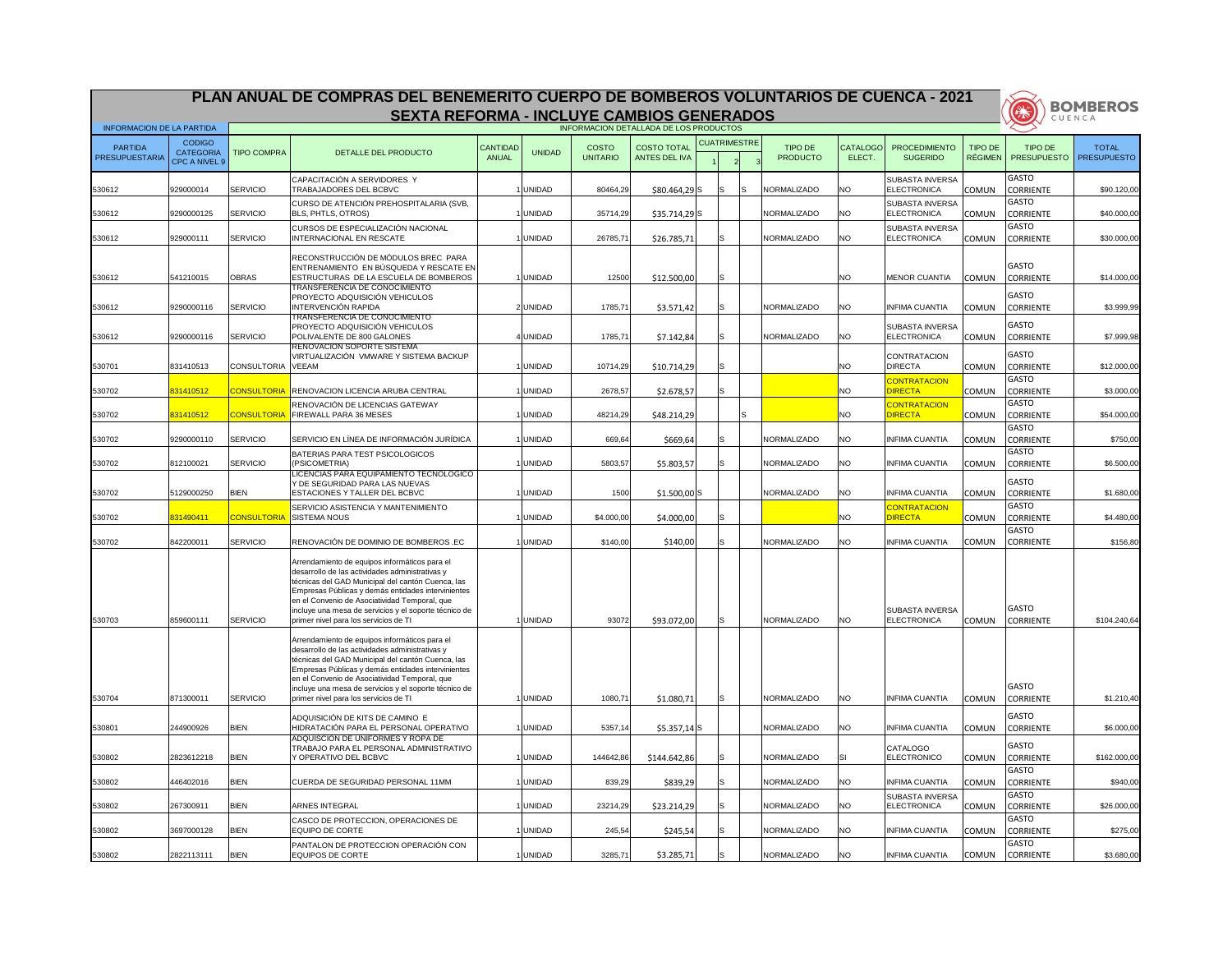|                                         |                                                    |                    | PLAN ANUAL DE COMPRAS DEL BENEMERITO CUERPO DE BOMBEROS VOLUNTARIOS DE CUENCA - 2021                                       |                                 |               |                          |                                            |   |                     |                                   |                    |                                               |                |                                                | <b>BOMBEROS</b> |
|-----------------------------------------|----------------------------------------------------|--------------------|----------------------------------------------------------------------------------------------------------------------------|---------------------------------|---------------|--------------------------|--------------------------------------------|---|---------------------|-----------------------------------|--------------------|-----------------------------------------------|----------------|------------------------------------------------|-----------------|
|                                         |                                                    |                    | <b>SEXTA REFORMA - INCLUYE CAMBIOS GENERADOS</b>                                                                           |                                 |               |                          |                                            |   |                     |                                   |                    |                                               |                | CH3                                            | CUENCA          |
| <b>INFORMACION DE LA PARTIDA</b>        |                                                    |                    |                                                                                                                            |                                 |               |                          | INFORMACION DETALLADA DE LOS PRODUCTOS     |   |                     |                                   |                    |                                               |                |                                                |                 |
| <b>PARTIDA</b><br><b>PRESUPUESTARIA</b> | <b>CODIGO</b><br><b>CATEGORIA</b><br>CPC A NIVEL 9 | <b>TIPO COMPRA</b> | DETALLE DEL PRODUCTO                                                                                                       | <b>CANTIDAD</b><br><b>ANUAL</b> | <b>UNIDAD</b> | COSTO<br><b>UNITARIO</b> | <b>COSTO TOTAL</b><br><b>ANTES DEL IVA</b> |   | <b>CUATRIMESTRE</b> | <b>TIPO DE</b><br><b>PRODUCTO</b> | CATALOGO<br>ELECT. | <b>PROCEDIMIENTO</b><br><b>SUGERIDO</b>       | <b>TIPO DE</b> | TIPO DE<br>RÉGIMEN   PRESUPUESTO   PRESUPUESTO | <b>TOTAL</b>    |
| 530802                                  | 282211314                                          | <b>BIEN</b>        | ROPA DE TRABAJO PARA ACTIVIDADES DE<br>MANTENIMIENTO MECANICO, INFRAESTRUTURA<br>Y LIMPIEZA                                |                                 | <b>UNIDAD</b> | 6517,86                  | \$6.517,86                                 |   |                     | <b>NORMALIZADO</b>                |                    | <b>CATALOGO</b><br>ELECTRONICO                | <b>COMUN</b>   | <b>GASTO</b><br><b>CORRIENTE</b>               | \$7.300,00      |
| 530802                                  | 282231422                                          | <b>BIEN</b>        | EQUIPO DE PROTECCION PERSONAL PARA<br>COMBATE DE INCENDIOS FORESTALES<br>(CHAQUETA, CUBRE PANTALON)<br>PERSONALIZADO BCBVC |                                 | <b>UNIDAD</b> | 178125                   | \$178.125,00                               |   |                     | NORMALIZADO                       | NO.                | <b>SUBASTA INVERSA</b><br>ELECTRONICA         | <b>COMUN</b>   | <b>GASTO</b><br><b>CORRIENTE</b>               | \$199.500,00    |
|                                         |                                                    |                    |                                                                                                                            |                                 |               |                          |                                            |   |                     |                                   |                    | SUBASTA INVERSA                               |                | <b>GASTO</b>                                   |                 |
| 530802                                  | 264200011                                          | <b>BIEN</b>        | <b>GUANTES PARA INTEVENCION FORESTAL</b><br>GUANTES PARA INTEVENCION EN ALTURAS                                            |                                 | <b>UNIDAD</b> | 10044,64                 | \$10.044,64                                |   |                     | NORMALIZADO                       | <b>NO</b>          | <b>ELECTRONICA</b><br><b>SUBASTA INVERSA</b>  | COMUN          | <b>CORRIENTE</b><br><b>GASTO</b>               | \$11.250,00     |
| 530802                                  | 282500037                                          | <b>BIEN</b>        | (USO DE CUERDAS)<br>CASCOS DE BOMBERO FORESTAL (INCLUYE                                                                    |                                 | <b>UNIDAD</b> | 15714,29                 | \$15.714,29                                |   |                     | <b>NORMALIZADO</b>                | <b>NO</b>          | <b>ELECTRONICA</b><br><b>SUBASTA INVERSA</b>  | <b>COMUN</b>   | <b>CORRIENTE</b><br><b>GASTO</b>               | \$17.600,00     |
| 530802                                  | 369700017                                          | <b>BIEN</b>        | MONOGAFAS, LINTERNA, REGILLA FACIAL)                                                                                       |                                 | <b>UNIDAD</b> | 108723,21                | \$108.723,21                               |   |                     | NORMALIZADO                       | <b>NO</b>          | <b>ELECTRONICA</b>                            | <b>COMUN</b>   | <b>CORRIENTE</b>                               | \$121.770,00    |
| 530802                                  | 293100013                                          | <b>BIEN</b>        | PARES DE BOTAS PARA INTERVENCION<br><b>FORESTAL</b>                                                                        |                                 | <b>UNIDAD</b> | 42857,1                  | \$42.857,14                                |   |                     | NORMALIZADO                       | NO.                | <b>SUBASTA INVERSA</b><br>ELECTRONICA         | <b>COMUN</b>   | <b>GASTO</b><br><b>CORRIENTE</b>               | \$48.000,00     |
| 530802                                  | 2931000121                                         | <b>BIEN</b>        | PARES DE BOTAS PARA RESCATE EN MONTAÑA                                                                                     |                                 | <b>UNIDAD</b> | 95982,14                 | \$95.982,14                                |   |                     | NORMALIZADO                       | NO.                | <b>SUBASTA INVERSA</b><br><b>ELECTRONICA</b>  | <b>COMUN</b>   | <b>GASTO</b><br><b>CORRIENTE</b>               | \$107.500,00    |
| 530802                                  | 2931000123                                         | <b>BIEN</b>        | PARES DE BOTAS PARA USO DIARIO                                                                                             |                                 | <b>UNIDAD</b> | 55803,57                 | \$55.803,57                                |   |                     | NORMALIZADO                       | <b>NO</b>          | <b>SUBASTA INVERSA</b><br><b>ELECTRONICA</b>  | <b>COMUN</b>   | <b>GASTO</b><br><b>CORRIENTE</b>               | \$62.500,00     |
| 530802                                  | 282335025                                          | <b>BIEN</b>        | EQUIPO DE PROTECCION INDIVIDUAL PARA<br><b>EXPOSICION A FUEGO ESTRUCTURAL</b><br>(CHAQUETON Y PANTALÓN)                    |                                 | <b>UNIDAD</b> | 175892,86                | \$175.892,86                               |   |                     | NORMALIZADO                       | <b>NO</b>          | <b>SUBASTA INVERSA</b><br><b>ELECTRONICA</b>  | <b>COMUN</b>   | <b>GASTO</b><br><b>CORRIENTE</b>               | \$197.000,00    |
| 530802                                  | 392150112                                          | <b>BIEN</b>        | MOCHILA FORESTAL (FULL PACK DE<br>TRASPORTE)                                                                               |                                 | <b>UNIDAD</b> | 71839,29                 | \$71.839,29                                |   |                     | NORMALIZADO                       | NO.                | SUBASTA INVERSA<br><b>ELECTRONICA</b>         | <b>COMUN</b>   | <b>GASTO</b><br><b>CORRIENTE</b>               | \$80.460,00     |
| 530802                                  | 271600112                                          | <b>BIEN</b>        | REFUGIO FORESTAL (CONDICIONES DE<br>AUTOPORTECCION)                                                                        |                                 | <b>UNIDAD</b> | 84375                    | \$84.375,00                                |   |                     | <b>NORMALIZADO</b>                | NO.                | <b>SUBASTA INVERSA</b><br><b>ELECTRONICA</b>  | <b>COMUN</b>   | <b>GASTO</b><br><b>CORRIENTE</b>               | \$94.500,00     |
| 530802                                  | 282330911                                          | <b>BIEN</b>        | ROPA DE TRABAJO IGNIFUGO PARA PERSONAL<br>OPERATIVO ESTACION (PANTALON, CAMISA CON<br>OGOTIPOS PERSONALIZADOS) NORMADOS    |                                 | <b>UNIDAD</b> | 142500                   | \$142.500,00                               | S |                     | NORMALIZADO                       | <b>NO</b>          | <b>ISUBASTA INVERSA</b><br><b>ELECTRONICA</b> | <b>COMUN</b>   | <b>GASTO</b><br><b>CORRIENTE</b>               | \$159.600,00    |
| 530802                                  | 282330911                                          | <b>BIEN</b>        | ROPA INTERIOR IGNIFUGA (PANTALON<br>CAMISETA, CALCETINES)                                                                  |                                 | <b>UNIDAD</b> | 61250                    | \$61.250,00                                |   |                     | <b>NORMALIZADO</b>                | NO.                | SUBASTA INVERSA<br><b>ELECTRONICA</b>         | <b>COMUN</b>   | <b>GASTO</b><br><b>CORRIENTE</b>               | \$68.600,00     |
| 530802                                  | 282231422                                          | <b>BIEN</b>        | OVEROL PERSONALIZADO BCBVC (ROPA DE<br>TRABAJO)                                                                            |                                 | <b>UNIDAD</b> | 79553,57                 | \$79.553,57                                |   |                     | NORMALIZADO                       | <b>NO</b>          | <b>SUBASTA INVERSA</b><br><b>ELECTRONICA</b>  | <b>COMUN</b>   | <b>GASTO</b><br><b>CORRIENTE</b>               | \$89.100,00     |
| 530802                                  | 282310111                                          | <b>BIEN</b>        | EQUIPO DE PROTECCIÓN INDIVIDUAL PARA<br>RESCATE EN MONTAÑA                                                                 |                                 | <b>UNIDAD</b> | 44642,86                 | \$44.642,86                                |   |                     | NORMALIZADO                       | <b>NO</b>          | <b>SUBASTA INVERSA</b><br><b>ELECTRONICA</b>  | <b>COMUN</b>   | <b>GASTO</b><br><b>CORRIENTE</b>               | \$50.000,00     |
| 530802                                  | 282231425                                          | <b>BIEN</b>        | EQUIPO DE PROTECCIÓN INDIVIDUAL PARA<br>RESCATE EN AGUAS RÁPIDAS                                                           |                                 | <b>UNIDAD</b> | 17857,14                 | \$17.857,14                                |   |                     | NORMALIZADO                       | <b>NO</b>          | SUBASTA INVERSA<br><b>ELECTRONICA</b>         | <b>COMUN</b>   | <b>GASTO</b><br><b>CORRIENTE</b>               | \$20.000,00     |
| 530802                                  | 271900111                                          | <b>BIEN</b>        | <b>CHALECOS SALVAVIDAS</b>                                                                                                 |                                 | <b>UNIDAD</b> | 13392,86                 | \$13.392,86                                |   |                     | NORMALIZADO                       | <b>NO</b>          | SUBASTA INVERSA<br>ELECTRONICA                | <b>COMUN</b>   | <b>GASTO</b><br><b>CORRIENTE</b>               | \$15.000,00     |
| 530802                                  | 271201311                                          | <b>BIEN</b>        | TOALLA REFRESCANTE PARA ALIVIO<br><b>INSTANTANEO</b>                                                                       |                                 | <b>UNIDAD</b> | 4821,43                  | $$4.821,43$ S                              |   |                     | NORMALIZADO                       | NO.                | <b>INFIMA CUANTIA</b>                         | <b>COMUN</b>   | <b>GASTO</b><br><b>CORRIENTE</b>               | \$5.400,00      |
| 530802                                  | 282380011                                          | <b>BIEN</b>        | PROTECCION NASO BUCAL IGNIFUGO<br>(BANDANA)                                                                                |                                 | <b>UNIDAD</b> | 15267,86                 | $$15.267,86$ S                             |   |                     | <b>NORMALIZADO</b>                | <b>NO</b>          | <b>SUBASTA INVERSA</b><br><b>ELECTRONICA</b>  | <b>COMUN</b>   | <b>GASTO</b><br><b>CORRIENTE</b>               | \$17.100,00     |
| 530802                                  | 282380022                                          | <b>BIEN</b>        | PAÑOLETA REFRESCANTE PARA EL CONTROL<br>DE ESTRÉS TERMICO                                                                  |                                 | <b>UNIDAD</b> | 4285,7 $\overline{a}$    | $$4.285,71$ S                              |   |                     | <b>NORMALIZADO</b>                | <b>NO</b>          | <b>INFIMA CUANTIA</b>                         | <b>COMUN</b>   | <b>GASTO</b><br><b>CORRIENTE</b>               | \$4.800,00      |
| 530802                                  | 292100011                                          | <b>BIEN</b>        | PROTECCION PARA LAS ARTICULACIONES DE<br>RODILLAS (Rodilleras de Gel para Grupo USAR)                                      |                                 | <b>UNIDAD</b> | 4464,29                  | $$4.464,29$ S                              |   |                     | <b>NORMALIZADO</b>                | <b>NO</b>          | <b>INFIMA CUANTIA</b>                         | <b>COMUN</b>   | <b>GASTO</b><br><b>CORRIENTE</b>               | \$5.000,00      |
| 530802                                  | 392150112                                          | <b>BIEN</b>        | MOCHILAS TÁCTICAS PARA GRUPO USAR                                                                                          |                                 | <b>UNIDAD</b> | 8035,71                  | $$8.035,71$ S                              |   |                     | NORMALIZADO                       | <b>NO</b>          | <b>SUBASTA INVERSA</b><br><b>ELECTRONICA</b>  | <b>COMUN</b>   | <b>GASTO</b><br><b>CORRIENTE</b>               | \$9.000,00      |
| 530802                                  | 392150112                                          | <b>BIEN</b>        | MOCHILA DE HIDRATACIÓN PARA PERSONAL DE<br><b>OPERACIONES</b>                                                              |                                 | <b>UNIDAD</b> | 14285,71                 | $$14.285,71$ S                             |   |                     | NORMALIZADO                       | <b>NO</b>          | SUBASTA INVERSA<br>ELECTRONICA                | <b>COMUN</b>   | <b>GASTO</b><br><b>CORRIENTE</b>               | \$16.000,00     |
| 530802                                  | 282231427                                          | <b>BIEN</b>        | TRAJE DE PROTECCION CORPORAL PARA<br>RIESGOS BIOLOGICO                                                                     |                                 | <b>UNIDAD</b> | 49107,14                 | $$49.107,14$ S                             |   |                     | <b>NORMALIZADO</b>                | <b>NO</b>          | <b>SUBASTA INVERSA</b><br><b>ELECTRONICA</b>  | <b>COMUN</b>   | <b>GASTO</b><br><b>CORRIENTE</b>               | \$55.000,00     |
| 530802                                  | 481600925                                          | <b>BIEN</b>        | EQUIPO DE PROTECCIÓN RESPIRATORIA PARA<br><b>RIESGO BIOLOGICO</b>                                                          |                                 | <b>UNIDAD</b> | 8928,57                  | \$8.928,57                                 |   |                     | NORMALIZADO                       | NO.                | <b>SUBASTA INVERSA</b><br><b>ELECTRONICA</b>  | <b>COMUN</b>   | <b>GASTO</b><br><b>CORRIENTE</b>               | \$10.000,00     |
| 530803                                  | 333100011                                          | <b>BIEN</b>        | ABASTECIMIENTO DE COMBUSTIBLE PARA<br>ESTACIONES (diésel y gasolina)                                                       |                                 | <b>UNIDAD</b> | 49107,14                 | $$49.107,14$ S                             |   |                     | <b>NORMALIZADO</b>                | NO.                | SUBASTA INVERSA<br>ELECTRONICA                | <b>COMUN</b>   | <b>GASTO</b><br><b>CORRIENTE</b>               | \$55.000,00     |
| 530803                                  | 333800211                                          | <b>BIEN</b>        | ADQUISICION DE LUBRICANTES PARA<br>VEHÍCULOS DE MOTOR DIESEL GASOLINA DEL<br><b>BCBVC</b>                                  |                                 | <b>UNIDAD</b> | 10000                    | \$10.000,00                                |   |                     | NORMALIZADO                       | <b>NO</b>          | <b>SUBASTA INVERSA</b><br><b>ELECTRONICA</b>  | <b>COMUN</b>   | <b>GASTO</b><br><b>CORRIENTE</b>               | \$11.200,00     |

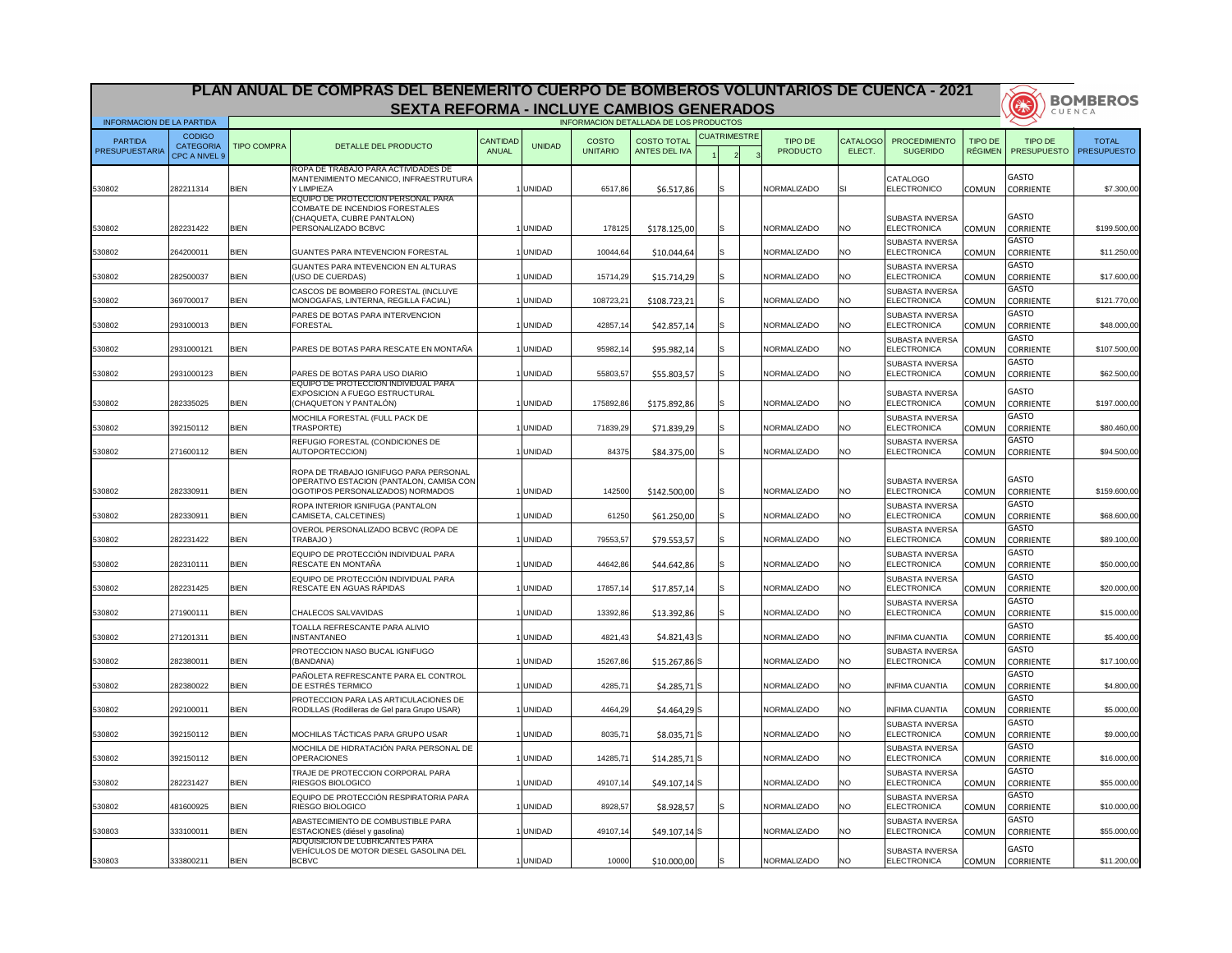| <b>BOMBEROS</b><br>美<br><b>SEXTA REFORMA - INCLUYE CAMBIOS GENERADOS</b><br>CUENCA<br>INFORMACION DETALLADA DE LOS PRODUCTOS<br><b>INFORMACION DE LA PARTIDA</b><br><b>CUATRIMESTRE</b><br><b>CODIGO</b><br><b>COSTO TOTAL</b><br><b>COSTO</b><br>TIPO DE<br><b>TIPO DE</b><br>TIPO DE<br><b>TOTAL</b><br><b>PARTIDA</b><br><b>CANTIDAD</b><br><b>CATALOGO</b><br><b>PROCEDIMIENTO</b><br><b>CATEGORIA</b><br><b>UNIDAD</b><br><b>TIPO COMPRA</b><br>DETALLE DEL PRODUCTO<br><b>PRODUCTO</b><br><b>UNITARIO</b><br>ELECT.<br><b>SUGERIDO</b><br><b>RÉGIMEN</b><br><b>PRESUPUESTO</b><br>PRESUPUESTARIA<br><b>ANUAL</b><br><b>ANTES DEL IVA</b><br>CPC A NIVEL 9<br><b>GASTO</b><br>ADQUISICIÓN DE LUBRICANTES PROYECTO DE<br><b>BIEN</b><br>333800211<br>EQUIPAMIENTO BRIF<br><b>UNIDAD</b><br>937,5<br>NORMALIZADO<br>NO.<br>530803<br>\$937,50<br><b>INFIMA CUANTIA</b><br><b>CORRIENTE</b><br>\$1.050,00<br><b>COMUN</b><br><b>GASTO</b><br>ADQUISICIÓN DE MATERIALES DE OFICINA PARA<br><b>CATALOGO</b><br><b>BIEN</b><br>ELECTRONICO<br>530804<br>321290418<br>USO DEL PERSONAL DEL BCBVC<br><b>UNIDAD</b><br>15000<br>$$15.000,00$ S<br>NORMALIZADO<br><b>CORRIENTE</b><br>IS<br><b>COMUN</b><br>INSUMOS PROYECTO DE ADQUISICION DE<br><b>GASTO</b><br>CONTROL ACTIVOS MEDIANTE TECNOLOGIA<br><b>SUBASTA INVERSA</b><br><b>BIEN</b><br><b>RFID</b><br>ELECTRONICA<br><b>UNIDAD</b><br>26785,71<br>NORMALIZADO<br>NO.<br><b>COMUN</b><br><b>CORRIENTE</b><br>530804<br>476000111<br>\$26.785,71<br><b>GASTO</b><br>ADQUISICIÓN DE MATERIALES DE ASEO PARA<br>CATALOGO<br><b>BIEN</b><br>ELECTRONICO<br>321930013<br>USO DEL PERSONAL DEL BCBVC<br><b>UNIDAD</b><br>NORMALIZADO<br><b>CORRIENTE</b><br>530805<br>17676,34<br>$$17.676,34$ S<br>IS<br><b>COMUN</b><br>'S<br>ISI<br><b>ISUMINISTROS DE LIMPIEZA PARA</b><br><b>GASTO</b><br>MANTENIMIENTO PREVENTIVO EQUIPOS<br><b>BIEN</b><br><b>INFORMÁTICAS</b><br><b>UNIDAD</b><br><b>NO</b><br>530805<br>4529000128<br>446,43<br>\$446,43<br>NORMALIZADO<br><b>INFIMA CUANTIA</b><br><b>CORRIENTE</b><br><b>COMUN</b><br>GASTO<br><b>SUBASTA INVERSA</b><br>ADQUISICIÓN DE ALCOHOL ANTISÉPTICO GALÓN<br><b>BIEN</b><br>965 UNIDAD<br>NO.<br>ELECTRONICA<br>530805<br>3529010429<br>NORMALIZADO<br><b>COMUN</b><br><b>CORRIENTE</b><br>8,5<br>$$8.202,50$ <sup>S</sup><br><b>GASTO</b><br>ADQUISICIÓN DE TÓNER PARA LOS EQUIPOS DE<br><b>SUBASTA INVERSA</b><br>IMPRESIÓN DEL BCBVC<br><b>BIEN</b><br>530807<br>38912013307<br><b>UNIDAD</b><br>NORMALIZADO<br>NO.<br>ELECTRONICA<br>17848,42<br>$$17.848,42$ S<br><b>COMUN</b><br><b>CORRIENTE</b><br><b>GASTO</b><br>MATERIALES DE IMPRESIÓN (PAPELERÍA<br><b>BIEN</b><br>INSTITUCIONAL DEL BCBVC)<br>6250<br><b>NO</b><br>530807<br>389410011<br><b>UNIDAD</b><br>NORMALIZADO<br><b>INFIMA CUANTIA</b><br>\$7.000,00<br><b>CORRIENTE</b><br>$$6.250,00$ <sup>S</sup><br><b>COMUN</b><br>REPRODUCCION Y ELABORACION DE MATERIAL<br><b>GASTO</b><br>PROMOCIONAL Y DE CAPACITACIÓN PARA EL<br><b>BIEN</b><br><b>BCBVC</b><br>6250<br>530807<br>838190014<br><b>UNIDAD</b><br>$$6.250,00$ S<br>NORMALIZADO<br>NO.<br><b>INFIMA CUANTIA</b><br><b>CORRIENTE</b><br><b>COMUN</b><br><b>STOCK BODEGA (INSTRUMENTAL DE</b><br>REPOSICIÓN PARA ATENCIÓN<br><b>GASTO</b><br>PREHOSPITALARIA BOMBERIL, MEDICINA<br><b>ISUBASTA INVERSA</b><br><b>BIEN</b><br>OCUPACIONAL)<br>ELECTRONICA<br>530808<br>481500217<br><b>UNIDAD</b><br>13392,86<br>\$13.392,86<br>S<br>NORMALIZADO<br>NO.<br><b>CORRIENTE</b><br>\$15.000,00<br><b>COMUN</b><br><b>GASTO</b><br><b>CATALOGO</b><br>\$6.414,29<br>6414,29<br>\$7.184,00<br>530809<br>352605511<br><b>BIEN</b><br><b>IFARMACOS ATENCION PRE HOSPITALARIA</b><br>1   UNIDAD<br>lS.<br><b>NORMALIZADO</b><br><b>IELECTRONICO</b><br>COMUN CORRIENTE<br>INSUMOS PARA LATONERIA Y PINTURA (LIJAS,<br><b>GASTO</b><br>MASCARILLAS, GUANTES, DISOLVENTE Y<br><b>BIEN</b><br>351100212<br><b>PINTURA PARA LATONERÍA</b><br><b>UNIDAD</b><br>3571,43<br>\$3.571,43<br>NORMALIZADO<br><b>NO</b><br><b>INFIMA CUANTIA</b><br><b>CORRIENTE</b><br>530811<br><b>COMUN</b><br>ADQUISICION CONECTORES, CANALETAS, PDU,<br>GASTO<br>CORREAS PLASTICAS, ROSETAS, CABLE FTP<br><b>BIEN</b><br><b>NO</b><br>530811<br>462110552<br><b>CAT 6. CABLE RG8</b><br><b>UNIDAD</b><br>714,29<br>NORMALIZADO<br><b>INFIMA CUANTIA</b><br>\$800,00<br><b>COMUN</b><br><b>CORRIENTE</b><br>$$714,29$ S<br><b>GASTO</b><br>ADQUISICIÓN DE CONECTORES ANTENA PARA<br><b>BIEN</b><br><b>NO</b><br>530811<br>462110553<br>CABLE HELIER Y CABLE RG8<br>892,86<br>NORMALIZADO<br><b>UNIDAD</b><br>$$892,86$ S<br><b>INFIMA CUANTIA</b><br><b>COMUN</b><br><b>CORRIENTE</b><br>ADQUISICION DE MATERIALES ELECTRICOS<br><b>GASTO</b><br>PARA EL BCBVC (CABLES, LÁMPARAS,<br><b>SUBASTA INVERSA</b><br><b>BIEN</b><br>REFLECTORES, ETC)<br>17857,14<br><b>NO</b><br><b>ELECTRONICA</b><br>530811<br>469600011<br><b>UNIDAD</b><br>\$17.857,14<br>S.<br>NORMALIZADO<br><b>COMUN</b><br><b>CORRIENTE</b><br><b>GASTO</b><br><b>BIEN</b><br>LUCES QUÍMICAS PARA OPERACIONES<br>2008,93<br>$$2.008,93$ S<br>NORMALIZADO<br><b>NO</b><br><b>CORRIENTE</b><br>530811<br>354600018<br><b>UNIDAD</b><br><b>INFIMA CUANTIA</b><br><b>COMUN</b><br>\$2.250,00<br>GASTO<br>ADQUISICIÓN DE BIDONES DE COMBUSTIBLE<br><b>BIEN</b><br>362701216<br><b>PROYECTO DE EQUIPAMIENTO BRIF</b><br><b>UNIDAD</b><br>\$937,50<br>NORMALIZADO<br><b>NO</b><br><b>INFIMA CUANTIA</b><br>530811<br>937,5<br><b>COMUN</b><br><b>CORRIENTE</b><br>S.<br>IREPUESTOS Y ACCESORIOS PARA<br>MANTENIMIENTO CORRECTIVO Y PREVENTIVO<br><b>GASTO</b><br>DE PUERTAS CON SISTEMA AUTOMÁTICO DE<br><b>SUBASTA INVERSA</b><br><b>BIEN</b><br><b>ESTACIONES</b><br>530813<br>429921721<br><b>UNIDAD</b><br>8928,57<br>$$8.928,57$ S<br>NORMALIZADO<br>NO.<br><b>ELECTRONICA</b><br><b>COMUN</b><br><b>CORRIENTE</b><br><b>REPUESTOS Y ACCESORIOS PARA</b><br>MANTENIMIENTO CORRECTIVO Y PREVENTIVO<br><b>GASTO</b><br>DE PUERTAS DE VIDRIO DE EDIFICACIONES DEL<br><b>BIEN</b><br><b>BCBVC</b><br>NORMALIZADO<br>530813<br>371170111<br><b>UNIDAD</b><br>1785,71<br><b>NO</b><br><b>INFIMA CUANTIA</b><br>\$1.785,71<br><b>COMUN</b><br><b>CORRIENTE</b><br><b>REPUESTOS Y ACCESORIOS PARA</b><br><b>GASTO</b><br>MANTENIMIENTO CORRECTIVO Y PREVENTIVO<br><b>BIEN</b><br>530813<br>429110027<br>DE CISTERNAS DE ESTACIONES DEL BCBVC<br><b>UNIDAD</b><br>3000<br>NORMALIZADO<br><b>NO</b><br><b>INFIMA CUANTIA</b><br>\$3.360,00<br>\$3.000,00<br><b>COMUN</b><br><b>CORRIENTE</b><br>REPUESTOS PARA MANTENIMIENTO<br><b>GASTO</b><br>CORRECTIVO DE LOS EQUIPOS MÓVILES Y<br><b>BIEN</b><br>PORTÁTILES DEL BCBVC<br>530813<br>5357,14<br>464200011<br><b>UNIDAD</b><br>\$5.357,14<br>INO NORMALIZADO INO<br>MENOR CUANTIA<br><b>CORRIENTE</b><br><b>COMUN</b><br>REPUESTOS PARA MANTENIMIENTO<br><b>GASTO</b><br>CORRECTIVO DE LOS EQUIPOS DE IMPRESIÓN<br><b>BIEN</b><br><b>DEL BCBVC</b><br>530813<br>449221111<br><b>UNIDAD</b><br>2678,57<br>$$2.678,57$ S<br>NORMALIZADO<br><b>NO</b><br><b>INFIMA CUANTIA</b><br><b>CORRIENTE</b><br>S.<br><b>COMUN</b><br>REPUESTOS PARA MANTENIMIENTO<br><b>GASTO</b><br><b>PREVENTIVO Y CORRECTIVO DE LAVADORAS Y</b><br><b>BIEN</b><br><b>SECADORAS</b><br>4464,29<br>NORMALIZADO<br><b>NO</b><br><b>CORRIENTE</b><br>530813<br>439310121<br><b>UNIDAD</b><br>\$4.464,29<br><b>INFIMA CUANTIA</b><br><b>COMUN</b><br><b>GASTO</b><br>REPUESTOS PARA MANTENIMIENTO<br><b>BIEN</b><br>NORMALIZADO<br>UNIDAD<br>2678,57<br><b>NO</b><br>530813<br>461220011<br>CORRECTIVO Y PREVENTIVO DE UPS<br>\$2.678,57<br>S<br><b>INFIMA CUANTIA</b><br>COMUN CORRIENTE |  | PLAN ANUAL DE COMPRAS DEL BENEMERITO CUERPO DE BOMBEROS VOLUNTARIOS DE CUENCA - 2021 |  |  |  |  |  |                    |
|------------------------------------------------------------------------------------------------------------------------------------------------------------------------------------------------------------------------------------------------------------------------------------------------------------------------------------------------------------------------------------------------------------------------------------------------------------------------------------------------------------------------------------------------------------------------------------------------------------------------------------------------------------------------------------------------------------------------------------------------------------------------------------------------------------------------------------------------------------------------------------------------------------------------------------------------------------------------------------------------------------------------------------------------------------------------------------------------------------------------------------------------------------------------------------------------------------------------------------------------------------------------------------------------------------------------------------------------------------------------------------------------------------------------------------------------------------------------------------------------------------------------------------------------------------------------------------------------------------------------------------------------------------------------------------------------------------------------------------------------------------------------------------------------------------------------------------------------------------------------------------------------------------------------------------------------------------------------------------------------------------------------------------------------------------------------------------------------------------------------------------------------------------------------------------------------------------------------------------------------------------------------------------------------------------------------------------------------------------------------------------------------------------------------------------------------------------------------------------------------------------------------------------------------------------------------------------------------------------------------------------------------------------------------------------------------------------------------------------------------------------------------------------------------------------------------------------------------------------------------------------------------------------------------------------------------------------------------------------------------------------------------------------------------------------------------------------------------------------------------------------------------------------------------------------------------------------------------------------------------------------------------------------------------------------------------------------------------------------------------------------------------------------------------------------------------------------------------------------------------------------------------------------------------------------------------------------------------------------------------------------------------------------------------------------------------------------------------------------------------------------------------------------------------------------------------------------------------------------------------------------------------------------------------------------------------------------------------------------------------------------------------------------------------------------------------------------------------------------------------------------------------------------------------------------------------------------------------------------------------------------------------------------------------------------------------------------------------------------------------------------------------------------------------------------------------------------------------------------------------------------------------------------------------------------------------------------------------------------------------------------------------------------------------------------------------------------------------------------------------------------------------------------------------------------------------------------------------------------------------------------------------------------------------------------------------------------------------------------------------------------------------------------------------------------------------------------------------------------------------------------------------------------------------------------------------------------------------------------------------------------------------------------------------------------------------------------------------------------------------------------------------------------------------------------------------------------------------------------------------------------------------------------------------------------------------------------------------------------------------------------------------------------------------------------------------------------------------------------------------------------------------------------------------------------------------------------------------------------------------------------------------------------------------------------------------------------------------------------------------------------------------------------------------------------------------------------------------------------------------------------------------------------------------------------------------------------------------------------------------------------------------------------------------------------------------------------------------------------------------------------------------------------------------------------------------------------------------------------------------------------------------------------------------------------------------------------------------------------------------------------------------------------------------------------------------------------------------------------------------------------------------------------------------------------------------------------------------------------------------------------------------------------------------------------------------------------------------------------------------------------------------------------------------------------------------------------------------------------------------------------------------------------------------------------------------------------------------------------------------------------------------------------------------------------------------------------------------------------------------------------------------------------------------------------------------------------------------------------------------------------------------------------------------------------------------------------------------------------------------------------------------------------------|--|--------------------------------------------------------------------------------------|--|--|--|--|--|--------------------|
|                                                                                                                                                                                                                                                                                                                                                                                                                                                                                                                                                                                                                                                                                                                                                                                                                                                                                                                                                                                                                                                                                                                                                                                                                                                                                                                                                                                                                                                                                                                                                                                                                                                                                                                                                                                                                                                                                                                                                                                                                                                                                                                                                                                                                                                                                                                                                                                                                                                                                                                                                                                                                                                                                                                                                                                                                                                                                                                                                                                                                                                                                                                                                                                                                                                                                                                                                                                                                                                                                                                                                                                                                                                                                                                                                                                                                                                                                                                                                                                                                                                                                                                                                                                                                                                                                                                                                                                                                                                                                                                                                                                                                                                                                                                                                                                                                                                                                                                                                                                                                                                                                                                                                                                                                                                                                                                                                                                                                                                                                                                                                                                                                                                                                                                                                                                                                                                                                                                                                                                                                                                                                                                                                                                                                                                                                                                                                                                                                                                                                                                                                                                                                                                                                                                                                                                                                                                                                                                                                                                                                                                                                                                                                                                                                                                                                                                                                                                                                                                                                                                                                                                                                                                                  |  |                                                                                      |  |  |  |  |  |                    |
|                                                                                                                                                                                                                                                                                                                                                                                                                                                                                                                                                                                                                                                                                                                                                                                                                                                                                                                                                                                                                                                                                                                                                                                                                                                                                                                                                                                                                                                                                                                                                                                                                                                                                                                                                                                                                                                                                                                                                                                                                                                                                                                                                                                                                                                                                                                                                                                                                                                                                                                                                                                                                                                                                                                                                                                                                                                                                                                                                                                                                                                                                                                                                                                                                                                                                                                                                                                                                                                                                                                                                                                                                                                                                                                                                                                                                                                                                                                                                                                                                                                                                                                                                                                                                                                                                                                                                                                                                                                                                                                                                                                                                                                                                                                                                                                                                                                                                                                                                                                                                                                                                                                                                                                                                                                                                                                                                                                                                                                                                                                                                                                                                                                                                                                                                                                                                                                                                                                                                                                                                                                                                                                                                                                                                                                                                                                                                                                                                                                                                                                                                                                                                                                                                                                                                                                                                                                                                                                                                                                                                                                                                                                                                                                                                                                                                                                                                                                                                                                                                                                                                                                                                                                                  |  |                                                                                      |  |  |  |  |  |                    |
|                                                                                                                                                                                                                                                                                                                                                                                                                                                                                                                                                                                                                                                                                                                                                                                                                                                                                                                                                                                                                                                                                                                                                                                                                                                                                                                                                                                                                                                                                                                                                                                                                                                                                                                                                                                                                                                                                                                                                                                                                                                                                                                                                                                                                                                                                                                                                                                                                                                                                                                                                                                                                                                                                                                                                                                                                                                                                                                                                                                                                                                                                                                                                                                                                                                                                                                                                                                                                                                                                                                                                                                                                                                                                                                                                                                                                                                                                                                                                                                                                                                                                                                                                                                                                                                                                                                                                                                                                                                                                                                                                                                                                                                                                                                                                                                                                                                                                                                                                                                                                                                                                                                                                                                                                                                                                                                                                                                                                                                                                                                                                                                                                                                                                                                                                                                                                                                                                                                                                                                                                                                                                                                                                                                                                                                                                                                                                                                                                                                                                                                                                                                                                                                                                                                                                                                                                                                                                                                                                                                                                                                                                                                                                                                                                                                                                                                                                                                                                                                                                                                                                                                                                                                                  |  |                                                                                      |  |  |  |  |  | <b>PRESUPUESTO</b> |
|                                                                                                                                                                                                                                                                                                                                                                                                                                                                                                                                                                                                                                                                                                                                                                                                                                                                                                                                                                                                                                                                                                                                                                                                                                                                                                                                                                                                                                                                                                                                                                                                                                                                                                                                                                                                                                                                                                                                                                                                                                                                                                                                                                                                                                                                                                                                                                                                                                                                                                                                                                                                                                                                                                                                                                                                                                                                                                                                                                                                                                                                                                                                                                                                                                                                                                                                                                                                                                                                                                                                                                                                                                                                                                                                                                                                                                                                                                                                                                                                                                                                                                                                                                                                                                                                                                                                                                                                                                                                                                                                                                                                                                                                                                                                                                                                                                                                                                                                                                                                                                                                                                                                                                                                                                                                                                                                                                                                                                                                                                                                                                                                                                                                                                                                                                                                                                                                                                                                                                                                                                                                                                                                                                                                                                                                                                                                                                                                                                                                                                                                                                                                                                                                                                                                                                                                                                                                                                                                                                                                                                                                                                                                                                                                                                                                                                                                                                                                                                                                                                                                                                                                                                                                  |  |                                                                                      |  |  |  |  |  |                    |
|                                                                                                                                                                                                                                                                                                                                                                                                                                                                                                                                                                                                                                                                                                                                                                                                                                                                                                                                                                                                                                                                                                                                                                                                                                                                                                                                                                                                                                                                                                                                                                                                                                                                                                                                                                                                                                                                                                                                                                                                                                                                                                                                                                                                                                                                                                                                                                                                                                                                                                                                                                                                                                                                                                                                                                                                                                                                                                                                                                                                                                                                                                                                                                                                                                                                                                                                                                                                                                                                                                                                                                                                                                                                                                                                                                                                                                                                                                                                                                                                                                                                                                                                                                                                                                                                                                                                                                                                                                                                                                                                                                                                                                                                                                                                                                                                                                                                                                                                                                                                                                                                                                                                                                                                                                                                                                                                                                                                                                                                                                                                                                                                                                                                                                                                                                                                                                                                                                                                                                                                                                                                                                                                                                                                                                                                                                                                                                                                                                                                                                                                                                                                                                                                                                                                                                                                                                                                                                                                                                                                                                                                                                                                                                                                                                                                                                                                                                                                                                                                                                                                                                                                                                                                  |  |                                                                                      |  |  |  |  |  |                    |
|                                                                                                                                                                                                                                                                                                                                                                                                                                                                                                                                                                                                                                                                                                                                                                                                                                                                                                                                                                                                                                                                                                                                                                                                                                                                                                                                                                                                                                                                                                                                                                                                                                                                                                                                                                                                                                                                                                                                                                                                                                                                                                                                                                                                                                                                                                                                                                                                                                                                                                                                                                                                                                                                                                                                                                                                                                                                                                                                                                                                                                                                                                                                                                                                                                                                                                                                                                                                                                                                                                                                                                                                                                                                                                                                                                                                                                                                                                                                                                                                                                                                                                                                                                                                                                                                                                                                                                                                                                                                                                                                                                                                                                                                                                                                                                                                                                                                                                                                                                                                                                                                                                                                                                                                                                                                                                                                                                                                                                                                                                                                                                                                                                                                                                                                                                                                                                                                                                                                                                                                                                                                                                                                                                                                                                                                                                                                                                                                                                                                                                                                                                                                                                                                                                                                                                                                                                                                                                                                                                                                                                                                                                                                                                                                                                                                                                                                                                                                                                                                                                                                                                                                                                                                  |  |                                                                                      |  |  |  |  |  | \$16.800,00        |
|                                                                                                                                                                                                                                                                                                                                                                                                                                                                                                                                                                                                                                                                                                                                                                                                                                                                                                                                                                                                                                                                                                                                                                                                                                                                                                                                                                                                                                                                                                                                                                                                                                                                                                                                                                                                                                                                                                                                                                                                                                                                                                                                                                                                                                                                                                                                                                                                                                                                                                                                                                                                                                                                                                                                                                                                                                                                                                                                                                                                                                                                                                                                                                                                                                                                                                                                                                                                                                                                                                                                                                                                                                                                                                                                                                                                                                                                                                                                                                                                                                                                                                                                                                                                                                                                                                                                                                                                                                                                                                                                                                                                                                                                                                                                                                                                                                                                                                                                                                                                                                                                                                                                                                                                                                                                                                                                                                                                                                                                                                                                                                                                                                                                                                                                                                                                                                                                                                                                                                                                                                                                                                                                                                                                                                                                                                                                                                                                                                                                                                                                                                                                                                                                                                                                                                                                                                                                                                                                                                                                                                                                                                                                                                                                                                                                                                                                                                                                                                                                                                                                                                                                                                                                  |  |                                                                                      |  |  |  |  |  | \$30.000,00        |
|                                                                                                                                                                                                                                                                                                                                                                                                                                                                                                                                                                                                                                                                                                                                                                                                                                                                                                                                                                                                                                                                                                                                                                                                                                                                                                                                                                                                                                                                                                                                                                                                                                                                                                                                                                                                                                                                                                                                                                                                                                                                                                                                                                                                                                                                                                                                                                                                                                                                                                                                                                                                                                                                                                                                                                                                                                                                                                                                                                                                                                                                                                                                                                                                                                                                                                                                                                                                                                                                                                                                                                                                                                                                                                                                                                                                                                                                                                                                                                                                                                                                                                                                                                                                                                                                                                                                                                                                                                                                                                                                                                                                                                                                                                                                                                                                                                                                                                                                                                                                                                                                                                                                                                                                                                                                                                                                                                                                                                                                                                                                                                                                                                                                                                                                                                                                                                                                                                                                                                                                                                                                                                                                                                                                                                                                                                                                                                                                                                                                                                                                                                                                                                                                                                                                                                                                                                                                                                                                                                                                                                                                                                                                                                                                                                                                                                                                                                                                                                                                                                                                                                                                                                                                  |  |                                                                                      |  |  |  |  |  | \$19.797,50        |
|                                                                                                                                                                                                                                                                                                                                                                                                                                                                                                                                                                                                                                                                                                                                                                                                                                                                                                                                                                                                                                                                                                                                                                                                                                                                                                                                                                                                                                                                                                                                                                                                                                                                                                                                                                                                                                                                                                                                                                                                                                                                                                                                                                                                                                                                                                                                                                                                                                                                                                                                                                                                                                                                                                                                                                                                                                                                                                                                                                                                                                                                                                                                                                                                                                                                                                                                                                                                                                                                                                                                                                                                                                                                                                                                                                                                                                                                                                                                                                                                                                                                                                                                                                                                                                                                                                                                                                                                                                                                                                                                                                                                                                                                                                                                                                                                                                                                                                                                                                                                                                                                                                                                                                                                                                                                                                                                                                                                                                                                                                                                                                                                                                                                                                                                                                                                                                                                                                                                                                                                                                                                                                                                                                                                                                                                                                                                                                                                                                                                                                                                                                                                                                                                                                                                                                                                                                                                                                                                                                                                                                                                                                                                                                                                                                                                                                                                                                                                                                                                                                                                                                                                                                                                  |  |                                                                                      |  |  |  |  |  |                    |
|                                                                                                                                                                                                                                                                                                                                                                                                                                                                                                                                                                                                                                                                                                                                                                                                                                                                                                                                                                                                                                                                                                                                                                                                                                                                                                                                                                                                                                                                                                                                                                                                                                                                                                                                                                                                                                                                                                                                                                                                                                                                                                                                                                                                                                                                                                                                                                                                                                                                                                                                                                                                                                                                                                                                                                                                                                                                                                                                                                                                                                                                                                                                                                                                                                                                                                                                                                                                                                                                                                                                                                                                                                                                                                                                                                                                                                                                                                                                                                                                                                                                                                                                                                                                                                                                                                                                                                                                                                                                                                                                                                                                                                                                                                                                                                                                                                                                                                                                                                                                                                                                                                                                                                                                                                                                                                                                                                                                                                                                                                                                                                                                                                                                                                                                                                                                                                                                                                                                                                                                                                                                                                                                                                                                                                                                                                                                                                                                                                                                                                                                                                                                                                                                                                                                                                                                                                                                                                                                                                                                                                                                                                                                                                                                                                                                                                                                                                                                                                                                                                                                                                                                                                                                  |  |                                                                                      |  |  |  |  |  | \$500,00           |
|                                                                                                                                                                                                                                                                                                                                                                                                                                                                                                                                                                                                                                                                                                                                                                                                                                                                                                                                                                                                                                                                                                                                                                                                                                                                                                                                                                                                                                                                                                                                                                                                                                                                                                                                                                                                                                                                                                                                                                                                                                                                                                                                                                                                                                                                                                                                                                                                                                                                                                                                                                                                                                                                                                                                                                                                                                                                                                                                                                                                                                                                                                                                                                                                                                                                                                                                                                                                                                                                                                                                                                                                                                                                                                                                                                                                                                                                                                                                                                                                                                                                                                                                                                                                                                                                                                                                                                                                                                                                                                                                                                                                                                                                                                                                                                                                                                                                                                                                                                                                                                                                                                                                                                                                                                                                                                                                                                                                                                                                                                                                                                                                                                                                                                                                                                                                                                                                                                                                                                                                                                                                                                                                                                                                                                                                                                                                                                                                                                                                                                                                                                                                                                                                                                                                                                                                                                                                                                                                                                                                                                                                                                                                                                                                                                                                                                                                                                                                                                                                                                                                                                                                                                                                  |  |                                                                                      |  |  |  |  |  | \$8.202,50         |
|                                                                                                                                                                                                                                                                                                                                                                                                                                                                                                                                                                                                                                                                                                                                                                                                                                                                                                                                                                                                                                                                                                                                                                                                                                                                                                                                                                                                                                                                                                                                                                                                                                                                                                                                                                                                                                                                                                                                                                                                                                                                                                                                                                                                                                                                                                                                                                                                                                                                                                                                                                                                                                                                                                                                                                                                                                                                                                                                                                                                                                                                                                                                                                                                                                                                                                                                                                                                                                                                                                                                                                                                                                                                                                                                                                                                                                                                                                                                                                                                                                                                                                                                                                                                                                                                                                                                                                                                                                                                                                                                                                                                                                                                                                                                                                                                                                                                                                                                                                                                                                                                                                                                                                                                                                                                                                                                                                                                                                                                                                                                                                                                                                                                                                                                                                                                                                                                                                                                                                                                                                                                                                                                                                                                                                                                                                                                                                                                                                                                                                                                                                                                                                                                                                                                                                                                                                                                                                                                                                                                                                                                                                                                                                                                                                                                                                                                                                                                                                                                                                                                                                                                                                                                  |  |                                                                                      |  |  |  |  |  | \$19.990,23        |
|                                                                                                                                                                                                                                                                                                                                                                                                                                                                                                                                                                                                                                                                                                                                                                                                                                                                                                                                                                                                                                                                                                                                                                                                                                                                                                                                                                                                                                                                                                                                                                                                                                                                                                                                                                                                                                                                                                                                                                                                                                                                                                                                                                                                                                                                                                                                                                                                                                                                                                                                                                                                                                                                                                                                                                                                                                                                                                                                                                                                                                                                                                                                                                                                                                                                                                                                                                                                                                                                                                                                                                                                                                                                                                                                                                                                                                                                                                                                                                                                                                                                                                                                                                                                                                                                                                                                                                                                                                                                                                                                                                                                                                                                                                                                                                                                                                                                                                                                                                                                                                                                                                                                                                                                                                                                                                                                                                                                                                                                                                                                                                                                                                                                                                                                                                                                                                                                                                                                                                                                                                                                                                                                                                                                                                                                                                                                                                                                                                                                                                                                                                                                                                                                                                                                                                                                                                                                                                                                                                                                                                                                                                                                                                                                                                                                                                                                                                                                                                                                                                                                                                                                                                                                  |  |                                                                                      |  |  |  |  |  |                    |
|                                                                                                                                                                                                                                                                                                                                                                                                                                                                                                                                                                                                                                                                                                                                                                                                                                                                                                                                                                                                                                                                                                                                                                                                                                                                                                                                                                                                                                                                                                                                                                                                                                                                                                                                                                                                                                                                                                                                                                                                                                                                                                                                                                                                                                                                                                                                                                                                                                                                                                                                                                                                                                                                                                                                                                                                                                                                                                                                                                                                                                                                                                                                                                                                                                                                                                                                                                                                                                                                                                                                                                                                                                                                                                                                                                                                                                                                                                                                                                                                                                                                                                                                                                                                                                                                                                                                                                                                                                                                                                                                                                                                                                                                                                                                                                                                                                                                                                                                                                                                                                                                                                                                                                                                                                                                                                                                                                                                                                                                                                                                                                                                                                                                                                                                                                                                                                                                                                                                                                                                                                                                                                                                                                                                                                                                                                                                                                                                                                                                                                                                                                                                                                                                                                                                                                                                                                                                                                                                                                                                                                                                                                                                                                                                                                                                                                                                                                                                                                                                                                                                                                                                                                                                  |  |                                                                                      |  |  |  |  |  |                    |
|                                                                                                                                                                                                                                                                                                                                                                                                                                                                                                                                                                                                                                                                                                                                                                                                                                                                                                                                                                                                                                                                                                                                                                                                                                                                                                                                                                                                                                                                                                                                                                                                                                                                                                                                                                                                                                                                                                                                                                                                                                                                                                                                                                                                                                                                                                                                                                                                                                                                                                                                                                                                                                                                                                                                                                                                                                                                                                                                                                                                                                                                                                                                                                                                                                                                                                                                                                                                                                                                                                                                                                                                                                                                                                                                                                                                                                                                                                                                                                                                                                                                                                                                                                                                                                                                                                                                                                                                                                                                                                                                                                                                                                                                                                                                                                                                                                                                                                                                                                                                                                                                                                                                                                                                                                                                                                                                                                                                                                                                                                                                                                                                                                                                                                                                                                                                                                                                                                                                                                                                                                                                                                                                                                                                                                                                                                                                                                                                                                                                                                                                                                                                                                                                                                                                                                                                                                                                                                                                                                                                                                                                                                                                                                                                                                                                                                                                                                                                                                                                                                                                                                                                                                                                  |  |                                                                                      |  |  |  |  |  | \$7.000,00         |
|                                                                                                                                                                                                                                                                                                                                                                                                                                                                                                                                                                                                                                                                                                                                                                                                                                                                                                                                                                                                                                                                                                                                                                                                                                                                                                                                                                                                                                                                                                                                                                                                                                                                                                                                                                                                                                                                                                                                                                                                                                                                                                                                                                                                                                                                                                                                                                                                                                                                                                                                                                                                                                                                                                                                                                                                                                                                                                                                                                                                                                                                                                                                                                                                                                                                                                                                                                                                                                                                                                                                                                                                                                                                                                                                                                                                                                                                                                                                                                                                                                                                                                                                                                                                                                                                                                                                                                                                                                                                                                                                                                                                                                                                                                                                                                                                                                                                                                                                                                                                                                                                                                                                                                                                                                                                                                                                                                                                                                                                                                                                                                                                                                                                                                                                                                                                                                                                                                                                                                                                                                                                                                                                                                                                                                                                                                                                                                                                                                                                                                                                                                                                                                                                                                                                                                                                                                                                                                                                                                                                                                                                                                                                                                                                                                                                                                                                                                                                                                                                                                                                                                                                                                                                  |  |                                                                                      |  |  |  |  |  |                    |
|                                                                                                                                                                                                                                                                                                                                                                                                                                                                                                                                                                                                                                                                                                                                                                                                                                                                                                                                                                                                                                                                                                                                                                                                                                                                                                                                                                                                                                                                                                                                                                                                                                                                                                                                                                                                                                                                                                                                                                                                                                                                                                                                                                                                                                                                                                                                                                                                                                                                                                                                                                                                                                                                                                                                                                                                                                                                                                                                                                                                                                                                                                                                                                                                                                                                                                                                                                                                                                                                                                                                                                                                                                                                                                                                                                                                                                                                                                                                                                                                                                                                                                                                                                                                                                                                                                                                                                                                                                                                                                                                                                                                                                                                                                                                                                                                                                                                                                                                                                                                                                                                                                                                                                                                                                                                                                                                                                                                                                                                                                                                                                                                                                                                                                                                                                                                                                                                                                                                                                                                                                                                                                                                                                                                                                                                                                                                                                                                                                                                                                                                                                                                                                                                                                                                                                                                                                                                                                                                                                                                                                                                                                                                                                                                                                                                                                                                                                                                                                                                                                                                                                                                                                                                  |  |                                                                                      |  |  |  |  |  |                    |
|                                                                                                                                                                                                                                                                                                                                                                                                                                                                                                                                                                                                                                                                                                                                                                                                                                                                                                                                                                                                                                                                                                                                                                                                                                                                                                                                                                                                                                                                                                                                                                                                                                                                                                                                                                                                                                                                                                                                                                                                                                                                                                                                                                                                                                                                                                                                                                                                                                                                                                                                                                                                                                                                                                                                                                                                                                                                                                                                                                                                                                                                                                                                                                                                                                                                                                                                                                                                                                                                                                                                                                                                                                                                                                                                                                                                                                                                                                                                                                                                                                                                                                                                                                                                                                                                                                                                                                                                                                                                                                                                                                                                                                                                                                                                                                                                                                                                                                                                                                                                                                                                                                                                                                                                                                                                                                                                                                                                                                                                                                                                                                                                                                                                                                                                                                                                                                                                                                                                                                                                                                                                                                                                                                                                                                                                                                                                                                                                                                                                                                                                                                                                                                                                                                                                                                                                                                                                                                                                                                                                                                                                                                                                                                                                                                                                                                                                                                                                                                                                                                                                                                                                                                                                  |  |                                                                                      |  |  |  |  |  |                    |
|                                                                                                                                                                                                                                                                                                                                                                                                                                                                                                                                                                                                                                                                                                                                                                                                                                                                                                                                                                                                                                                                                                                                                                                                                                                                                                                                                                                                                                                                                                                                                                                                                                                                                                                                                                                                                                                                                                                                                                                                                                                                                                                                                                                                                                                                                                                                                                                                                                                                                                                                                                                                                                                                                                                                                                                                                                                                                                                                                                                                                                                                                                                                                                                                                                                                                                                                                                                                                                                                                                                                                                                                                                                                                                                                                                                                                                                                                                                                                                                                                                                                                                                                                                                                                                                                                                                                                                                                                                                                                                                                                                                                                                                                                                                                                                                                                                                                                                                                                                                                                                                                                                                                                                                                                                                                                                                                                                                                                                                                                                                                                                                                                                                                                                                                                                                                                                                                                                                                                                                                                                                                                                                                                                                                                                                                                                                                                                                                                                                                                                                                                                                                                                                                                                                                                                                                                                                                                                                                                                                                                                                                                                                                                                                                                                                                                                                                                                                                                                                                                                                                                                                                                                                                  |  |                                                                                      |  |  |  |  |  | \$4.000,00         |
|                                                                                                                                                                                                                                                                                                                                                                                                                                                                                                                                                                                                                                                                                                                                                                                                                                                                                                                                                                                                                                                                                                                                                                                                                                                                                                                                                                                                                                                                                                                                                                                                                                                                                                                                                                                                                                                                                                                                                                                                                                                                                                                                                                                                                                                                                                                                                                                                                                                                                                                                                                                                                                                                                                                                                                                                                                                                                                                                                                                                                                                                                                                                                                                                                                                                                                                                                                                                                                                                                                                                                                                                                                                                                                                                                                                                                                                                                                                                                                                                                                                                                                                                                                                                                                                                                                                                                                                                                                                                                                                                                                                                                                                                                                                                                                                                                                                                                                                                                                                                                                                                                                                                                                                                                                                                                                                                                                                                                                                                                                                                                                                                                                                                                                                                                                                                                                                                                                                                                                                                                                                                                                                                                                                                                                                                                                                                                                                                                                                                                                                                                                                                                                                                                                                                                                                                                                                                                                                                                                                                                                                                                                                                                                                                                                                                                                                                                                                                                                                                                                                                                                                                                                                                  |  |                                                                                      |  |  |  |  |  |                    |
|                                                                                                                                                                                                                                                                                                                                                                                                                                                                                                                                                                                                                                                                                                                                                                                                                                                                                                                                                                                                                                                                                                                                                                                                                                                                                                                                                                                                                                                                                                                                                                                                                                                                                                                                                                                                                                                                                                                                                                                                                                                                                                                                                                                                                                                                                                                                                                                                                                                                                                                                                                                                                                                                                                                                                                                                                                                                                                                                                                                                                                                                                                                                                                                                                                                                                                                                                                                                                                                                                                                                                                                                                                                                                                                                                                                                                                                                                                                                                                                                                                                                                                                                                                                                                                                                                                                                                                                                                                                                                                                                                                                                                                                                                                                                                                                                                                                                                                                                                                                                                                                                                                                                                                                                                                                                                                                                                                                                                                                                                                                                                                                                                                                                                                                                                                                                                                                                                                                                                                                                                                                                                                                                                                                                                                                                                                                                                                                                                                                                                                                                                                                                                                                                                                                                                                                                                                                                                                                                                                                                                                                                                                                                                                                                                                                                                                                                                                                                                                                                                                                                                                                                                                                                  |  |                                                                                      |  |  |  |  |  |                    |
|                                                                                                                                                                                                                                                                                                                                                                                                                                                                                                                                                                                                                                                                                                                                                                                                                                                                                                                                                                                                                                                                                                                                                                                                                                                                                                                                                                                                                                                                                                                                                                                                                                                                                                                                                                                                                                                                                                                                                                                                                                                                                                                                                                                                                                                                                                                                                                                                                                                                                                                                                                                                                                                                                                                                                                                                                                                                                                                                                                                                                                                                                                                                                                                                                                                                                                                                                                                                                                                                                                                                                                                                                                                                                                                                                                                                                                                                                                                                                                                                                                                                                                                                                                                                                                                                                                                                                                                                                                                                                                                                                                                                                                                                                                                                                                                                                                                                                                                                                                                                                                                                                                                                                                                                                                                                                                                                                                                                                                                                                                                                                                                                                                                                                                                                                                                                                                                                                                                                                                                                                                                                                                                                                                                                                                                                                                                                                                                                                                                                                                                                                                                                                                                                                                                                                                                                                                                                                                                                                                                                                                                                                                                                                                                                                                                                                                                                                                                                                                                                                                                                                                                                                                                                  |  |                                                                                      |  |  |  |  |  | \$1.000,00         |
|                                                                                                                                                                                                                                                                                                                                                                                                                                                                                                                                                                                                                                                                                                                                                                                                                                                                                                                                                                                                                                                                                                                                                                                                                                                                                                                                                                                                                                                                                                                                                                                                                                                                                                                                                                                                                                                                                                                                                                                                                                                                                                                                                                                                                                                                                                                                                                                                                                                                                                                                                                                                                                                                                                                                                                                                                                                                                                                                                                                                                                                                                                                                                                                                                                                                                                                                                                                                                                                                                                                                                                                                                                                                                                                                                                                                                                                                                                                                                                                                                                                                                                                                                                                                                                                                                                                                                                                                                                                                                                                                                                                                                                                                                                                                                                                                                                                                                                                                                                                                                                                                                                                                                                                                                                                                                                                                                                                                                                                                                                                                                                                                                                                                                                                                                                                                                                                                                                                                                                                                                                                                                                                                                                                                                                                                                                                                                                                                                                                                                                                                                                                                                                                                                                                                                                                                                                                                                                                                                                                                                                                                                                                                                                                                                                                                                                                                                                                                                                                                                                                                                                                                                                                                  |  |                                                                                      |  |  |  |  |  | \$20.000,00        |
|                                                                                                                                                                                                                                                                                                                                                                                                                                                                                                                                                                                                                                                                                                                                                                                                                                                                                                                                                                                                                                                                                                                                                                                                                                                                                                                                                                                                                                                                                                                                                                                                                                                                                                                                                                                                                                                                                                                                                                                                                                                                                                                                                                                                                                                                                                                                                                                                                                                                                                                                                                                                                                                                                                                                                                                                                                                                                                                                                                                                                                                                                                                                                                                                                                                                                                                                                                                                                                                                                                                                                                                                                                                                                                                                                                                                                                                                                                                                                                                                                                                                                                                                                                                                                                                                                                                                                                                                                                                                                                                                                                                                                                                                                                                                                                                                                                                                                                                                                                                                                                                                                                                                                                                                                                                                                                                                                                                                                                                                                                                                                                                                                                                                                                                                                                                                                                                                                                                                                                                                                                                                                                                                                                                                                                                                                                                                                                                                                                                                                                                                                                                                                                                                                                                                                                                                                                                                                                                                                                                                                                                                                                                                                                                                                                                                                                                                                                                                                                                                                                                                                                                                                                                                  |  |                                                                                      |  |  |  |  |  |                    |
|                                                                                                                                                                                                                                                                                                                                                                                                                                                                                                                                                                                                                                                                                                                                                                                                                                                                                                                                                                                                                                                                                                                                                                                                                                                                                                                                                                                                                                                                                                                                                                                                                                                                                                                                                                                                                                                                                                                                                                                                                                                                                                                                                                                                                                                                                                                                                                                                                                                                                                                                                                                                                                                                                                                                                                                                                                                                                                                                                                                                                                                                                                                                                                                                                                                                                                                                                                                                                                                                                                                                                                                                                                                                                                                                                                                                                                                                                                                                                                                                                                                                                                                                                                                                                                                                                                                                                                                                                                                                                                                                                                                                                                                                                                                                                                                                                                                                                                                                                                                                                                                                                                                                                                                                                                                                                                                                                                                                                                                                                                                                                                                                                                                                                                                                                                                                                                                                                                                                                                                                                                                                                                                                                                                                                                                                                                                                                                                                                                                                                                                                                                                                                                                                                                                                                                                                                                                                                                                                                                                                                                                                                                                                                                                                                                                                                                                                                                                                                                                                                                                                                                                                                                                                  |  |                                                                                      |  |  |  |  |  |                    |
|                                                                                                                                                                                                                                                                                                                                                                                                                                                                                                                                                                                                                                                                                                                                                                                                                                                                                                                                                                                                                                                                                                                                                                                                                                                                                                                                                                                                                                                                                                                                                                                                                                                                                                                                                                                                                                                                                                                                                                                                                                                                                                                                                                                                                                                                                                                                                                                                                                                                                                                                                                                                                                                                                                                                                                                                                                                                                                                                                                                                                                                                                                                                                                                                                                                                                                                                                                                                                                                                                                                                                                                                                                                                                                                                                                                                                                                                                                                                                                                                                                                                                                                                                                                                                                                                                                                                                                                                                                                                                                                                                                                                                                                                                                                                                                                                                                                                                                                                                                                                                                                                                                                                                                                                                                                                                                                                                                                                                                                                                                                                                                                                                                                                                                                                                                                                                                                                                                                                                                                                                                                                                                                                                                                                                                                                                                                                                                                                                                                                                                                                                                                                                                                                                                                                                                                                                                                                                                                                                                                                                                                                                                                                                                                                                                                                                                                                                                                                                                                                                                                                                                                                                                                                  |  |                                                                                      |  |  |  |  |  | \$1.050,00         |
|                                                                                                                                                                                                                                                                                                                                                                                                                                                                                                                                                                                                                                                                                                                                                                                                                                                                                                                                                                                                                                                                                                                                                                                                                                                                                                                                                                                                                                                                                                                                                                                                                                                                                                                                                                                                                                                                                                                                                                                                                                                                                                                                                                                                                                                                                                                                                                                                                                                                                                                                                                                                                                                                                                                                                                                                                                                                                                                                                                                                                                                                                                                                                                                                                                                                                                                                                                                                                                                                                                                                                                                                                                                                                                                                                                                                                                                                                                                                                                                                                                                                                                                                                                                                                                                                                                                                                                                                                                                                                                                                                                                                                                                                                                                                                                                                                                                                                                                                                                                                                                                                                                                                                                                                                                                                                                                                                                                                                                                                                                                                                                                                                                                                                                                                                                                                                                                                                                                                                                                                                                                                                                                                                                                                                                                                                                                                                                                                                                                                                                                                                                                                                                                                                                                                                                                                                                                                                                                                                                                                                                                                                                                                                                                                                                                                                                                                                                                                                                                                                                                                                                                                                                                                  |  |                                                                                      |  |  |  |  |  | \$10.000,00        |
|                                                                                                                                                                                                                                                                                                                                                                                                                                                                                                                                                                                                                                                                                                                                                                                                                                                                                                                                                                                                                                                                                                                                                                                                                                                                                                                                                                                                                                                                                                                                                                                                                                                                                                                                                                                                                                                                                                                                                                                                                                                                                                                                                                                                                                                                                                                                                                                                                                                                                                                                                                                                                                                                                                                                                                                                                                                                                                                                                                                                                                                                                                                                                                                                                                                                                                                                                                                                                                                                                                                                                                                                                                                                                                                                                                                                                                                                                                                                                                                                                                                                                                                                                                                                                                                                                                                                                                                                                                                                                                                                                                                                                                                                                                                                                                                                                                                                                                                                                                                                                                                                                                                                                                                                                                                                                                                                                                                                                                                                                                                                                                                                                                                                                                                                                                                                                                                                                                                                                                                                                                                                                                                                                                                                                                                                                                                                                                                                                                                                                                                                                                                                                                                                                                                                                                                                                                                                                                                                                                                                                                                                                                                                                                                                                                                                                                                                                                                                                                                                                                                                                                                                                                                                  |  |                                                                                      |  |  |  |  |  |                    |
|                                                                                                                                                                                                                                                                                                                                                                                                                                                                                                                                                                                                                                                                                                                                                                                                                                                                                                                                                                                                                                                                                                                                                                                                                                                                                                                                                                                                                                                                                                                                                                                                                                                                                                                                                                                                                                                                                                                                                                                                                                                                                                                                                                                                                                                                                                                                                                                                                                                                                                                                                                                                                                                                                                                                                                                                                                                                                                                                                                                                                                                                                                                                                                                                                                                                                                                                                                                                                                                                                                                                                                                                                                                                                                                                                                                                                                                                                                                                                                                                                                                                                                                                                                                                                                                                                                                                                                                                                                                                                                                                                                                                                                                                                                                                                                                                                                                                                                                                                                                                                                                                                                                                                                                                                                                                                                                                                                                                                                                                                                                                                                                                                                                                                                                                                                                                                                                                                                                                                                                                                                                                                                                                                                                                                                                                                                                                                                                                                                                                                                                                                                                                                                                                                                                                                                                                                                                                                                                                                                                                                                                                                                                                                                                                                                                                                                                                                                                                                                                                                                                                                                                                                                                                  |  |                                                                                      |  |  |  |  |  | \$2.000,00         |
|                                                                                                                                                                                                                                                                                                                                                                                                                                                                                                                                                                                                                                                                                                                                                                                                                                                                                                                                                                                                                                                                                                                                                                                                                                                                                                                                                                                                                                                                                                                                                                                                                                                                                                                                                                                                                                                                                                                                                                                                                                                                                                                                                                                                                                                                                                                                                                                                                                                                                                                                                                                                                                                                                                                                                                                                                                                                                                                                                                                                                                                                                                                                                                                                                                                                                                                                                                                                                                                                                                                                                                                                                                                                                                                                                                                                                                                                                                                                                                                                                                                                                                                                                                                                                                                                                                                                                                                                                                                                                                                                                                                                                                                                                                                                                                                                                                                                                                                                                                                                                                                                                                                                                                                                                                                                                                                                                                                                                                                                                                                                                                                                                                                                                                                                                                                                                                                                                                                                                                                                                                                                                                                                                                                                                                                                                                                                                                                                                                                                                                                                                                                                                                                                                                                                                                                                                                                                                                                                                                                                                                                                                                                                                                                                                                                                                                                                                                                                                                                                                                                                                                                                                                                                  |  |                                                                                      |  |  |  |  |  |                    |
|                                                                                                                                                                                                                                                                                                                                                                                                                                                                                                                                                                                                                                                                                                                                                                                                                                                                                                                                                                                                                                                                                                                                                                                                                                                                                                                                                                                                                                                                                                                                                                                                                                                                                                                                                                                                                                                                                                                                                                                                                                                                                                                                                                                                                                                                                                                                                                                                                                                                                                                                                                                                                                                                                                                                                                                                                                                                                                                                                                                                                                                                                                                                                                                                                                                                                                                                                                                                                                                                                                                                                                                                                                                                                                                                                                                                                                                                                                                                                                                                                                                                                                                                                                                                                                                                                                                                                                                                                                                                                                                                                                                                                                                                                                                                                                                                                                                                                                                                                                                                                                                                                                                                                                                                                                                                                                                                                                                                                                                                                                                                                                                                                                                                                                                                                                                                                                                                                                                                                                                                                                                                                                                                                                                                                                                                                                                                                                                                                                                                                                                                                                                                                                                                                                                                                                                                                                                                                                                                                                                                                                                                                                                                                                                                                                                                                                                                                                                                                                                                                                                                                                                                                                                                  |  |                                                                                      |  |  |  |  |  |                    |
|                                                                                                                                                                                                                                                                                                                                                                                                                                                                                                                                                                                                                                                                                                                                                                                                                                                                                                                                                                                                                                                                                                                                                                                                                                                                                                                                                                                                                                                                                                                                                                                                                                                                                                                                                                                                                                                                                                                                                                                                                                                                                                                                                                                                                                                                                                                                                                                                                                                                                                                                                                                                                                                                                                                                                                                                                                                                                                                                                                                                                                                                                                                                                                                                                                                                                                                                                                                                                                                                                                                                                                                                                                                                                                                                                                                                                                                                                                                                                                                                                                                                                                                                                                                                                                                                                                                                                                                                                                                                                                                                                                                                                                                                                                                                                                                                                                                                                                                                                                                                                                                                                                                                                                                                                                                                                                                                                                                                                                                                                                                                                                                                                                                                                                                                                                                                                                                                                                                                                                                                                                                                                                                                                                                                                                                                                                                                                                                                                                                                                                                                                                                                                                                                                                                                                                                                                                                                                                                                                                                                                                                                                                                                                                                                                                                                                                                                                                                                                                                                                                                                                                                                                                                                  |  |                                                                                      |  |  |  |  |  | \$6.000,00         |
|                                                                                                                                                                                                                                                                                                                                                                                                                                                                                                                                                                                                                                                                                                                                                                                                                                                                                                                                                                                                                                                                                                                                                                                                                                                                                                                                                                                                                                                                                                                                                                                                                                                                                                                                                                                                                                                                                                                                                                                                                                                                                                                                                                                                                                                                                                                                                                                                                                                                                                                                                                                                                                                                                                                                                                                                                                                                                                                                                                                                                                                                                                                                                                                                                                                                                                                                                                                                                                                                                                                                                                                                                                                                                                                                                                                                                                                                                                                                                                                                                                                                                                                                                                                                                                                                                                                                                                                                                                                                                                                                                                                                                                                                                                                                                                                                                                                                                                                                                                                                                                                                                                                                                                                                                                                                                                                                                                                                                                                                                                                                                                                                                                                                                                                                                                                                                                                                                                                                                                                                                                                                                                                                                                                                                                                                                                                                                                                                                                                                                                                                                                                                                                                                                                                                                                                                                                                                                                                                                                                                                                                                                                                                                                                                                                                                                                                                                                                                                                                                                                                                                                                                                                                                  |  |                                                                                      |  |  |  |  |  | \$3.000,00         |
|                                                                                                                                                                                                                                                                                                                                                                                                                                                                                                                                                                                                                                                                                                                                                                                                                                                                                                                                                                                                                                                                                                                                                                                                                                                                                                                                                                                                                                                                                                                                                                                                                                                                                                                                                                                                                                                                                                                                                                                                                                                                                                                                                                                                                                                                                                                                                                                                                                                                                                                                                                                                                                                                                                                                                                                                                                                                                                                                                                                                                                                                                                                                                                                                                                                                                                                                                                                                                                                                                                                                                                                                                                                                                                                                                                                                                                                                                                                                                                                                                                                                                                                                                                                                                                                                                                                                                                                                                                                                                                                                                                                                                                                                                                                                                                                                                                                                                                                                                                                                                                                                                                                                                                                                                                                                                                                                                                                                                                                                                                                                                                                                                                                                                                                                                                                                                                                                                                                                                                                                                                                                                                                                                                                                                                                                                                                                                                                                                                                                                                                                                                                                                                                                                                                                                                                                                                                                                                                                                                                                                                                                                                                                                                                                                                                                                                                                                                                                                                                                                                                                                                                                                                                                  |  |                                                                                      |  |  |  |  |  | \$5.000,00         |
|                                                                                                                                                                                                                                                                                                                                                                                                                                                                                                                                                                                                                                                                                                                                                                                                                                                                                                                                                                                                                                                                                                                                                                                                                                                                                                                                                                                                                                                                                                                                                                                                                                                                                                                                                                                                                                                                                                                                                                                                                                                                                                                                                                                                                                                                                                                                                                                                                                                                                                                                                                                                                                                                                                                                                                                                                                                                                                                                                                                                                                                                                                                                                                                                                                                                                                                                                                                                                                                                                                                                                                                                                                                                                                                                                                                                                                                                                                                                                                                                                                                                                                                                                                                                                                                                                                                                                                                                                                                                                                                                                                                                                                                                                                                                                                                                                                                                                                                                                                                                                                                                                                                                                                                                                                                                                                                                                                                                                                                                                                                                                                                                                                                                                                                                                                                                                                                                                                                                                                                                                                                                                                                                                                                                                                                                                                                                                                                                                                                                                                                                                                                                                                                                                                                                                                                                                                                                                                                                                                                                                                                                                                                                                                                                                                                                                                                                                                                                                                                                                                                                                                                                                                                                  |  |                                                                                      |  |  |  |  |  | \$3.000,00         |

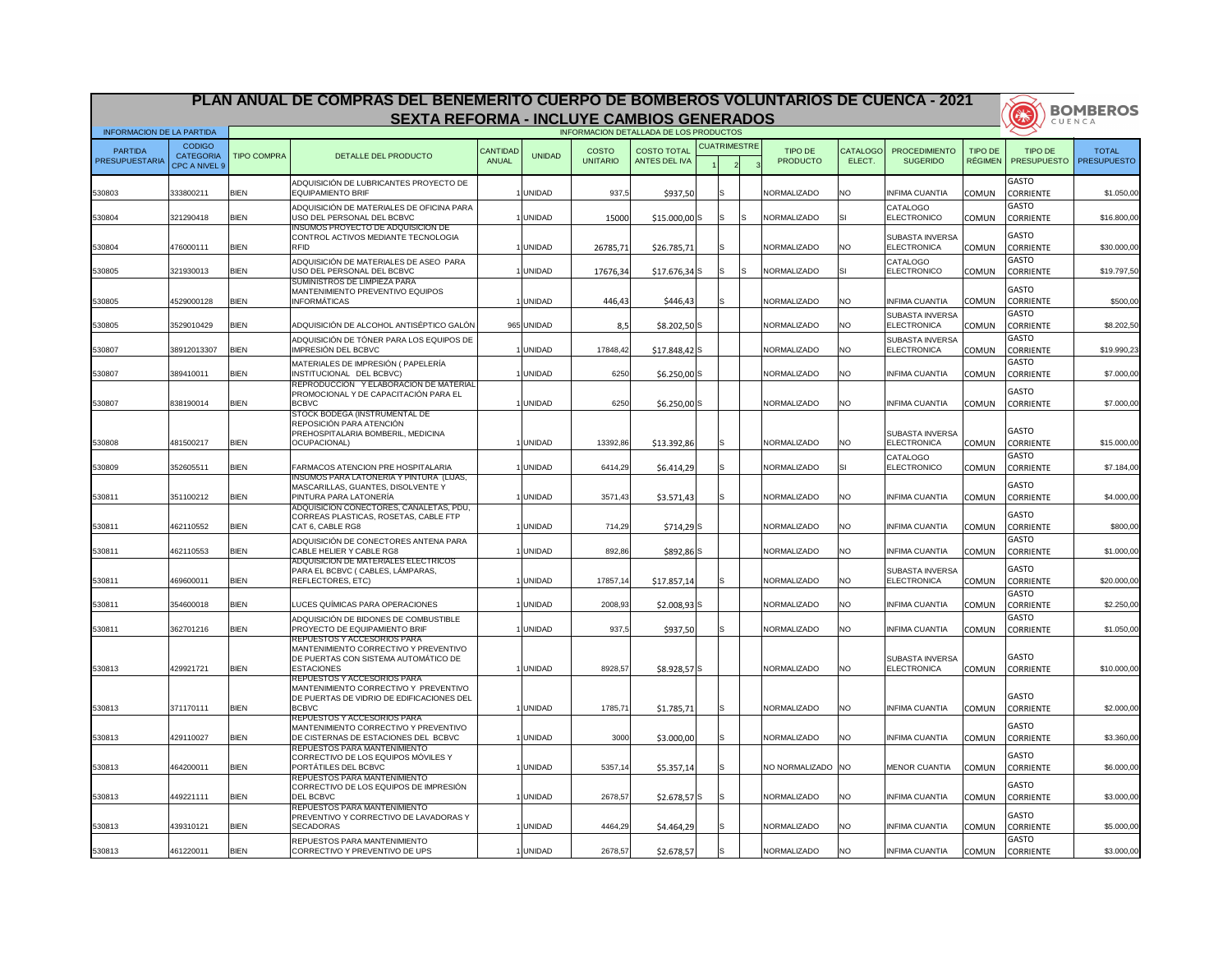|                                  |                                                           |                    | PLAN ANUAL DE COMPRAS DEL BENEMERITO CUERPO DE BOMBEROS VOLUNTARIOS DE CUENCA - 2021                       |                          |               |                                        |                                            |                     |                            |                           |                                              |                           |                                                  | <b>BOMBEROS</b>                    |
|----------------------------------|-----------------------------------------------------------|--------------------|------------------------------------------------------------------------------------------------------------|--------------------------|---------------|----------------------------------------|--------------------------------------------|---------------------|----------------------------|---------------------------|----------------------------------------------|---------------------------|--------------------------------------------------|------------------------------------|
|                                  |                                                           |                    | <b>SEXTA REFORMA - INCLUYE CAMBIOS GENERADOS</b>                                                           |                          |               |                                        |                                            |                     |                            |                           |                                              |                           | NA                                               | CUENCA                             |
| <b>INFORMACION DE LA PARTIDA</b> |                                                           |                    |                                                                                                            |                          |               | INFORMACION DETALLADA DE LOS PRODUCTOS |                                            |                     |                            |                           |                                              |                           |                                                  |                                    |
| <b>PARTIDA</b><br>PRESUPUESTARIA | <b>CODIGO</b><br><b>CATEGORIA</b><br><b>CPC A NIVEL 9</b> | <b>TIPO COMPRA</b> | DETALLE DEL PRODUCTO                                                                                       | <b>CANTIDAD</b><br>ANUAL | <b>UNIDAD</b> | <b>COSTO</b><br><b>UNITARIO</b>        | <b>COSTO TOTAL</b><br><b>ANTES DEL IVA</b> | <b>CUATRIMESTRE</b> | TIPO DE<br><b>PRODUCTO</b> | <b>CATALOGO</b><br>ELECT. | <b>PROCEDIMIENTO</b><br><b>SUGERIDO</b>      | TIPO DE<br><b>RÉGIMEN</b> | TIPO DE<br><b>PRESUPUESTO</b>                    | <b>TOTAL</b><br><b>PRESUPUESTO</b> |
|                                  |                                                           |                    | <b>REPUESTOS PARA MANTENIMIENTO</b><br>CORRECTIVO Y PREVENTIVO DE<br>GENERADORES ELÉCTRICOS DE LAS         |                          |               |                                        |                                            |                     |                            |                           |                                              |                           | <b>GASTO</b>                                     |                                    |
| 530813                           | 461310014                                                 | <b>BIEN</b>        | <b>EDIFICACIONES DEL BCBVC</b>                                                                             |                          | <b>UNIDAD</b> | 8928,57                                | $$8.928,57$ S                              |                     | NORMALIZADO                | NO.                       | <b>SUBASTA INVERSA</b><br><b>ELECTRONICA</b> | <b>COMUN</b>              | <b>CORRIENTE</b>                                 | \$10.000,00                        |
| 530813                           | 439410017                                                 | <b>BIEN</b>        | REPUESTOS PARA MANTENIMIENTO<br><b>PREVENTIVO Y CORRECTIVO DE AIRES</b><br><b>ACONDICIONADOS</b>           |                          | <b>UNIDAD</b> | 1785,71                                | \$1.785,71                                 |                     | NORMALIZADO                | <b>NO</b>                 | <b>INFIMA CUANTIA</b>                        | <b>COMUN</b>              | <b>GASTO</b><br><b>CORRIENTE</b>                 | \$2.000,00                         |
| 530813                           | 439230318                                                 | <b>BIEN</b>        | REPUESTOS PARA MANTENIMIENTO DE<br>IMAQUINARIAS Y EQUIPOS DE OPERACIONES DE<br><b>BOMBEROS</b>             |                          | <b>UNIDAD</b> | 44642,86                               | \$44.642,86                                |                     |                            | NO.                       | REPUESTOS O<br><b>ACCESORIOS</b>             | <b>ESPECIAL</b>           | <b>GASTO</b><br><b>CORRIENTE</b>                 | \$50.000,00                        |
| 530813                           | 4292100120                                                | <b>BIEN</b>        | REPUESTOS PARA MANTENIMIENTO EQUIPOS<br>CASCADA DE LAS MARCAS SCOTT, BAUER,<br><b>MAKO</b>                 |                          | <b>UNIDAD</b> | 17857,14                               | \$17.857,14                                |                     |                            | NO.                       | REPUESTOS O<br><b>ACCESORIOS</b>             | <b>ESPECIAL</b>           | <b>GASTO</b><br><b>CORRIENTE</b>                 | \$20.000,00                        |
| 530813                           | 496400911                                                 | <b>BIEN</b>        | RECAMBIO DE PIEZAS EN LA AERONAVE DEL<br><b>BCBVC</b>                                                      |                          | <b>UNIDAD</b> | 4017,86                                | \$4.017,86                                 |                     | NORMALIZADO                | <b>NO</b>                 | <b>INFIMA CUANTIA</b>                        | <b>COMUN</b>              | GASTO<br><b>CORRIENTE</b>                        | \$4.500,00                         |
| 530813                           | 4911400111                                                | <b>BIEN</b>        | LOTE REPUESTOS PROYECTO ADQUISICIÓN<br>VEHICULOS POLIVALENTE DE 800 GALONES                                |                          | 4 UNIDAD      | 1691,25                                | \$6.765,00                                 |                     | NORMALIZADO                | NO.                       | <b>SUBASTA INVERSA</b><br><b>ELECTRONICA</b> | <b>COMUN</b>              | <b>PROYECTO DE</b><br><b>INVERSION</b>           | \$7.576,80                         |
| 530813                           | 4911400111                                                | <b>BIEN</b>        | ADQUISICION DE REPUESTOS PARA<br>REPARACIÓN DE MOTORES DE VEHÍCULOS DE<br><b>BOMBEROS</b>                  |                          | <b>UNIDAD</b> | 21034,56                               | \$21.034,56                                |                     |                            | NO.                       | REPUESTOS O<br><b>ACCESORIOS</b>             | <b>ESPECIAL</b>           | <b>GASTO</b><br><b>CORRIENTE</b>                 | \$23.558,71                        |
| 530813                           | 4911400111                                                | <b>BIEN</b>        | ADQUISICION DE REPUESTOS Y ACCESORIOS<br>VARIOS PARA EL PARQUE AUTOMOTOR Y<br><b>EQUIPOS</b>               |                          | <b>UNIDAD</b> | 48715,25                               | \$48.715,25 S                              | ls                  |                            | <b>NO</b>                 | <b>REPUESTOS O</b><br><b>ACCESORIOS</b>      | <b>ESPECIAL</b>           | <b>GASTO</b><br><b>CORRIENTE</b>                 | \$54.561,08                        |
| 530813                           | 481600115                                                 | <b>BIEN</b>        | ADQUISICIÓN DE REPUESTOS PARA LOS<br><b>TANQUES DE OXIGENO</b>                                             |                          | <b>UNIDAD</b> | 4464,29                                | \$4.464,29                                 |                     | NORMALIZADO                | <b>NO</b>                 | <b>INFIMA CUANTIA</b>                        | <b>COMUN</b>              | <b>GASTO</b><br><b>CORRIENTE</b>                 | \$5.000,00                         |
| 530813                           | 361140311                                                 | <b>BIEN</b>        | ADQUISICIÓN DE NEUMÁTICOS PARA EL<br>PARQUE AUTOMOTOR DEL BCBVC                                            |                          | <b>UNIDAD</b> | 8928,57                                | \$8.928,57                                 |                     | NORMALIZADO                |                           | <b>SUBASTA INVERSA</b><br><b>ELECTRONICA</b> | COMUN                     | <b>GASTO</b><br><b>CORRIENTE</b>                 | \$10.000,00                        |
| 530813                           | 4912909648                                                | <b>BIEN</b>        | ADQUISICIÓN DE FILTROS AIRE, COMBUSTIBLE Y<br><b>ACEITE PARA TODA LA FLOTA</b>                             |                          | <b>UNIDAD</b> | 4464,29                                | \$4.464,29                                 |                     | NORMALIZADO                | <b>NO</b>                 | <b>INFIMA CUANTIA</b>                        | <b>COMUN</b>              | <b>GASTO</b><br><b>CORRIENTE</b>                 | \$5.000,00                         |
| 530813                           | 472110216                                                 | <b>BIEN</b>        | ADQUISICIÓN REPUESTOS POE PARA EQUIPOS<br>UBIQUITI                                                         |                          | <b>UNIDAD</b> | 892,86                                 | $$892,86$ S                                |                     | NORMALIZADO                | <b>NO</b>                 | <b>INFIMA CUANTIA</b>                        | COMUN                     | <b>GASTO</b><br><b>CORRIENTE</b>                 | \$1.000,00                         |
| 530813                           | 491290951                                                 | <b>BIEN</b>        | <b>FILTROS DE PURIFICACION DE AGUA PARA</b><br><b>ESTACIONES</b>                                           |                          | <b>UNIDAD</b> | 2678,57                                | \$2.678,57                                 |                     | NORMALIZADO                | <b>NO</b>                 | <b>INFIMA CUANTIA</b>                        | <b>COMUN</b>              | <b>GASTO</b><br><b>CORRIENTE</b><br><b>GASTO</b> | \$3.000,00                         |
| 530813                           | 464200014                                                 | <b>BIEN</b>        | BATERÍAS PARA LINTERNAS Y OTROS EQUIPOS<br><b>HIDRAULICOS</b><br>REPUESTOS Y ACCESORIOS PARA EQUIPOS       |                          | <b>UNIDAD</b> | 22321,43                               | \$22.321,43                                |                     | <b>NORMALIZADO</b>         | <b>NO</b>                 | <b>SUBASTA INVERSA</b><br><b>ELECTRONICA</b> | <b>COMUN</b>              | <b>CORRIENTE</b><br><b>GASTO</b>                 | \$25.000,00                        |
| 530813                           | 435500013                                                 | <b>BIEN</b>        | <b>ESPECIALES DEL GRUPO USAR</b>                                                                           |                          | <b>UNIDAD</b> | 4464,29                                | \$4.464,29                                 |                     | NORMALIZADO                | <b>NO</b>                 | <b>INFIMA CUANTIA</b>                        | <b>COMUN</b>              | <b>CORRIENTE</b>                                 | \$5.000,00                         |
| 530813                           | 465410012                                                 | <b>BIEN</b>        | REPUESTOS Y ACCESORIOS PARA LAS<br><b>CAMILLAS</b>                                                         |                          | <b>UNIDAD</b> | 6250                                   | \$6.250,00                                 | 'S                  | NORMALIZADO                | <b>NO</b>                 | <b>INFIMA CUANTIA</b>                        | <b>COMUN</b>              | <b>GASTO</b><br><b>CORRIENTE</b>                 | \$7.000,00                         |
| 530813                           | 482200014                                                 | <b>BIEN</b>        | BATERÍAS, REPUESTOS Y ACCESORIOS PARA<br>DRONES DEL BCBVC                                                  |                          | <b>UNIDAD</b> | 13392,86                               | \$13.392,86                                |                     | NORMALIZADO                | NO.                       | <b>SUBASTA INVERSA</b><br><b>ELECTRONICA</b> | <b>COMUN</b>              | <b>GASTO</b><br><b>CORRIENTE</b><br><b>GASTO</b> | \$15.000,00                        |
| 530813                           | 442530011                                                 | <b>BIEN</b>        | ADQUISICIÓN DE REPUESTOS Y ACCESORIOS<br><b>PROYECTO DE EQUIPAMIENTO BRIF</b>                              |                          | <b>UNIDAD</b> | 3614,73                                | \$3.614,73                                 |                     | NORMALIZADO                | <b>NO</b>                 | <b>INFIMA CUANTIA</b>                        | <b>COMUN</b>              | <b>CORRIENTE</b><br><b>GASTO</b>                 | \$4.048,50                         |
| 530813                           | 389220011                                                 | <b>BIEN</b>        | <b>SILBATOS DE EMERGENCIAS</b>                                                                             |                          | 50 UNIDAD     | 3,75                                   | $$187,50$ S                                |                     | <b>NORMALIZADO</b>         | <b>NO</b>                 | <b>INFIMA CUANTIA</b>                        | <b>COMUN</b>              | <b>CORRIENTE</b>                                 | \$210,00                           |
| 530813                           | 36990001109                                               | <b>BIEN</b>        | ADQUISICIÓN DE PILAS PARA EQUIPOS E<br><b>INSTRUMETAL MEDICO</b>                                           |                          | <b>UNIDAD</b> | 2677,6                                 | $$2.677,60$ S                              |                     | NORMALIZADO                |                           | <b>CATALOGO</b><br><b>ELECTRONICO</b>        | <b>COMUN</b>              | <b>GASTO</b><br><b>CORRIENTE</b><br><b>GASTO</b> | \$2.998,91                         |
| 530813                           | 452900019                                                 | CONSULTORIA        | ADQUISICIÓN DE REPUESTOS Y ACCESORIOS<br>PARA HARDWARE EXISTENTE STORAGE<br>ADQUISICIÓN DE ACCESORIOS PARA |                          | <b>UNIDAD</b> | 892,86                                 | \$892,86                                   |                     |                            | NO.                       | <b>CONTRATACION</b><br><b>DIRECTA</b>        | <b>COMUN</b>              | <b>CORRIENTE</b><br><b>GASTO</b>                 | \$1.000,00                         |
| 530813                           | 429213514                                                 | <b>BIEN</b>        | <b>DISTRIBUCIÓN DE ACEITES EN BODEGA</b><br>IADQUISICION DE ACCESORIOS PARA INTERNET                       |                          | <b>UNIDAD</b> | 392,86                                 | \$392,86                                   |                     | NORMALIZADO                | <b>NO</b>                 | <b>INFIMA CUANTIA</b>                        | <b>COMUN</b>              | <b>CORRIENTE</b>                                 | \$440,00                           |
| 530813                           | 482200021                                                 | <b>BIEN</b>        | SATELITAL PARA EL CARRO COMANDO Y RRPP<br><b>DEL BCBVC</b><br><b>ADQUISICION DE REPUESTOS PARA</b>         |                          | <b>UNIDAD</b> | 267,86                                 | \$267,86                                   |                     | NORMALIZADO                | <b>NO</b>                 | <b>INFIMA CUANTIA</b>                        | <b>COMUN</b>              | <b>GASTO</b><br><b>CORRIENTE</b>                 | \$300,00                           |
| 530813                           | 431510124                                                 | <b>BIEN</b>        | <b>MANTENIMIENTO CORRECTIVO REPARACIÓN DE</b><br><u>MOTOR DEL VEHÍCULO POLIVALENTE 1</u>                   |                          | <b>UNIDAD</b> | 10215,44                               | \$10.215,44                                | <sub>S</sub>        |                            | NO.                       | <b>REPUESTOS O</b><br><b>ACCESORIOS</b>      | <b>ESPECIAL</b>           | <b>GASTO</b><br><b>CORRIENTE</b>                 | \$11.441,29                        |
| 530819                           | 354401014                                                 | <b>BIEN</b>        | <b>IESPUMA DE ALTA EXPANSION PARA EL</b><br>CONTROL DE INCENDIOS TIPO B (liquidos y<br>forestales)         |                          | UNIDAD        | 8928,57                                | \$8.928,57                                 |                     | NORMALIZADO                | <b>NO</b>                 | <b>SUBASTA INVERSA</b><br>ELECTRONICA        |                           | <b>GASTO</b><br>COMUN CORRIENTE                  | \$10.000,00                        |
| 530822                           | 382400016                                                 | <b>BIEN</b>        | ELABORACIÓN DE CONDECORACIÓN PARA EL<br><b>PERSONAL BOMBERIL</b>                                           |                          | <b>UNIDAD</b> | 10714,29                               | \$10.714,29                                | ls                  | <b>NORMALIZADO</b>         | <b>NO</b>                 | <b>SUBASTA INVERSA</b><br><b>ELECTRONICA</b> | <b>COMUN</b>              | <b>GASTO</b><br><b>CORRIENTE</b>                 | \$12.000,00                        |

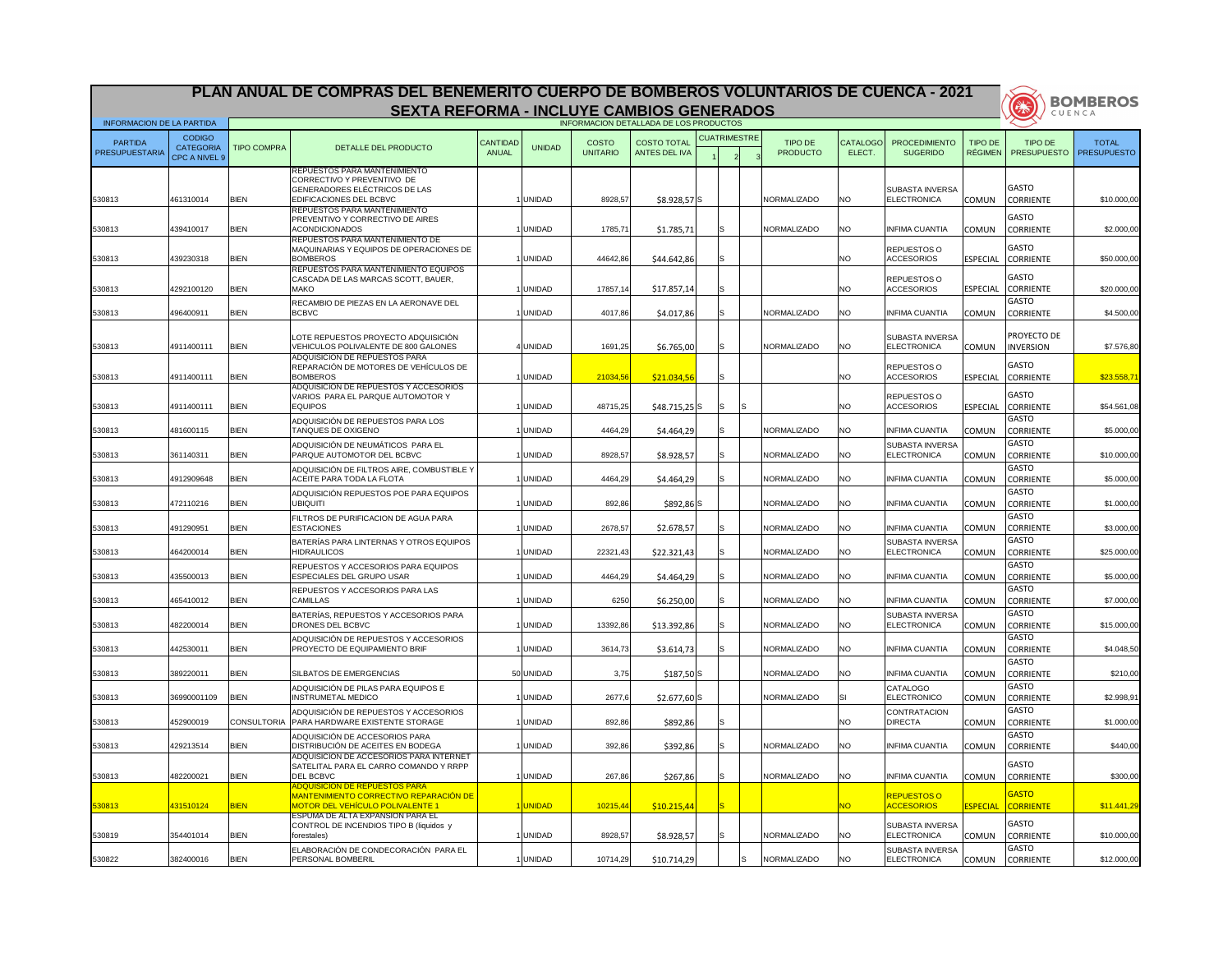|                                  |                                                           |                    | PLAN ANUAL DE COMPRAS DEL BENEMERITO CUERPO DE BOMBEROS VOLUNTARIOS DE CUENCA - 2021                              |                          |               |                                 |                                                                                      |                     |                            |                           |                                         |                                  | 美                                                | <b>BOMBEROS</b>                    |
|----------------------------------|-----------------------------------------------------------|--------------------|-------------------------------------------------------------------------------------------------------------------|--------------------------|---------------|---------------------------------|--------------------------------------------------------------------------------------|---------------------|----------------------------|---------------------------|-----------------------------------------|----------------------------------|--------------------------------------------------|------------------------------------|
| <b>INFORMACION DE LA PARTIDA</b> |                                                           |                    | <b>SEXTA REFORMA - INCLUYE CAMBIOS GENERADOS</b>                                                                  |                          |               |                                 |                                                                                      |                     |                            |                           |                                         |                                  |                                                  | CUENCA                             |
| PARTIDA<br><b>PRESUPUESTARIA</b> | <b>CODIGO</b><br><b>CATEGORIA</b><br><b>CPC A NIVEL 9</b> | <b>TIPO COMPRA</b> | DETALLE DEL PRODUCTO                                                                                              | <b>CANTIDAD</b><br>ANUAL | <b>UNIDAD</b> | <b>COSTO</b><br><b>UNITARIO</b> | INFORMACION DETALLADA DE LOS PRODUCTOS<br><b>COSTO TOTAL</b><br><b>ANTES DEL IVA</b> | <b>CUATRIMESTRE</b> | TIPO DE<br><b>PRODUCTO</b> | <b>CATALOGO</b><br>ELECT. | <b>PROCEDIMIENTO</b><br><b>SUGERIDO</b> | <b>TIPO DE</b><br><b>RÉGIMEN</b> | TIPO DE<br><b>PRESUPUESTO</b>                    | <b>TOTAL</b><br><b>PRESUPUESTO</b> |
|                                  |                                                           |                    | INSUMOS TÁCTICOS PARA GRUPO USAR (KIT                                                                             |                          |               |                                 |                                                                                      |                     |                            |                           | <b>SUBASTA INVERSA</b>                  |                                  | <b>GASTO</b>                                     |                                    |
| 530826                           | 3529010911                                                | <b>BIEN</b>        | PARA EL CONTROL DE HEMORRAGIAS)<br><b>INSUMOS ATENCION PRE HOSPITALARIA PARA</b>                                  |                          | <b>UNIDAD</b> | 23214,29                        | $$23.214,29$ S                                                                       |                     | <b>NORMALIZADO</b>         | NO.                       | ELECTRONICA                             | <b>COMUN</b>                     | <b>CORRIENTE</b>                                 | \$26.000,00                        |
| 530826                           | 352901092                                                 | <b>BIEN</b>        | ADQUISICIONES INDIVIDUALES ARTÍCULO 424.81<br>AL 424.85 CARSERCOP                                                 |                          | <b>UNIDAD</b> | 24105,65                        | $$24.105,65$ S                                                                       |                     | NORMALIZADO                | NO.                       | <b>ISUBASTA INVERSA</b><br>ELECTRONICA  | <b>COMUN</b>                     | <b>GASTO</b><br><b>CORRIENTE</b>                 | \$26.998,33                        |
| 530826                           | 352901091                                                 | <b>BIEN</b>        | ADQUISICIÓN DE GUANTES DE ATENCIÓN<br>PREHOSPITALARIA CAJA POR 100 UNIDADES                                       |                          | 1700 UNIDAD   | 13,59                           | \$23.103,00                                                                          |                     | NORMALIZADO                | INO.                      | <b>SUBASTA INVERSA</b><br>ELECTRONICA   | <b>COMUN</b>                     | <b>GASTO</b><br><b>CORRIENTE</b>                 | \$25.875,36                        |
| 530826                           | 3529010938                                                | <b>BIEN</b>        | ADQUISICIÓN DE BATAS DESCARTABLES                                                                                 |                          | 4500 UNIDAD   | 1,45                            | $$6.525,00$ S                                                                        |                     | <b>NORMALIZADO</b>         | <b>NO</b>                 | <b>SUBASTA INVERSA</b><br>ELECTRONICA   | <b>COMUN</b>                     | <b>GASTO</b><br><b>CORRIENTE</b>                 | \$7.308,00                         |
| 531403                           | 429992527                                                 | <b>BIEN</b>        | ICAJAS PARA TRANSPORTE DE EQUIPOS USAR                                                                            |                          | <b>UNIDAD</b> | 31875                           | \$31.875,00                                                                          |                     | NORMALIZADO                | INO.                      | <b>SUBASTA INVERSA</b><br>ELECTRONICA   | <b>COMUN</b>                     | <b>GASTO</b><br><b>CORRIENTE</b>                 | \$35.700,00                        |
| 531403                           | 381401012                                                 | <b>BIEN</b>        | CATRES O CAMAS PORTABLES CAMPAMENTOS<br><b>GRUPO BREC</b>                                                         |                          | <b>UNIDAD</b> | 3750                            | $$3.750,00$ S                                                                        |                     | NORMALIZADO                | <b>NO</b>                 | <b>INFIMA CUANTIA</b>                   | <b>COMUN</b>                     | <b>GASTO</b><br><b>CORRIENTE</b>                 | \$4.200,00                         |
| 531403                           | 369500111                                                 | <b>BIEN</b>        | ADQUISICIIÓN DE MOBILIARIO PARA ESTACIÓN<br>CHAULLAYACU                                                           |                          | <b>UNIDAD</b> | 6669,65                         | $$6.669,65$ S                                                                        | S.                  | NORMALIZADO                | NO.                       | <b>SUBASTA INVERSA</b><br>ELECTRONICA   | <b>COMUN</b>                     | <b>GASTO</b><br><b>CORRIENTE</b>                 | \$7.470,01                         |
| 531403                           | 4299925210                                                | <b>BIEN</b>        | ADQUISICIIÓN DE ESCALERAS DE PELDAÑOS<br>PARA ACTIVIDADES DE BODEGA                                               |                          | <b>UNIDAD</b> | 473,21                          | \$473,21                                                                             |                     | NORMALIZADO                | NO.                       | <b>SUBASTA INVERSA</b><br>ELECTRONICA   | <b>COMUN</b>                     | <b>GASTO</b><br><b>CORRIENTE</b>                 | \$530,00                           |
| 531404                           | 442170312                                                 | <b>BIEN</b>        | EQUIPAMIENTO PROYECTO ADQUISICIÓN<br>VEHICULOS INTERVENCIÓN RAPIDA (RESCATE)                                      |                          | 2 UNIDAD      | 587,7                           | \$1.175,42                                                                           |                     | NORMALIZADO                | <b>NO</b>                 | <b>INFIMA CUANTIA</b>                   | <b>COMUN</b>                     | PROYECTO DE<br><b>INVERSION</b>                  | \$1.316,47                         |
| 531404                           | 442170312                                                 | <b>BIEN</b>        | EQUIPAMIENTO PROYECTO ADQUISICIÓN<br>VEHICULOS POLIVALENTE DE 800 GALONES                                         |                          | <b>UNIDAD</b> | 117,56                          | \$470,24                                                                             | S.                  | NORMALIZADO                | NO.                       | <b>INFIMA CUANTIA</b>                   | <b>COMUN</b>                     | PROYECTO DE<br><b>INVERSION</b>                  | \$526,67                           |
| 531404                           | 465310111                                                 | <b>BIEN</b>        | LINTERNAS LED INDIVIDUALES PARA PERSONAL<br>NUEVO Y CAMBIO POR DAÑO                                               |                          | <b>UNIDAD</b> | 31250                           | \$31.250,00                                                                          |                     | NORMALIZADO                | NO.                       | <b>SUBASTA INVERSA</b><br>ELECTRONICA   | <b>COMUN</b>                     | <b>GASTO</b><br><b>CORRIENTE</b>                 | \$35.000,00                        |
| 531404                           | 2716001123                                                | <b>BIEN</b>        | CARPAS PLEGABLES TIPO ARANA PARA<br>OPERACIONES BOMBERILES MÓVILES (GRUPO<br>FORESTAL)                            |                          | <b>UNIDAD</b> | 4035,71                         | \$4.035,71                                                                           | S.                  | NORMALIZADO                | <b>NO</b>                 | <b>INFIMA CUANTIA</b>                   | <b>COMUN</b>                     | <b>GASTO</b><br><b>CORRIENTE</b>                 | \$4.520,00                         |
| 531406                           | 442170312                                                 | <b>BIEN</b>        | HERRAMIENTAS PROYECTO ADQUISICIÓN<br>VEHICULOS INTERVENCIÓN RAPIDA (RESCATE)                                      |                          | 2 UNIDAD      | 42,86                           | \$85,72                                                                              |                     | NORMALIZADO                | <b>NO</b>                 | <b>INFIMA CUANTIA</b>                   | <b>COMUN</b>                     | PROYECTO DE<br><b>INVERSION</b>                  | \$96,01                            |
| 531406                           | 4292100118                                                | <b>BIEN</b>        | ADQUISICIÓN DE HERRAMIENTAS PROYECTO DE<br>EQUIPAMIENTO PARA CONTROL DE INCENDIOS                                 |                          | <b>UNIDAD</b> | 12169,64                        | \$12.169,64                                                                          |                     | NORMALIZADO                | <b>NO</b>                 | <b>SUBASTA INVERSA</b><br>ELECTRONICA   | <b>COMUN</b>                     | <b>GASTO</b><br><b>CORRIENTE</b>                 | \$13.630,00                        |
| 531406                           | 4292100117                                                | <b>BIEN</b>        | ADQUISICION DE HERRAMIENTAS MENORES<br>(PLAYOS, DADOS, DESARMADORES, ETC) PARA<br><b>EL BCBVC</b>                 |                          | <b>UNIDAD</b> | 6250                            | \$6.250,00                                                                           | S.                  | NORMALIZADO                | <b>NO</b>                 | <b>INFIMA CUANTIA</b>                   | <b>COMUN</b>                     | <b>GASTO</b><br><b>CORRIENTE</b>                 | \$7.000,00                         |
| 531406                           | 4423209116                                                | <b>BIEN</b>        | ADQUISICION DE HERRAMIENTAS PARA LA<br>IMPLEMENTACIÓN DEL TALLER DE<br><b>MANTENIMIENTO</b>                       |                          | <b>UNIDAD</b> | 4017,86                         | \$4.017,86                                                                           |                     | NORMALIZADO                | <b>NO</b>                 | <b>INFIMA CUANTIA</b>                   | <b>COMUN</b>                     | <b>GASTO</b><br><b>CORRIENTE</b>                 | \$4.500,00                         |
| 531406                           | 482110112                                                 | <b>BIEN</b>        | ADQUISICIÓN DE BRÚJULAS PARA<br><b>OPERACIONES</b>                                                                |                          | <b>UNIDAD</b> | 2410,7'                         | $$2.410,71$ S                                                                        |                     | NORMALIZADO                | <b>NO</b>                 | <b>INFIMA CUANTIA</b>                   | <b>COMUN</b>                     | <b>GASTO</b><br><b>CORRIENTE</b>                 | \$2.700,00                         |
|                                  |                                                           |                    | PROVISION DE MATERIAL DIDACTICO,<br>BIBLIOGRAFÍA ESPECIALIZADA, NORMATIVAS Y<br>MANUALES NFPA PARA PROCEDIMIENTOS |                          |               |                                 |                                                                                      |                     |                            |                           |                                         |                                  | <b>GASTO</b>                                     |                                    |
| 531409                           | 322300918                                                 | <b>BIEN</b>        | OPERACIONES Y PREVENCIÓN BOMBERIL                                                                                 |                          | <b>UNIDAD</b> | 5357,14                         | \$5.357,14                                                                           |                     | NORMALIZADO                | <b>NO</b>                 | <b>INFIMA CUANTIA</b>                   | <b>COMUN</b>                     | <b>CORRIENTE</b>                                 | \$6.000,00                         |
| 531411                           | 471732011                                                 | <b>BIEN</b>        | ADQUISICIÓN DE PARTES Y PIEZAS                                                                                    |                          | <b>UNIDAD</b> | 4464,29                         | $$4.464,29$ S                                                                        | IS                  | NORMALIZADO                | <b>NO</b>                 | <b>INFIMA CUANTIA</b>                   | <b>COMUN</b>                     | <b>GASTO</b><br><b>CORRIENTE</b><br><b>GASTO</b> | \$5.000,00                         |
| 570201                           | 713350012                                                 | SERVICIO           | CONTRATACIÓN DE PÓLIZA DE FIDELIDAD PARA<br>EL PERSONAL DEL BCVBC                                                 |                          | <b>UNIDAD</b> | 6250                            | \$6.250,00                                                                           |                     | NORMALIZADO                | <b>NO</b>                 | <b>INFIMA CUANTIA</b>                   | <b>COMUN</b>                     | <b>CORRIENTE</b>                                 | \$7.000,00                         |
| 730417                           | 546990311                                                 | <b>OBRAS</b>       | INSTALACIÓN DE TUBERÍA PARA LUBRICACIÓN Y<br>AIRE COMPRIMIDO (COMPRESORES) PARA EL<br>TALLER DE MANTENIMIENTO     |                          | <b>UNIDAD</b> | 20535,71                        | \$20.535,71                                                                          |                     |                            | <b>NO</b>                 | MENOR CUANTIA                           | <b>COMUN</b>                     | PROYECTO DE<br><b>INVERSION</b>                  | \$23.000,00                        |
| 730605                           | 832120311                                                 | <b>CONSULTORIA</b> | <b>CONSULTORIA PARA EL DISENO</b><br>ARQUITECTÓNICO E INGENIERÍAS ESCUELA DE<br><b>FORMACIÓN</b>                  |                          | <b>UNIDAD</b> | 89285,7                         | \$89.285,71                                                                          | S                   |                            | <b>NO</b>                 | <b>LISTA CORTA</b>                      | <b>COMUN</b>                     | PROYECTO DE<br><b>INVERSION</b>                  | \$100.000,00                       |
| 730605                           | 832120311                                                 | <b>CONSULTORIA</b> | CONSULTORIA PARA EL DISENO DE LA<br>ESTACIÓN N 3 DEL BCBVC DENOMINADA<br><b>CORNELIO TAMARIZ</b>                  |                          | <b>UNIDAD</b> | 40000                           | \$40.000,00                                                                          | S.                  |                            | <b>NO</b>                 | <b>CONTRATACION</b><br><b>DIRECTA</b>   | <b>COMUN</b>                     | PROYECTO DE<br><b>INVERSION</b>                  | \$44.800,00                        |
| 750107                           | 429990213                                                 | <b>BIEN</b>        | ADQUISICIÓN DE LETRERO PARA LA ESTACIÓN<br>CHAULLAYACU (para incorporación al edificio)                           |                          | <b>UNIDAD</b> | 7600                            | $$7.600,00$ S                                                                        |                     | NORMALIZADO                | <b>NO</b>                 | SUBASTA INVERSA<br>ELECTRONICA          | <b>COMUN</b>                     | <b>PROYECTO DE</b><br><b>INVERSION</b>           | \$8.512,00                         |

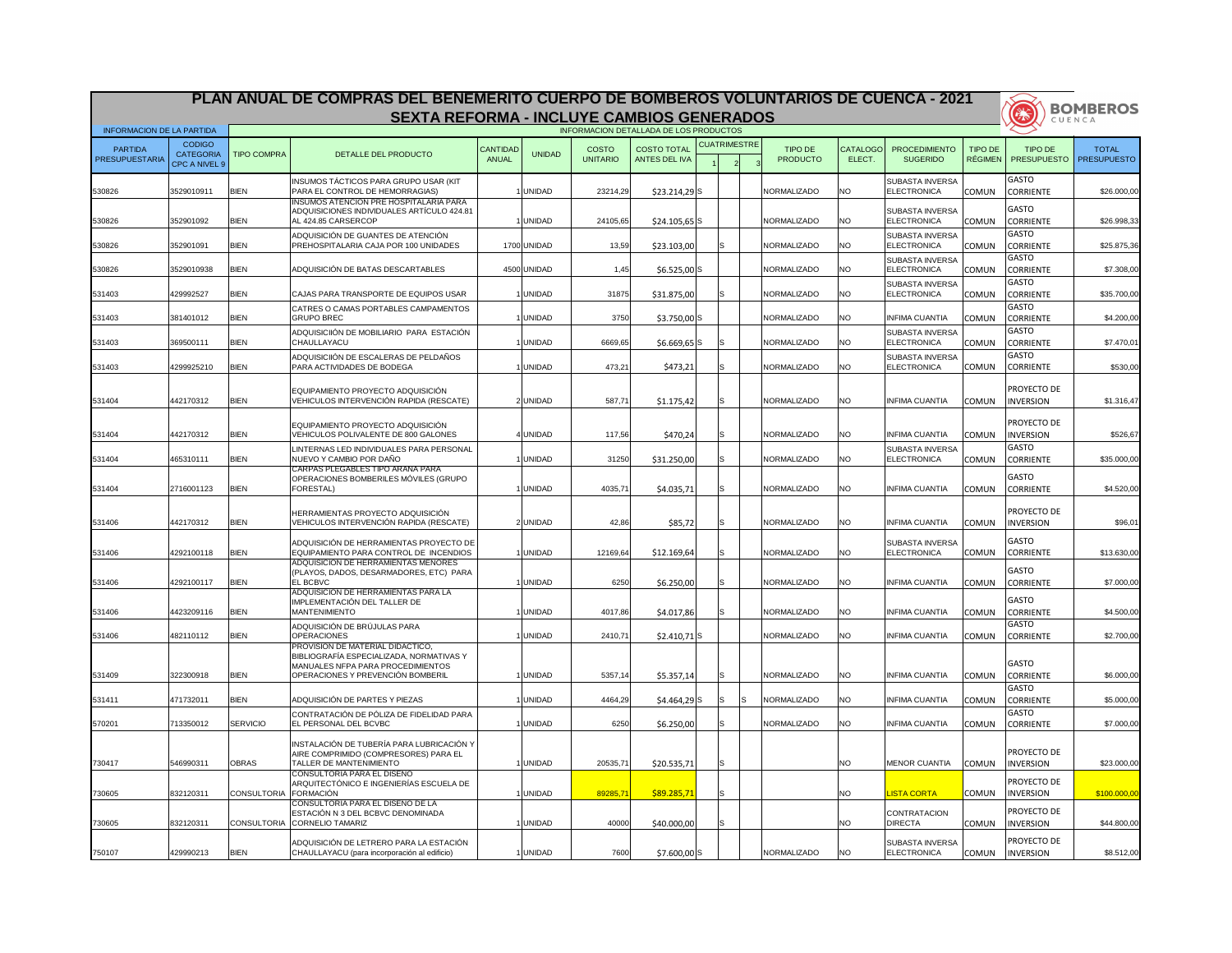|                                  |                                                           |                    | PLAN ANUAL DE COMPRAS DEL BENEMERITO CUERPO DE BOMBEROS VOLUNTARIOS DE CUENCA - 2021                                                         |                          |               |                                 |                                        |                     |                                   |                           |                                              |                                  |                                        | <b>BOMBEROS</b>                    |
|----------------------------------|-----------------------------------------------------------|--------------------|----------------------------------------------------------------------------------------------------------------------------------------------|--------------------------|---------------|---------------------------------|----------------------------------------|---------------------|-----------------------------------|---------------------------|----------------------------------------------|----------------------------------|----------------------------------------|------------------------------------|
|                                  |                                                           |                    | <b>SEXTA REFORMA - INCLUYE CAMBIOS GENERADOS</b>                                                                                             |                          |               |                                 |                                        |                     |                                   |                           |                                              |                                  | 34                                     | CUENCA                             |
| <b>INFORMACION DE LA PARTIDA</b> |                                                           |                    |                                                                                                                                              |                          |               |                                 | INFORMACION DETALLADA DE LOS PRODUCTOS |                     |                                   |                           |                                              |                                  |                                        |                                    |
| <b>PARTIDA</b><br>PRESUPUESTARIA | <b>CODIGO</b><br><b>CATEGORIA</b><br><b>CPC A NIVEL 9</b> | <b>TIPO COMPRA</b> | DETALLE DEL PRODUCTO                                                                                                                         | <b>CANTIDAD</b><br>ANUAL | <b>UNIDAD</b> | <b>COSTO</b><br><b>UNITARIO</b> | <b>COSTO TOTAL</b><br>ANTES DEL IVA    | <b>CUATRIMESTRE</b> | <b>TIPO DE</b><br><b>PRODUCTO</b> | <b>CATALOGO</b><br>ELECT. | <b>PROCEDIMIENTO</b><br><b>SUGERIDO</b>      | <b>TIPO DE</b><br><b>RÉGIMEN</b> | TIPO DE<br><b>PRESUPUESTO</b>          | <b>TOTAL</b><br><b>PRESUPUESTO</b> |
| 840103                           | 3812100114                                                | <b>BIEN</b>        | ADQUISICIIÓN DE MOBILIARIO PARA ESTACIÓN<br>CHAULLAYACU                                                                                      |                          | <b>UNIDAD</b> | 26785,71                        | $$26.785,71$ S                         |                     | NORMALIZADO                       |                           | CATALOGO<br><b>ELECTRONICO</b>               | <b>COMUN</b>                     | <b>PROYECTO DE</b><br><b>INVERSION</b> | \$30.000,00                        |
| 840103                           | 446400113                                                 | <b>BIEN</b>        | ADQUISICIÓN DE MESAS DE TRABAJO PARA<br><b>ASENTAR MOTORES A DIESEL</b>                                                                      |                          | <b>UNIDAD</b> | 11000                           | \$11.000,00                            |                     | NORMALIZADO                       | NO.                       | <b>SUBASTA INVERSA</b><br>ELECTRONICA        | <b>COMUN</b>                     | PROYECTO DE<br><b>INVERSION</b>        | \$12.320,00                        |
| 840104                           | 442170312                                                 | <b>BIEN</b>        | EQUIPAMIENTO PROYECTO ADQUISICIÓN<br>VEHICULOS INTERVENCIÓN RAPIDA (RESCATE)                                                                 |                          | 2 UNIDAD      | 2607,93                         | \$5.215,86                             |                     | NORMALIZADO                       | <b>NO</b>                 | <b>INFIMA CUANTIA</b>                        | <b>COMUN</b>                     | PROYECTO DE<br><b>INVERSION</b>        | \$5.841,76                         |
| 840104                           | 442170312                                                 | <b>BIEN</b>        | EQUIPAMIENTO PROYECTO ADQUISICIÓN<br>VEHICULOS POLIVALENTE DE 800 GALONES                                                                    |                          | 4 UNIDAD      | 17085,41                        | \$68.341,64                            | IS.                 | NORMALIZADO                       | <b>NO</b>                 | <b>SUBASTA INVERSA</b><br>ELECTRONICA        | <b>COMUN</b>                     | PROYECTO DE<br><b>INVERSION</b>        | \$76.542,64                        |
| 840104                           | 473130017                                                 | <b>BIEN</b>        | ADQUISICION DE EQUIPAMIENTO TECNOLOGICO  <br>Y DE SEGURIDAD PARA LAS NUEVAS<br>ESTACIONES Y TALLER DEL BCBVC                                 |                          | <b>UNIDAD</b> | 27410,71                        | $$27.410,71$ <sup>S</sup>              |                     | <b>NORMALIZADO</b>                | NO.                       | <b>SUBASTA INVERSA</b><br><b>ELECTRONICA</b> | <b>COMUN</b>                     | PROYECTO DE<br><b>INVERSION</b>        | \$30.700,00                        |
| 840104                           | 4292100118                                                | <b>BIEN</b>        | ADQUISICIÓN DE EQUIPOS PROYECTO DE<br>EQUIPAMIENTO PARA CONTROL DE INCENDIOS                                                                 |                          | <b>UNIDAD</b> | 249348,2                        | \$249.348,21                           | IS.                 | NORMALIZADO                       | NO.                       | <b>SUBASTA INVERSA</b><br><b>ELECTRONICA</b> | <b>COMUN</b>                     | PROYECTO DE<br><b>INVERSION</b>        | \$279.270,00                       |
| 840104                           | 4491423111                                                | <b>BIEN</b>        | ADQUISICIÓN DE EQUIPOS PARA CONTROL<br><b>ACTIVOS MEDIANTE TECNOLOGIA RFID</b>                                                               |                          | <b>UNIDAD</b> | 26785,71                        | \$26.785,71                            |                     | NORMALIZADO                       | NO.                       | SUBASTA INVERSA<br><b>ELECTRONICA</b>        | <b>COMUN</b>                     | PROYECTO DE<br><b>INVERSION</b>        | \$30.000,00                        |
| 840104                           | 442130913                                                 | <b>BIEN</b>        | ADQUISICIÓN DE EQUIPOS PARA LA<br>IMPLEMENTACIÓN DEL TALLER DE<br>MANTENIMIENTO                                                              |                          | <b>UNIDAD</b> | 139285,7                        | \$139.285,71                           |                     | NORMALIZADO                       | <b>NO</b>                 | <b>SUBASTA INVERSA</b><br>ELECTRONICA        | <b>COMUN</b>                     | PROYECTO DE<br><b>INVERSION</b>        | \$156.000,00                       |
| 840104                           | 4491423112                                                | <b>BIEN</b>        | ADQUISICIÓN DE ETIQUETADORA TÉRMICA<br>PARA LOS BIENES INFORMÁTICOS                                                                          |                          | <b>UNIDAD</b> | 714,29                          | $$714,29$ S                            |                     | <b>NORMALIZADO</b>                | <b>NO</b>                 | <b>INFIMA CUANTIA</b>                        | <b>COMUN</b>                     | <b>PROYECTO DE</b><br><b>INVERSION</b> | \$800,00                           |
| 840104                           | 4523000412                                                | <b>BIEN</b>        | ADQUISCIÓN DE EQUIPO CERTIFICADOR CABLE<br><b>ETHERNET</b>                                                                                   |                          | <b>UNIDAD</b> | 892,86                          | \$892,86S                              |                     | NORMALIZADO                       | NO.                       | <b>INFIMA CUANTIA</b>                        | <b>COMUN</b>                     | PROYECTO DE<br><b>INVERSION</b>        | \$1.000,00                         |
| 840104                           | 439310015                                                 | <b>BIEN</b>        | ADQUISICIÓN DE MAQUINAS DE HUMO PARA<br>EJERCICIOS DE ENTRENAMIENTO                                                                          |                          | <b>UNIDAD</b> | 8928,57                         | $$8.928,57$ S                          |                     | NORMALIZADO                       | <b>NO</b>                 | <b>SUBASTA INVERSA</b><br><b>ELECTRONICA</b> | <b>COMUN</b>                     | <b>PROYECTO DE</b><br><b>INVERSION</b> | \$10.000,00                        |
| 840104                           | 439310112                                                 | <b>BIEN</b>        | ADQUISICIÓN DE LAVADORAS Y SECADORAS<br><b>INDUSTRIALES PARA LAS ESTACIONES NUEVAS</b>                                                       |                          | <b>UNIDAD</b> | 58035,7                         | \$58.035,71                            | IS.                 | NORMALIZADO                       | <b>NO</b>                 | <b>SUBASTA INVERSA</b><br><b>ELECTRONICA</b> | <b>COMUN</b>                     | PROYECTO DE<br><b>INVERSION</b>        | \$65.000,00                        |
| 840104                           | 482430017                                                 | <b>BIEN</b>        | ADQUISICION DE EQUIPOS ELECTRICOS PARA<br>EL BCBVC (MULTÍMETRO, PERÍMETRO,<br>MEDIDORES DE PUESTA A TIERRA,<br>DISTANCIÓMETRO, PÉRTIGA, ETC) |                          | <b>UNIDAD</b> | 6250                            | \$6.250,00                             | lS                  | NORMALIZADO                       | <b>NO</b>                 | <b>INFIMA CUANTIA</b>                        | <b>COMUN</b>                     | PROYECTO DE<br><b>INVERSION</b>        | \$7.000,00                         |
| 840104                           | 439130112                                                 | <b>BIEN</b>        | ADQUSICIÓN DE AIRE ACONDICIONADO<br><b>INDUSTRIAL PARA EL DATA CENTER</b>                                                                    |                          | <b>UNIDAD</b> | 13392,86                        | \$13.392,86                            |                     | NORMALIZADO                       | <b>NO</b>                 | SUBASTA INVERSA<br><b>ELECTRONICA</b>        | <b>COMUN</b>                     | PROYECTO DE<br><b>INVERSION</b>        | \$15.000,00                        |
| 840104                           | 481600124                                                 | <b>BIEN</b>        | SISTEMA DE AIRE DE EMERGENCIA FORESTAL<br>PROYECTO EQUIPAMIENTO PARA CONTROL Y<br>LIQUIDACIÓN DE INCENDIOS FORESTALES                        |                          | <b>UNIDAD</b> | 41964,29                        | \$41.964,29                            |                     | NORMALIZADO                       | <b>NO</b>                 | <b>SUBASTA INVERSA</b><br><b>ELECTRONICA</b> | <b>COMUN</b>                     | PROYECTO DE<br><b>INVERSION</b>        | \$47.000,00                        |
| 840104                           | 429213613                                                 | <b>BIEN</b>        | EQUIPO PARA ENTRENAMIENTO CON FUEGO<br><b>REAL</b>                                                                                           |                          | <b>UNIDAD</b> | 16071,43                        | $$16.071,43$ S                         |                     | NORMALIZADO                       | NO.                       | <b>SUBASTA INVERSA</b><br><b>ELECTRONICA</b> | <b>COMUN</b>                     | PROYECTO DE<br><b>INVERSION</b>        | \$18.000,00                        |
| 840104                           | 439230318                                                 | <b>BIEN</b>        | EQUIPOS PARA SISTEMA DE AUTOPROTECCION<br>DE INCENDIOS PARA ESTACIONES                                                                       |                          | <b>UNIDAD</b> | 40178,57                        | \$40.178,57                            | ISI                 | NORMALIZADO                       | <b>NO</b>                 | <b>SUBASTA INVERSA</b><br><b>ELECTRONICA</b> | <b>COMUN</b>                     | PROYECTO DE<br><b>INVERSION</b>        | \$45.000,00                        |
| 840104                           | 442170312                                                 | <b>BIEN</b>        | EQUIPOS DE EXTRICACION VEHICULAR PARA<br>PROYECTO DE ADQUISICIÓN VEHÍCULOS<br><b>ESPECIALES</b>                                              |                          | <b>UNIDAD</b> | 150000                          | \$150.000,00                           | IS.                 | NORMALIZADO                       | <b>NO</b>                 | <b>SUBASTA INVERSA</b><br>ELECTRONICA        | <b>COMUN</b>                     | PROYECTO DE<br><b>INVERSION</b>        | \$168.000,00                       |
| 840104                           | 271600111                                                 | <b>BIEN</b>        | CAMPAMENTO PARA EL GRUPO USAR                                                                                                                |                          | <b>UNIDAD</b> | 714285,7                        | \$714.285,71                           |                     | NORMALIZADO                       | <b>NO</b>                 | <b>SUBASTA INVERSA</b><br><b>ELECTRONICA</b> | <b>COMUN</b>                     | PROYECTO DE<br><b>INVERSION</b>        | \$800.000,00                       |
| 840104                           | 4292100120                                                | <b>BIEN</b>        | COMPRESOR PORTATIL PARA SCBA                                                                                                                 |                          | <b>UNIDAD</b> | 22321,43                        | \$22.321,43                            | IS.                 | NORMALIZADO                       | <b>NO</b>                 | <b>SUBASTA INVERSA</b><br><b>ELECTRONICA</b> | <b>COMUN</b>                     | PROYECTO DE<br><b>INVERSION</b>        | \$25.000,00                        |
| 840104                           | 482700014                                                 | <b>BIEN</b>        | SENSOR DE VIGILANCIA EN ESTRUCTURAS<br><b>INESTABLES CAPACIDAD 2 PUNTOS (inhalabrico)</b>                                                    |                          | <b>UNIDAD</b> | 35714,29                        | \$35.714,29                            | IS.                 | <b>NORMALIZADO</b>                | <b>NO</b>                 | <b>SUBASTA INVERSA</b><br><b>ELECTRONICA</b> | <b>COMUN</b>                     | PROYECTO DE<br><b>INVERSION</b>        | \$40.000,00                        |
| 840104                           | 482650311                                                 | <b>BIEN</b>        | CÁMARAS TÉRMICAS                                                                                                                             |                          | <b>UNIDAD</b> | 112500                          | \$112.500,00                           | IS.                 | <b>NORMALIZADO</b>                | <b>NO</b>                 | SUBASTA INVERSA<br>ELECTRONICA               | <b>COMUN</b>                     | <b>PROYECTO DE</b><br><b>INVERSION</b> | \$126.000,00                       |
| 840104                           | 442320915                                                 | <b>BIEN</b>        | <b>CORTADORES ELECTRICOS DE ANILLO DE</b><br>DIFERENTES MATERIALES EN ATRAPAMIENTO<br>DE DEDOS                                               |                          | <b>UNIDAD</b> | 6696,43                         | $$6.696,43$ S                          |                     | NORMALIZADO                       | <b>NO</b>                 | <b>SUBASTA INVERSA</b><br><b>ELECTRONICA</b> | <b>COMUN</b>                     | PROYECTO DE<br><b>INVERSION</b>        | \$7.500,00                         |
| 840104                           | 4292100118                                                | <b>BIEN</b>        | EQUIPOS PARA CONTROL Y OBTURACION<br>PROVISIONAL DE DERRAMES DE FLUIDOS<br>INFLAMABLES Y GASES TÓXICOS                                       |                          | <b>UNIDAD</b> | 17857,14                        | $$17.857,14$ S                         |                     | <b>NORMALIZADO</b>                | <b>NO</b>                 | <b>SUBASTA INVERSA</b><br><b>ELECTRONICA</b> | <b>COMUN</b>                     | <b>PROYECTO DE</b><br><b>INVERSION</b> | \$20.000,00                        |

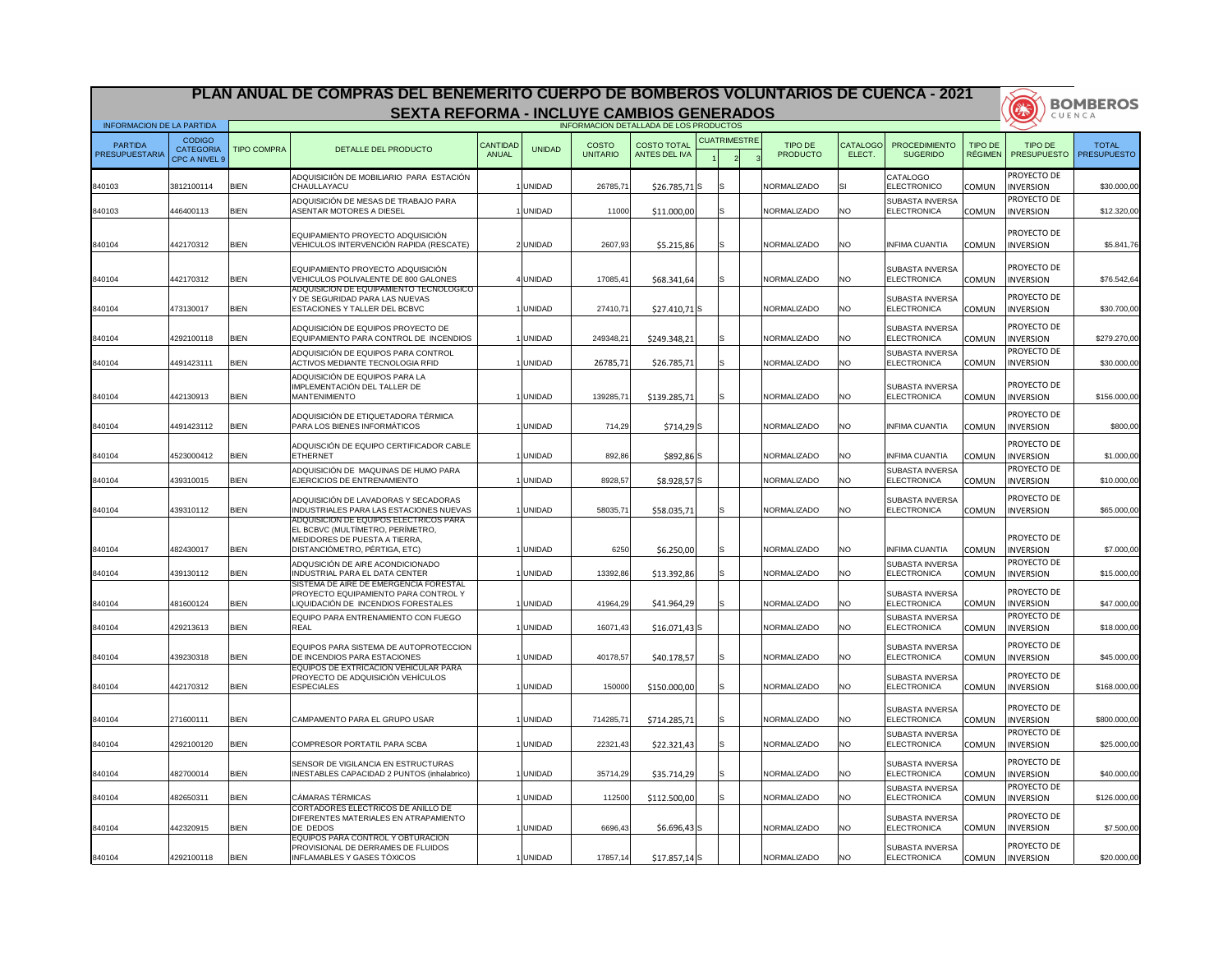|                                  |                                   |             | PLAN ANUAL DE COMPRAS DEL BENEMERITO CUERPO DE BOMBEROS VOLUNTARIOS DE CUENCA - 2021                                       |                                 |               |                                        |                                            |                     |                            |                           |                                              |                           |                                        | <b>BOMBEROS</b>                    |
|----------------------------------|-----------------------------------|-------------|----------------------------------------------------------------------------------------------------------------------------|---------------------------------|---------------|----------------------------------------|--------------------------------------------|---------------------|----------------------------|---------------------------|----------------------------------------------|---------------------------|----------------------------------------|------------------------------------|
|                                  |                                   |             | <b>SEXTA REFORMA - INCLUYE CAMBIOS GENERADOS</b>                                                                           |                                 |               |                                        |                                            |                     |                            |                           |                                              |                           | 美<br>CUENCA                            |                                    |
| <b>INFORMACION DE LA PARTIDA</b> | <b>CODIGO</b>                     |             |                                                                                                                            |                                 |               | INFORMACION DETALLADA DE LOS PRODUCTOS |                                            | <b>CUATRIMESTRE</b> |                            |                           |                                              |                           |                                        |                                    |
| <b>PARTIDA</b><br>PRESUPUESTARIA | <b>CATEGORIA</b><br>CPC A NIVEL 9 | TIPO COMPRA | DETALLE DEL PRODUCTO                                                                                                       | <b>CANTIDAD</b><br><b>ANUAL</b> | <b>UNIDAD</b> | <b>COSTO</b><br><b>UNITARIO</b>        | <b>COSTO TOTAL</b><br><b>ANTES DEL IVA</b> |                     | TIPO DE<br><b>PRODUCTO</b> | <b>CATALOGO</b><br>ELECT. | <b>PROCEDIMIENTO</b><br><b>SUGERIDO</b>      | TIPO DE<br><b>RÉGIMEN</b> | <b>TIPO DE</b><br><b>PRESUPUESTO</b>   | <b>TOTAL</b><br><b>PRESUPUESTO</b> |
| 840104                           | 362701217                         | <b>BIEN</b> | <b>IEQUIPO DE RESCATE ACUATICOS</b>                                                                                        |                                 | <b>UNIDAD</b> | 53571,43                               | \$53.571,43                                |                     | <b>NORMALIZADO</b>         | NO.                       | <b>SUBASTA INVERSA</b><br><b>ELECTRONICA</b> | <b>COMUN</b>              | PROYECTO DE<br><b>INVERSION</b>        | \$60.000,00                        |
| 840104                           | 4292100118                        | <b>BIEN</b> | EQUIPOS Y HERRAMIENTAS PARA EL EQUIPO<br>USAR (TALADROS, ILUMINACIÓN, TROSADORAS<br>ELECTRICAS, ENTENALLAS)                |                                 | <b>UNIDAD</b> | 17857,14                               | \$17.857,14                                |                     | NORMALIZADO                | <b>NO</b>                 | <b>SUBASTA INVERSA</b><br><b>ELECTRONICA</b> | <b>COMUN</b>              | PROYECTO DE<br><b>INVERSION</b>        | \$20.000,00                        |
| 840104                           | 446402016                         | <b>BIEN</b> | ADQUISICIÓN DE KITS DE RESCATE PROYECTO<br>IDE EQUIPAMIENTO PARA TRABAJO EN ALTURAS                                        |                                 | <b>UNIDAD</b> | 58464,29                               | \$58.464,29                                |                     | NORMALIZADO                | <b>NO</b>                 | <b>SUBASTA INVERSA</b><br><b>ELECTRONICA</b> | <b>COMUN</b>              | PROYECTO DE<br><b>INVERSION</b>        | \$65.480,00                        |
| 840104                           | 442320112                         | <b>BIEN</b> | ADQUISICIÓN DE MÁQUINARIAS PROYECTO DE<br>EQUIPAMIENTO BRIF                                                                |                                 | <b>UNIDAD</b> | 30604,46                               | \$30.604,46                                |                     | NORMALIZADO                | <b>NO</b>                 | <b>SUBASTA INVERSA</b><br><b>ELECTRONICA</b> | <b>COMUN</b>              | PROYECTO DE<br><b>INVERSION</b>        | \$34.277,00                        |
| 840104                           | 448260911                         | <b>BIEN</b> | ADQUISICIÓN DE CALEFONES A GAS PARA USO<br><b>DE LAS EDIFICACIONES DEL BCBVC</b>                                           |                                 | <b>UNIDAD</b> | 1300                                   | $$1.300,00$ S                              |                     | NORMALIZADO                | <b>NO</b>                 | <b>INFIMA CUANTIA</b>                        | <b>COMUN</b>              | <b>PROYECTO DE</b><br><b>INVERSION</b> | \$1.456,00                         |
| 840105                           | 491190112                         | <b>BIEN</b> | ADQUISICIÓN VEHICULOS INTERVENCIÓN<br>RAPIDA (RESCATE)                                                                     |                                 | 2 UNIDAD      | 199886,49                              | \$399.772,98                               |                     | <b>NORMALIZADO</b>         | NO.                       | <b>SUBASTA INVERSA</b><br><b>ELECTRONICA</b> | <b>COMUN</b>              | <b>PROYECTO DE</b><br><b>INVERSION</b> | \$447.745,74                       |
| 840105                           | 491190111                         | <b>BIEN</b> | ADQUISICIÓN VEHICULOS POLIVALENTE DE 800<br><b>GALONES</b><br>PLATAFORMA 40 PIES MODULAR DOS EJES                          |                                 | UNIDAD        | 295385,44                              | \$1.181.541,76                             |                     | NORMALIZADO                | <b>NO</b>                 | <b>SUBASTA INVERSA</b><br><b>ELECTRONICA</b> | <b>COMUN</b>              | PROYECTO DE<br><b>INVERSION</b>        | \$1.323.326,77                     |
| 840105                           | 491140021                         | <b>BIEN</b> | (CAMPAMENTACION) Furgón Semirremolque para<br>Equipo Forestal                                                              |                                 | <b>UNIDAD</b> | 40178,57                               | $$40.178,57$ S                             |                     | NORMALIZADO                | <b>NO</b>                 | <b>SUBASTA INVERSA</b><br><b>ELECTRONICA</b> | <b>COMUN</b>              | PROYECTO DE<br><b>INVERSION</b>        | \$45.000,00                        |
| 840105                           | 491140016                         | <b>BIEN</b> | CABEZALES Tracto Camión para el uso en<br>operaciones bomberiles de rescate e incendios                                    |                                 | 2 UNIDAD      | 160714,29                              | \$321.428,58                               |                     | NORMALIZADO                | NO.                       | <b>SUBASTA INVERSA</b><br><b>ELECTRONICA</b> | <b>COMUN</b>              | <b>PROYECTO DE</b><br><b>INVERSION</b> | \$360.000,01                       |
| 840105                           | 491140015                         | <b>BIEN</b> | TANQUE SISTERNA DE 8 MIL GALONES Tanquero<br>abastecedor con bomba y equipo adicional                                      |                                 | <b>UNIDAD</b> | 91964,29                               | $$91.964,29$ S                             |                     | NORMALIZADO                | NO.                       | <b>SUBASTA INVERSA</b><br><b>ELECTRONICA</b> | <b>COMUN</b>              | PROYECTO DE<br><b>INVERSION</b>        | \$103.000,00                       |
| 840105                           | 4911400211                        | <b>BIEN</b> | CAMA BAJA PARA TRANSPORTE DE VEHICULOS<br><b>EXTRA PESADOS</b><br>CAMIONETA DOBLE TRACCION PARA                            |                                 | <b>UNIDAD</b> | 53571,43                               | \$53.571,43                                |                     | NORMALIZADO                | <b>NO</b>                 | <b>SUBASTA INVERSA</b><br><b>ELECTRONICA</b> | <b>COMUN</b>              | PROYECTO DE<br><b>INVERSION</b>        | \$60.000,00                        |
| 840105                           | 4911300235                        | <b>BIEN</b> | IVEHICULOS DE AVANZADA Y ESTACIONES<br><b>NUEVAS</b>                                                                       |                                 | IUNIDAD       | 35714,285                              | \$142.857,14                               | S.                  | NORMALIZADO                | <b>NO</b>                 | <b>SUBASTA INVERSA</b><br><b>ELECTRONICA</b> | <b>COMUN</b>              | PROYECTO DE<br><b>INVERSION</b>        | \$160.000,00                       |
| 840106                           | 4292100118                        | <b>BIEN</b> | IADQUISICION DE HERRAMIENTAS MAYORES<br><b>PROYECTO EQUIPAMIENTO PARA CONTROL Y</b><br>LIQUIDACIÓN DE INCENDIOS FORESTALES |                                 | <b>UNIDAD</b> | 84821,43                               | \$84.821,43                                |                     | NORMALIZADO                | <b>NO</b>                 | <b>SUBASTA INVERSA</b><br><b>ELECTRONICA</b> | <b>COMUN</b>              | PROYECTO DE<br><b>INVERSION</b>        | \$95.000,00                        |
| 840106                           | 442120111                         | <b>BIEN</b> | IADQUISICION DE HERRAMIENTAS PARA LA<br>IMPLEMENTACIÓN DEL TALLER DE<br><b>MANTENIMIENTO</b>                               |                                 | <b>UNIDAD</b> | 49107,14                               | \$49.107,14                                | S.                  | NORMALIZADO                | NO.                       | <b>SUBASTA INVERSA</b><br><b>ELECTRONICA</b> | <b>COMUN</b>              | PROYECTO DE<br><b>INVERSION</b>        | \$55.000,00                        |
| 840106                           | 4292100118                        | <b>BIEN</b> | EQUIPOS Y HERRAMIENTAS PARA EL EQUIPO<br>USAR (TALADROS, ILUMINACIÓN, TROSADORAS<br>ELECTRICAS, ENTENALLAS)                |                                 | <b>UNIDAD</b> | 8928,57                                | \$8.928,57                                 |                     | NORMALIZADO                | <b>NO</b>                 | <b>SUBASTA INVERSA</b><br>ELECTRONICA        | <b>COMUN</b>              | PROYECTO DE<br><b>INVERSION</b>        | \$10.000,00                        |
| 840106                           | 4824300117                        | <b>BIEN</b> | ADQUISICIÓN MALETA DE HERRAMIENTAS PARA<br><b>REDES INFORMÁTICAS</b>                                                       |                                 | <b>UNIDAD</b> | 892,86                                 | $$892,86$ S                                |                     | NORMALIZADO                | <b>NO</b>                 | <b>INFIMA CUANTIA</b>                        | <b>COMUN</b>              | <b>PROYECTO DE</b><br><b>INVERSION</b> | \$1.000,00                         |
| 840106                           | 4292100118                        | <b>BIEN</b> | <b>HERRAMIENTAS DE RESCATE VEHICULAR Y</b><br>GRUPO USAR COMPLEMENTOS HIDRÁULICOS<br>NEUMÁTICOS Y ELÉCTRICOS               |                                 | <b>UNIDAD</b> | 133928,57                              | \$133.928,57                               |                     | NORMALIZADO                | <b>NO</b>                 | <b>SUBASTA INVERSA</b><br><b>ELECTRONICA</b> | <b>COMUN</b>              | PROYECTO DE<br><b>INVERSION</b>        | \$150.000,00                       |
| 840106                           | 442530011                         | <b>BIEN</b> | <b>ADQUISICION DE KIT ROMPEDOR Y</b><br>REMACHADORA DE CADENA PROYECTO DE<br>EQUIPAMIENTO BRIF                             |                                 | <b>UNIDAD</b> | 625                                    | \$625,00                                   | S.                  | NORMALIZADO                | <b>NO</b>                 | <b>INFIMA CUANTIA</b>                        | <b>COMUN</b>              | PROYECTO DE<br><b>INVERSION</b>        | \$700,00                           |
| 840107                           | 512900031                         | <b>BIEN</b> | ADQUISICIÓN DE CONTROL ACTIVOS MEDIANTE<br><b>TECNOLOGIA RFID</b>                                                          |                                 | <b>UNIDAD</b> | 6250                                   | \$6.250,00                                 |                     | NORMALIZADO                | <b>NO</b>                 | <b>INFIMA CUANTIA</b>                        | <b>COMUN</b>              | <b>PROYECTO DE</b><br><b>INVERSION</b> | \$7.000,00                         |
| 840301                           | 522000016                         | <b>BIEN</b> | TERRENOS PARA NUEVAS ESTACIONES DE<br>BOMBEROS DENTRO DEL CANTÓN                                                           |                                 | <b>UNIDAD</b> | 842401,46                              | \$842.401,46                               | Is                  | NORMALIZADO                | <b>NO</b>                 | <b>SUBASTA INVERSA</b><br><b>ELECTRONICA</b> | <b>COMUN</b>              | <b>PROYECTO DE</b><br><b>INVERSION</b> | \$842.401,46                       |
|                                  |                                   |             |                                                                                                                            |                                 |               | <b>TOTAL ANUAL ANTES DEL IVA:</b>      | \$8.648.169,86                             |                     |                            |                           |                                              |                           | <b>TOTAL ANUAL INCLUIDO IVA:</b>       | \$9.583.877,77                     |

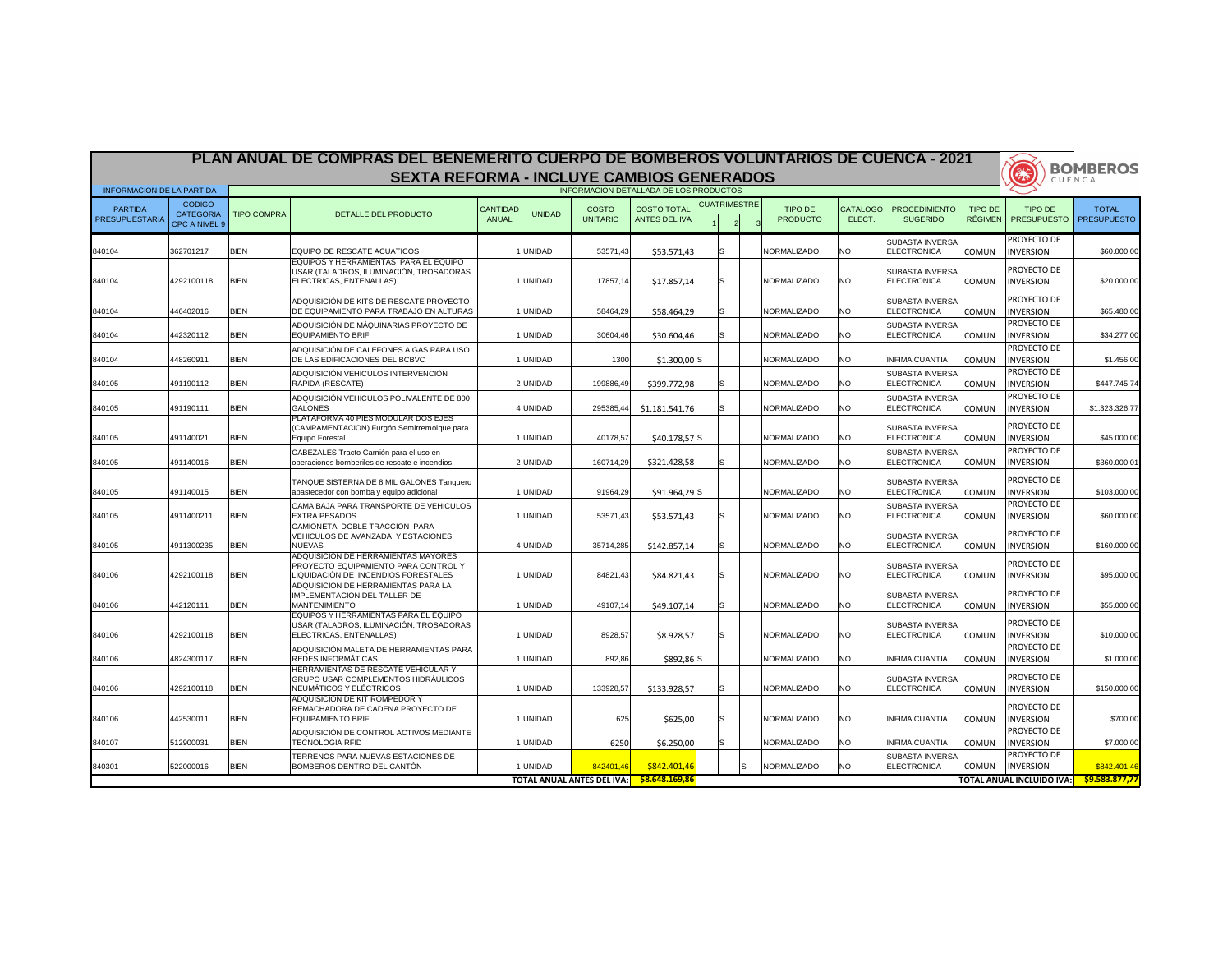| <b>INFORMACION DE LA PARTIDA</b>        |                                |                         |                                                                                                                                                         |                          |               |                                   | INFORMACION DETALLADA DE LOS PRODUCTOS |              |  |                            |              |                                               |         |                                                         | - - - - - - <i>-</i> - |
|-----------------------------------------|--------------------------------|-------------------------|---------------------------------------------------------------------------------------------------------------------------------------------------------|--------------------------|---------------|-----------------------------------|----------------------------------------|--------------|--|----------------------------|--------------|-----------------------------------------------|---------|---------------------------------------------------------|------------------------|
| <b>PARTIDA</b><br><b>PRESUPUESTARIA</b> | <b>CODIGO</b><br>CPC A NIVEL 9 | CATEGORIA   TIPO COMPRA | DETALLE DEL PRODUCTO                                                                                                                                    | CANTIDAD<br><b>ANUAL</b> | <b>UNIDAD</b> | <b>COSTO</b><br><b>UNITARIO</b>   | COSTO TOTAL<br>ANTES DEL IVA           | CUATRIMESTRE |  | TIPO DE<br><b>PRODUCTO</b> | <b>ELECT</b> | CATALOGO   PROCEDIMIENTO  <br><b>SUGERIDO</b> | TIPO DE | <b>TIPO DE</b><br>  RÉGIMEN   PRESUPUESTO   PRESUPUESTO | <b>TOTAL</b>           |
| 530301                                  | 661100011                      | <b>SERVICIO</b>         | <b>PASAJES AÉREOS DE TRÁFICO NACIONAL PARA</b><br><b>PERSONAL EN COMISIONES DE SERVICIOS</b><br>INSTITUCIONALES                                         |                          | <b>UNIDAD</b> | 2678,57                           | \$2.678,57                             |              |  | NO NORMALIZADO NO          |              | <b>MENOR CUANTIA</b>                          |         | <b>GASTO</b><br>COMUN CORRIENTE                         | \$3.000,00             |
| 530302                                  | 678110012                      | SERVICIO                | <b>ISERVICIOS DE AGENCIA DE VIAJES PARA</b><br>ADQUISICIÓN DE PASAJES AÉREOS<br>INTERNACIONALES PARA COMISIONES DE<br><b>ISERVICIOS INSTITUCIONALES</b> |                          | <b>UNIDAD</b> | 4464,29                           | \$4.464,29                             |              |  | NO NORMALIZADO NO          |              | MENOR CUANTIA                                 |         | <b>GASTO</b><br>COMUN CORRIENTE                         | \$5.000,00             |
|                                         |                                |                         |                                                                                                                                                         |                          |               | <b>TOTAL ANUAL ANTES DEL IVA:</b> | \$7.142,86                             |              |  |                            |              |                                               |         | <b>TOTAL ANUAL INCLUIDO IVA:</b>                        | \$8.000,00             |

| INFORMACION DE LA PARTIDA               |                                |                         |                                                                                                                                    |                                 |               |                                   | INFORMACION DETALLADA DE LOS PRODUCTOS |              |                                   |            |                                               |              |                                                       |              |
|-----------------------------------------|--------------------------------|-------------------------|------------------------------------------------------------------------------------------------------------------------------------|---------------------------------|---------------|-----------------------------------|----------------------------------------|--------------|-----------------------------------|------------|-----------------------------------------------|--------------|-------------------------------------------------------|--------------|
| <b>PARTIDA</b><br><b>PRESUPUESTARIA</b> | <b>CODIGO</b><br>CPC A NIVEL 9 | CATEGORIA   TIPO COMPRA | DETALLE DEL PRODUCTO                                                                                                               | <b>CANTIDAD</b><br><b>ANUAL</b> | <b>UNIDAD</b> | <b>COSTO</b><br><b>UNITARIO</b>   | <b>COSTO TOTAL</b><br>ANTES DEL IVA    | CUATRIMESTRE | <b>TIPO DE</b><br><b>PRODUCTO</b> | ELECT.     | CATALOGO   PROCEDIMIENTO  <br><b>SUGERIDO</b> | TIPO DE      | <b>TIPO DE</b><br>RÉGIMEN   PRESUPUESTO   PRESUPUESTO | <b>TOTAL</b> |
| 530402                                  | 547600111                      | <b>ISERVICIO</b>        | IMANTENIMIENTO CORRECTIVO Y PREVENTIVO<br>DE PUERTAS CON SISTEMA AUTOMÁTICO DE<br><b>IESTACIONES</b>                               |                                 | <b>UNIDAD</b> | \$11.250,00                       | $$11.250,00$ S                         |              | <b>INORMALIZADO</b>               | <b>INO</b> | <b>SUBASTA INVERSA</b><br><b>IELECTRONICA</b> | <b>COMUN</b> | GASTO<br>CORRIENTE                                    | 12.600,00    |
| 530813                                  | 429921721                      | <b>BIEN</b>             | IREPUESTOS Y ACCESORIOS PARA<br>MANTENIMIENTO CORRECTIVO Y PREVENTIVO<br>DE PUERTAS CON SISTEMA AUTOMÁTICO DE<br><b>ESTACIONES</b> |                                 | <b>UNIDAD</b> | \$8.928,57                        | $$8.928,57$ S                          |              | NORMALIZADO                       | <b>NO</b>  | <b>SUBASTA INVERSA</b><br><b>ELECTRONICA</b>  |              | <b>GASTO</b><br>COMUN CORRIENTE                       | \$10.000,00  |
|                                         |                                |                         |                                                                                                                                    |                                 |               | <b>TOTAL ANUAL ANTES DEL IVA:</b> | \$20.178,57                            |              |                                   |            |                                               |              | <b>TOTAL ANUAL INCLUIDO IVA:</b>                      | \$22.600,00  |

| INFORMACION DE LA PARTIDA               |                                                    |                 |                                                                                                                                    |                                 |               |                                   | INFORMACION DETALLADA DE LOS PRODUCTOS |                     |                            |           |                                             |              |                                                |              |
|-----------------------------------------|----------------------------------------------------|-----------------|------------------------------------------------------------------------------------------------------------------------------------|---------------------------------|---------------|-----------------------------------|----------------------------------------|---------------------|----------------------------|-----------|---------------------------------------------|--------------|------------------------------------------------|--------------|
| <b>PARTIDA</b><br><b>PRESUPUESTARIA</b> | <b>CODIGO</b><br><b>CATEGORIA</b><br>CPC A NIVEL 9 | TIPO COMPRA     | DETALLE DEL PRODUCTO                                                                                                               | <b>CANTIDAD</b><br><b>ANUAL</b> | <b>UNIDAD</b> | <b>COSTO</b><br><b>UNITARIO</b>   | <b>COSTO TOTAL</b><br>ANTES DEL IVA    | <b>CUATRIMESTRE</b> | TIPO DE<br><b>PRODUCTO</b> | ELECT.    | CATALOGO   PROCEDIMIENTO<br><b>SUGERIDO</b> | TIPO DE      | TIPO DE<br>RÉGIMEN   PRESUPUESTO   PRESUPUESTO | <b>TOTAL</b> |
| 530402                                  | 547900411                                          | <b>SERVICIO</b> | <u>IMANTENIMIENTO CORRECTIVO Y PREVENTIVO</u><br>DE PUERTAS DE VIDRIO DE EDIFICACIONES DEL<br><b>BCBVC</b>                         |                                 | <b>UNIDAD</b> | \$5.580,36                        | \$5.580,36                             |                     | NORMALIZADO                | <b>NO</b> | <b>INFIMA CUANTIA</b>                       | <b>COMUN</b> | <b>GASTO</b><br><b>CORRIENTE</b>               | 6.250,00     |
| 530813                                  | 371170111                                          | <b>BIEN</b>     | IREPUESTOS Y ACCESORIOS PARA<br>MANTENIMIENTO CORRECTIVO Y PREVENTIVO<br>DE PUERTAS DE VIDRIO DE EDIFICACIONES DEL<br><b>BCBVC</b> |                                 | 1 UNIDAD      | \$1.785,71                        | \$1.785,71                             |                     | NORMALIZADO                | <b>NO</b> | <b>INFIMA CUANTIA</b>                       | <b>COMUN</b> | <b>IGASTO</b><br><b>CORRIENTE</b>              | \$2.000,00   |
|                                         |                                                    |                 |                                                                                                                                    |                                 |               | <b>TOTAL ANUAL ANTES DEL IVA:</b> | \$7.366,07                             |                     |                            |           |                                             |              | <b>TOTAL ANUAL INCLUIDO IVA:</b>               | \$8.250,00   |

| <b>CONSOLIDACIONES PARA CONTRATACION CONJUNTA DEL BCBVC - 2021</b> |  |
|--------------------------------------------------------------------|--|
|                                                                    |  |

| <b>INFORMACION DE LA PARTIDA</b>        |                                |                         |                                                                                                                      |                                 |               |                                   | INFORMACION DETALLADA DE LOS PRODUCTOS |                     |                                   |            |                                             |         |                                                |              |
|-----------------------------------------|--------------------------------|-------------------------|----------------------------------------------------------------------------------------------------------------------|---------------------------------|---------------|-----------------------------------|----------------------------------------|---------------------|-----------------------------------|------------|---------------------------------------------|---------|------------------------------------------------|--------------|
| <b>PARTIDA</b><br><b>PRESUPUESTARIA</b> | <b>CODIGO</b><br>CPC A NIVEL 9 | CATEGORIA   TIPO COMPRA | DETALLE DEL PRODUCTO                                                                                                 | <b>CANTIDAD</b><br><b>ANUAL</b> | <b>UNIDAD</b> | <b>COSTO</b><br><b>UNITARIO</b>   | <b>COSTO TOTAL</b><br>ANTES DEL IVA I  | <b>CUATRIMESTRE</b> | <b>TIPO DE</b><br><b>PRODUCTO</b> | ELECT.     | CATALOGO   PROCEDIMIENTO<br><b>SUGERIDO</b> | TIPO DE | TIPO DE<br>RÉGIMEN   PRESUPUESTO   PRESUPUESTO | <b>TOTAL</b> |
| 530402                                  | 543410111                      | <b>OBRAS</b>            | MANTENIMIENTO CORRECTIVO Y PREVENTIVO<br>DE CISTERNAS DE ESTACIONES DEL BCBVC                                        |                                 | 1 IUNIDAD     | \$7.339,29                        | \$7.339,29                             |                     |                                   |            | <b>MENOR CUANTIA</b>                        | COMUN   | IGASTO<br><b>CORRIENTE</b>                     | \$8.220,00   |
| 530813                                  | 429110027                      | <b>BIEN</b>             | <b>IREPUESTOS Y ACCESORIOS PARA</b><br>MANTENIMIENTO CORRECTIVO Y PREVENTIVO<br>DE CISTERNAS DE ESTACIONES DEL BCBVC |                                 | 1 UNIDAD      | \$3.000,00                        | \$3.000,00                             |                     | <b>INORMALIZADO</b>               | <b>INO</b> | <b>INFIMA CUANTIA</b>                       | COMUN   | <b>GASTO</b><br><b>CORRIENTE</b>               | \$3.360,00   |
|                                         |                                |                         |                                                                                                                      |                                 |               | <b>TOTAL ANUAL ANTES DEL IVA:</b> | \$10.339,29                            |                     |                                   |            |                                             |         | <b>TOTAL ANUAL INCLUIDO IVA:</b>               | \$11.580,00  |

| INFORMACION DE LA PARTIDA               |                                |                         |                                                                                                     |                          |               |                                   | INFORMACION DETALLADA DE LOS PRODUCTOS |                     |                                   |        |                                               |              |                                                       |              |
|-----------------------------------------|--------------------------------|-------------------------|-----------------------------------------------------------------------------------------------------|--------------------------|---------------|-----------------------------------|----------------------------------------|---------------------|-----------------------------------|--------|-----------------------------------------------|--------------|-------------------------------------------------------|--------------|
| <b>PARTIDA</b><br><b>PRESUPUESTARIA</b> | <b>CODIGO</b><br>CPC A NIVEL 9 | CATEGORIA   TIPO COMPRA | DETALLE DEL PRODUCTO                                                                                | CANTIDAD<br><b>ANUAL</b> | UNIDAD        | <b>COSTO</b><br><b>UNITARIO</b>   | <b>COSTO TOTAL</b><br>ANTES DEL IVA    | <b>CUATRIMESTRE</b> | <b>TIPO DE</b><br><b>PRODUCTO</b> | ELECT. | CATALOGO   PROCEDIMIENTO  <br><b>SUGERIDO</b> | TIPO DE      | <b>TIPO DE</b><br>RÉGIMEN   PRESUPUESTO   PRESUPUESTO | <b>TOTAL</b> |
| 530404                                  | 841600111                      | <b>SERVICIO</b>         | MANTENIMIENTO CORRECTIVO DE LOS EQUIPOS<br>MÓVILES Y PORTÁTILES DEL BCBVC                           |                          | <b>UNIDAD</b> | \$3.571,43                        | \$3.571,43                             |                     | INO NORMALIZADO INO               |        | <b>IMENOR CUANTIA</b>                         | <b>COMUN</b> | GASTO<br><b>CORRIENTE</b>                             | \$4.000,00   |
| 530813                                  | 464200011                      | <b>BIEN</b>             | <b>REPUESTOS PARA MANTENIMIENTO</b><br>CORRECTIVO DE LOS EQUIPOS MÓVILES Y<br>IPORTATILES DEL BCBVC |                          | 1 UNIDAD      | 5357,14                           | \$5.357,14                             |                     | INO NORMALIZADO INO               |        | <b>MENOR CUANTIA</b>                          | <b>COMUN</b> | <b>GASTO</b><br><b>CORRIENTE</b>                      | \$6.000,00   |
|                                         |                                |                         |                                                                                                     |                          |               | <b>TOTAL ANUAL ANTES DEL IVA:</b> | \$8.928,57                             |                     |                                   |        |                                               |              | <b>TOTAL ANUAL INCLUIDO IVA:</b>                      | \$10.000,00  |

| INFORMACION DE LA PARTIDA               |                                                    |             |                      |                            |               |                          | INFORMACION DETALLADA DE LOS PRODUCTOS |                     |                                   |                                   |                                      |         |                                                       |              |
|-----------------------------------------|----------------------------------------------------|-------------|----------------------|----------------------------|---------------|--------------------------|----------------------------------------|---------------------|-----------------------------------|-----------------------------------|--------------------------------------|---------|-------------------------------------------------------|--------------|
| <b>PARTIDA</b><br><b>PRESUPUESTARIA</b> | <b>CODIGO</b><br><b>CATEGORIA</b><br>CPC A NIVEL 9 | TIPO COMPRA | DETALLE DEL PRODUCTO | CANTIDAD  <br><b>ANUAL</b> | <b>UNIDAD</b> | COSTO<br><b>UNITARIO</b> | <b>COSTO TOTAL</b><br>LANTES DEL IVA   | <b>CUATRIMESTRE</b> | <b>TIPO DE</b><br><b>PRODUCTO</b> | <b>ICATALOGOI</b><br><b>ELECT</b> | I PROCEDIMIENTO I<br><b>SUGERIDO</b> | TIPO DE | <b>TIPO DE</b><br>RÉGIMEN   PRESUPUESTO   PRESUPUESTO | <b>TOTAL</b> |

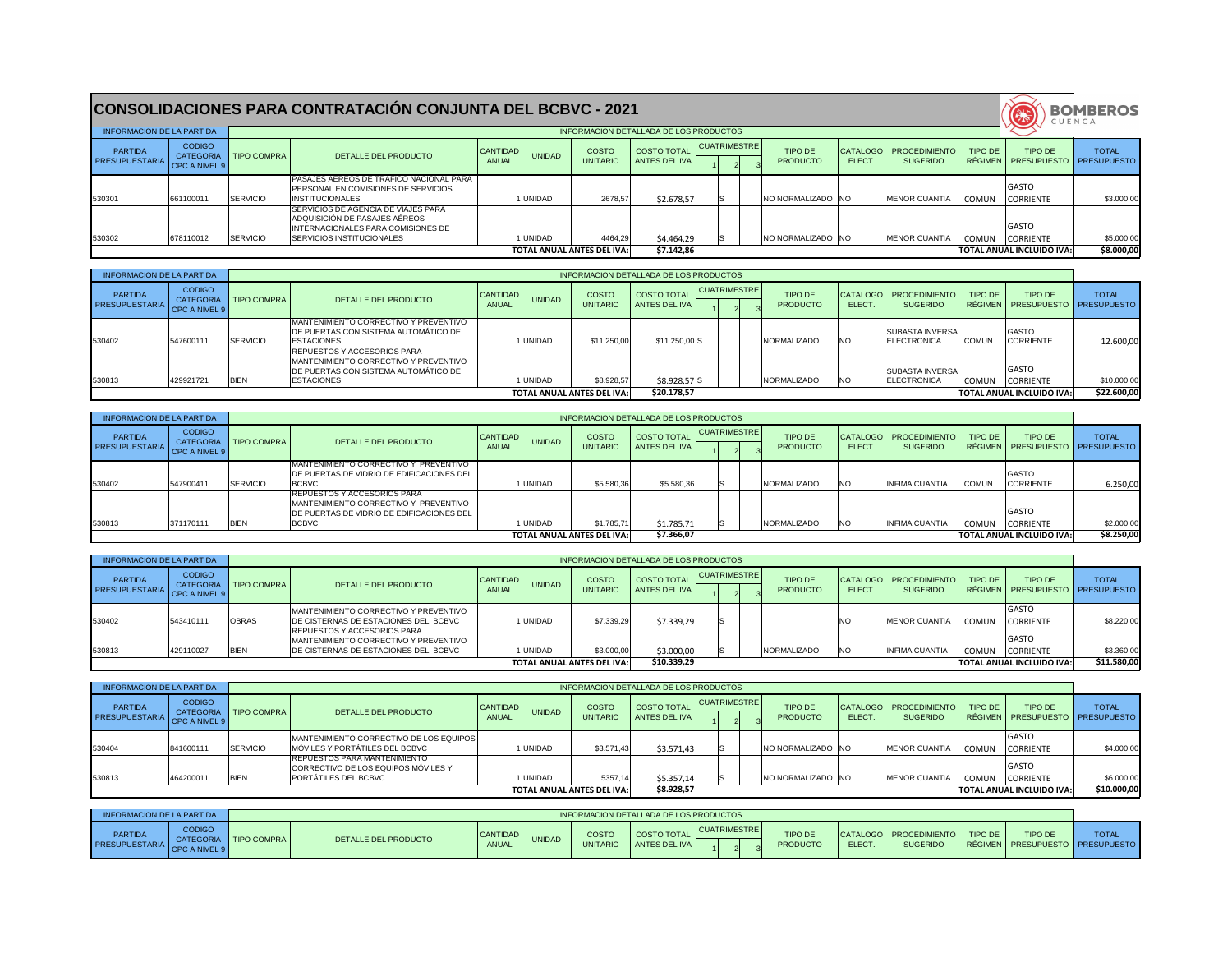|        |           |             | <b>CONSOLIDACIONES PARA CONTRATACION CONJUNTA DEL BCBVC - 2021</b>                                |               |                                   |               |  |                    |            |                       |              | CUENCA                            | <b>BOMBEROS</b> |
|--------|-----------|-------------|---------------------------------------------------------------------------------------------------|---------------|-----------------------------------|---------------|--|--------------------|------------|-----------------------|--------------|-----------------------------------|-----------------|
| 530404 | 871200014 | SERVICIO    | MANTENIMIENTO CORRECTIVO DE LOS EQUIPOS<br>DE IMPRESIÓN DEL BCBVC                                 | UNIDAD        | \$3.571,43                        | $$3.571,43$ S |  | <b>NORMALIZADO</b> | <b>INO</b> | <b>INFIMA CUANTIA</b> | <b>COMUN</b> | GASTO<br><b>CORRIENTE</b>         | \$4.000,00      |
| 530813 | 449221111 | <b>BIEN</b> | <b>REPUESTOS PARA MANTENIMIENTO</b><br>CORRECTIVO DE LOS EQUIPOS DE IMPRESIÓN<br><b>DEL BCBVC</b> | <b>UNIDAD</b> | \$2.678,57                        | $$2.678,57$ S |  | NORMALIZADO        | <b>INO</b> | <b>INFIMA CUANTIA</b> | <b>COMUN</b> | <b>IGASTO</b><br><b>CORRIENTE</b> | \$3.000,00      |
|        |           |             |                                                                                                   |               | <b>TOTAL ANUAL ANTES DEL IVA:</b> | \$6.250,00    |  |                    |            |                       |              | <b>TOTAL ANUAL INCLUIDO IVA:</b>  | \$7.000,00      |

 $\overline{\phantom{0}}$ 

| INFORMACION DE LA PARTIDA               |                                           |                         |                                                                                                    |                              |                |                                   | INFORMACION DETALLADA DE LOS PRODUCTOS |                     |  |                            |            |                                                       |              |                                                |              |
|-----------------------------------------|-------------------------------------------|-------------------------|----------------------------------------------------------------------------------------------------|------------------------------|----------------|-----------------------------------|----------------------------------------|---------------------|--|----------------------------|------------|-------------------------------------------------------|--------------|------------------------------------------------|--------------|
| <b>PARTIDA</b><br><b>PRESUPUESTARIA</b> | <b>CODIGO</b><br><b>I CPC A NIVEL 9  </b> | CATEGORIA   TIPO COMPRA | DETALLE DEL PRODUCTO                                                                               | I CANTIDAD I<br><b>ANUAL</b> | <b>UNIDAD</b>  | <b>COSTO</b><br><b>UNITARIO</b>   | <b>COSTO TOTAL</b><br>ANTES DEL IVA    | <b>CUATRIMESTRE</b> |  | TIPO DE<br><b>PRODUCTO</b> | ELECT.     | CATALOGO   PROCEDIMIENTO   TIPO DE<br><b>SUGERIDO</b> |              | TIPO DE<br>RÉGIMEN   PRESUPUESTO   PRESUPUESTO | <b>TOTAL</b> |
| 530404                                  | 882320014                                 | <b>SERVICIO</b>         | IMANTENIMIENTO PREVENTIVO Y CORRECTIVO<br><b>IDE LAVADORAS Y SECADORAS</b>                         |                              | <b>IUNIDAD</b> | \$7.142,86                        | \$7.142,86                             |                     |  | <b>INORMALIZADO</b>        | INO        | <b>SUBASTA INVERSA</b><br><b>ELECTRONICA</b>          | <b>COMUN</b> | <b>GASTO</b><br><b>CORRIENTE</b>               | \$8.000,00   |
| 530813                                  | 439310121                                 | <b>BIEN</b>             | IREPUESTOS PARA MANTENIMIENTO<br><b>PREVENTIVO Y CORRECTIVO DE LAVADORAS Y</b><br><b>SECADORAS</b> |                              | 1 UNIDAD       | \$4.464,29                        | \$4.464,29                             |                     |  | NORMALIZADO                | <b>INO</b> | <b>INFIMA CUANTIA</b>                                 | <b>COMUN</b> | <b>GASTO</b><br><b>CORRIENTE</b>               | \$5.000,00   |
|                                         |                                           |                         |                                                                                                    |                              |                | <b>TOTAL ANUAL ANTES DEL IVA:</b> | \$11.607,15                            |                     |  |                            |            |                                                       |              | <b>TOTAL ANUAL INCLUIDO IVA:</b>               | \$13.000,01  |

| <b>INFORMACION DE LA PARTIDA</b>        |                                |                         |                                                                       |                                 |                |                                   | INFORMACION DETALLADA DE LOS PRODUCTOS |              |                                   |                             |                                               |              |                                                |              |
|-----------------------------------------|--------------------------------|-------------------------|-----------------------------------------------------------------------|---------------------------------|----------------|-----------------------------------|----------------------------------------|--------------|-----------------------------------|-----------------------------|-----------------------------------------------|--------------|------------------------------------------------|--------------|
| <b>PARTIDA</b><br><b>PRESUPUESTARIA</b> | <b>CODIGO</b><br>CPC A NIVEL 9 | CATEGORIA   TIPO COMPRA | DETALLE DEL PRODUCTO                                                  | <b>CANTIDAD</b><br><b>ANUAL</b> | <b>UNIDAD</b>  | <b>COSTO</b><br><b>UNITARIO</b>   | <b>COSTO TOTAL</b><br>ANTES DEL IVA    | CUATRIMESTRE | <b>TIPO DE</b><br><b>PRODUCTO</b> | ELECT.                      | CATALOGO   PROCEDIMIENTO  <br><b>SUGERIDO</b> | TIPO DE      | TIPO DE<br>RÉGIMEN   PRESUPUESTO   PRESUPUESTO | <b>TOTAL</b> |
| 530404                                  | 871520211                      | <b>SERVICIO</b>         | MANTENIMIENTO PREVENTIVO Y CORRECTIVO<br><b>DE UPS</b>                |                                 | <b>UNIDAD</b>  | \$6.250,00                        | \$6.250,00                             |              | <b>NORMALIZADO</b>                | <b>INO</b>                  | <b>INFIMA CUANTIA</b>                         | <b>COMUN</b> | <b>GASTO</b><br><b>CORRIENTE</b>               | \$7.000,00   |
| 530813                                  | 461220011                      | <b>BIEN</b>             | <b>REPUESTOS PARA MANTENIMIENTO</b><br>CORRECTIVO Y PREVENTIVO DE UPS |                                 | <b>IUNIDAD</b> | \$2.678,57                        | \$2.678,57                             |              | NORMALIZADO                       | $\overline{\phantom{a}}$ NO | <b>INFIMA CUANTIA</b>                         | <b>COMUN</b> | <b>GASTO</b><br><b>CORRIENTE</b>               | \$3.000,00   |
|                                         |                                |                         |                                                                       |                                 |                | <b>TOTAL ANUAL ANTES DEL IVA:</b> | \$8.928,57                             |              |                                   |                             |                                               |              | <b>TOTAL ANUAL INCLUIDO IVA:</b>               | \$10.000,00  |

| INFORMACION DE LA PARTIDA        |                                                        |                    |                                                                                                   |                          |               |                                   | INFORMACION DETALLADA DE LOS PRODUCTOS |              |  |                                   |            |                                             |              |                                            |              |
|----------------------------------|--------------------------------------------------------|--------------------|---------------------------------------------------------------------------------------------------|--------------------------|---------------|-----------------------------------|----------------------------------------|--------------|--|-----------------------------------|------------|---------------------------------------------|--------------|--------------------------------------------|--------------|
| <b>PARTIDA</b><br>PRESUPUESTARIA | <b>CODIGO</b><br><b>CATEGORIA</b><br>l CPC A NIVEL 9 I | <b>TIPO COMPRA</b> | DETALLE DEL PRODUCTO                                                                              | CANTIDAD<br><b>ANUAL</b> | <b>UNIDAD</b> | <b>COSTO</b><br><b>UNITARIO</b>   | <b>COSTO TOTAL</b><br>ANTES DEL IVA I  | CUATRIMESTRE |  | <b>TIPO DE</b><br><b>PRODUCTO</b> | ELECT.     | CATALOGO   PROCEDIMIENTO<br><b>SUGERIDO</b> | TIPO DE      | TIPO DE<br>RÉGIMEN PRESUPUESTO PRESUPUESTO | <b>TOTAL</b> |
| 530404                           | 859901911                                              | SERVICIO           | MANTENIMIENTO PREVENTIVO Y CORRECTIVO<br><b>DE AIRES ACONDICIONADOS</b>                           |                          | <b>UNIDAD</b> | \$3.571,43                        | \$3.571,43                             |              |  | <b>INORMALIZADO</b>               | <b>NO</b>  | <b>INFIMA CUANTIA</b>                       | COMUN        | GASTO<br>CORRIENTE                         | \$4.000,00   |
| 530813                           | 439410017                                              | BIEN               | IREPUESTOS PARA MANTENIMIENTO<br><b>PREVENTIVO Y CORRECTIVO DE AIRES</b><br><b>ACONDICIONADOS</b> |                          | <b>UNIDAD</b> | \$1.785,71                        | \$1.785,71                             |              |  | NORMALIZADO                       | <b>INO</b> | <b>INFIMA CUANTIA</b>                       | <b>COMUN</b> | <b>GASTO</b><br><b>CORRIENTE</b>           | \$2.000,00   |
|                                  |                                                        |                    |                                                                                                   |                          |               | <b>TOTAL ANUAL ANTES DEL IVA:</b> | \$5.357,14]                            |              |  |                                   |            |                                             |              | <b>TOTAL ANUAL INCLUIDO IVA:</b>           | \$6.000,00   |

| <b>CODIGO</b><br>CUATRIMESTRE<br><b>COSTO TOTAL</b><br><b>PARTIDA</b><br><b>COSTO</b><br><b>TIPO DE</b><br><b>TIPO DE</b><br>CATALOGO   PROCEDIMIENTO  <br>TIPO DE<br><b>CANTIDAD</b><br><b>UNIDAD</b><br>DETALLE DEL PRODUCTO<br><b>I TIPO COMPRA</b><br><b>CATEGORIA</b><br><b>PRESUPUESTARIA</b><br>ANTES DEL IVA<br><b>ANUAL</b><br><b>PRODUCTO</b><br>ELECT.<br>  RÉGIMEN   PRESUPUESTO   PRESUPUESTO  <br><b>UNITARIO</b><br><b>SUGERIDO</b><br>I CPC A NIVEL 9 I<br><b>GASTO</b><br><b>REPUESTOS O</b><br>MANTENIMIENTO DE MAQUINARIAS Y EQUIPOS<br>SERVICIO<br>\$44.642,86<br>\$44.642,86<br>871590811<br><b>UNIDAD</b><br><b>ACCESORIOS</b><br>ESPECIAL CORRIENTE<br><b>DE OPERACIONES DE BOMBEROS</b><br>INO<br>IREPUESTOS PARA MANTENIMIENTO DE | INFORMACION DE LA PARTIDA |  |  |  | INFORMACION DETALLADA DE LOS PRODUCTOS |  |  |              |                             |
|------------------------------------------------------------------------------------------------------------------------------------------------------------------------------------------------------------------------------------------------------------------------------------------------------------------------------------------------------------------------------------------------------------------------------------------------------------------------------------------------------------------------------------------------------------------------------------------------------------------------------------------------------------------------------------------------------------------------------------------------------------|---------------------------|--|--|--|----------------------------------------|--|--|--------------|-----------------------------|
|                                                                                                                                                                                                                                                                                                                                                                                                                                                                                                                                                                                                                                                                                                                                                            |                           |  |  |  |                                        |  |  |              | <b>TOTAL</b>                |
|                                                                                                                                                                                                                                                                                                                                                                                                                                                                                                                                                                                                                                                                                                                                                            | 530404                    |  |  |  |                                        |  |  |              | \$50.000,00                 |
| <b>REPUESTOS O</b><br><b>MAQUINARIAS Y EQUIPOS DE OPERACIONES DE</b><br>530813<br>\$44.642,86<br><b>ACCESORIOS</b><br><b>BIEN</b><br>439230318<br><b>BOMBEROS</b><br>1 UNIDAD<br>\$44.642,86<br>ESPECIAL CORRIENTE<br>\$89.285,72<br><b>TOTAL ANUAL ANTES DEL IVA:</b><br><b>TOTAL ANUAL INCLUIDO IVA:</b>                                                                                                                                                                                                                                                                                                                                                                                                                                                 |                           |  |  |  |                                        |  |  | <b>GASTO</b> | \$50.000,00<br>\$100.000,01 |

INFORMACION DE LA PARTIDA **internacional de la producto de la partida de la partida de la partida de la partida** 

| <b>INFORMACION DE LA PARTIDA</b>        |                                                    |             |                                                                                                                               |                            |               |                                   | INFORMACION DETALLADA DE LOS PRODUCTOS |                     |                                   |           |                                                |              |                                                       |              |
|-----------------------------------------|----------------------------------------------------|-------------|-------------------------------------------------------------------------------------------------------------------------------|----------------------------|---------------|-----------------------------------|----------------------------------------|---------------------|-----------------------------------|-----------|------------------------------------------------|--------------|-------------------------------------------------------|--------------|
| <b>PARTIDA</b><br><b>PRESUPUESTARIA</b> | <b>CODIGO</b><br><b>CATEGORIA</b><br>CPC A NIVEL 9 | TIPO COMPRA | DETALLE DEL PRODUCTO                                                                                                          | CANTIDAD  <br><b>ANUAL</b> | <b>UNIDAD</b> | <b>COSTO</b><br><b>UNITARIO</b>   | <b>COSTO TOTAL</b><br>ANTES DEL IVA    | <b>CUATRIMESTRE</b> | <b>TIPO DE</b><br><b>PRODUCTO</b> | ELECT.    | CATALOGO   PROCEDIMIENTO  <br><b>SUGERIDO</b>  | TIPO DE      | <b>TIPO DE</b><br>RÉGIMEN   PRESUPUESTO   PRESUPUESTO | <b>TOTAL</b> |
| 530404                                  | 871520013                                          | SERVICIO    | IMANTENIMIENTO CORRECTIVO Y PREVENTIVO<br>DE GENERADORES ELÉCTRICOS DE LAS<br><b>IEDIFICACIONES DEL BCBVC</b>                 |                            | <b>UNIDAD</b> | \$7.142,86                        | $$7.142,86$ S                          |                     | NORMALIZADO                       | INO.      | <b>ISUBASTA INVERSA</b><br><b>IELECTRONICA</b> | <b>COMUN</b> | <b>I</b> GASTO<br><b>CORRIENTE</b>                    | \$8.000,00   |
| 530813                                  | 461310014                                          | <b>BIEN</b> | <b>REPUESTOS PARA MANTENIMIENTO</b><br>CORRECTIVO Y PREVENTIVO DE<br>GENERADORES ELÉCTRICOS DE LAS<br>EDIFICACIONES DEL BCBVC |                            | <b>UNIDAD</b> | \$8.928,57                        | $$8.928,57$ S                          |                     | NORMALIZADO                       | <b>NO</b> | <b>ISUBASTA INVERSA</b><br><b>ELECTRONICA</b>  | <b>COMUN</b> | <b>GASTO</b><br>CORRIENTE                             | \$10.000,00  |
|                                         |                                                    |             |                                                                                                                               |                            |               | <b>TOTAL ANUAL ANTES DEL IVA:</b> | \$16.071,43                            |                     |                                   |           |                                                |              | <b>TOTAL ANUAL INCLUIDO IVA:</b>                      | \$18.000,00  |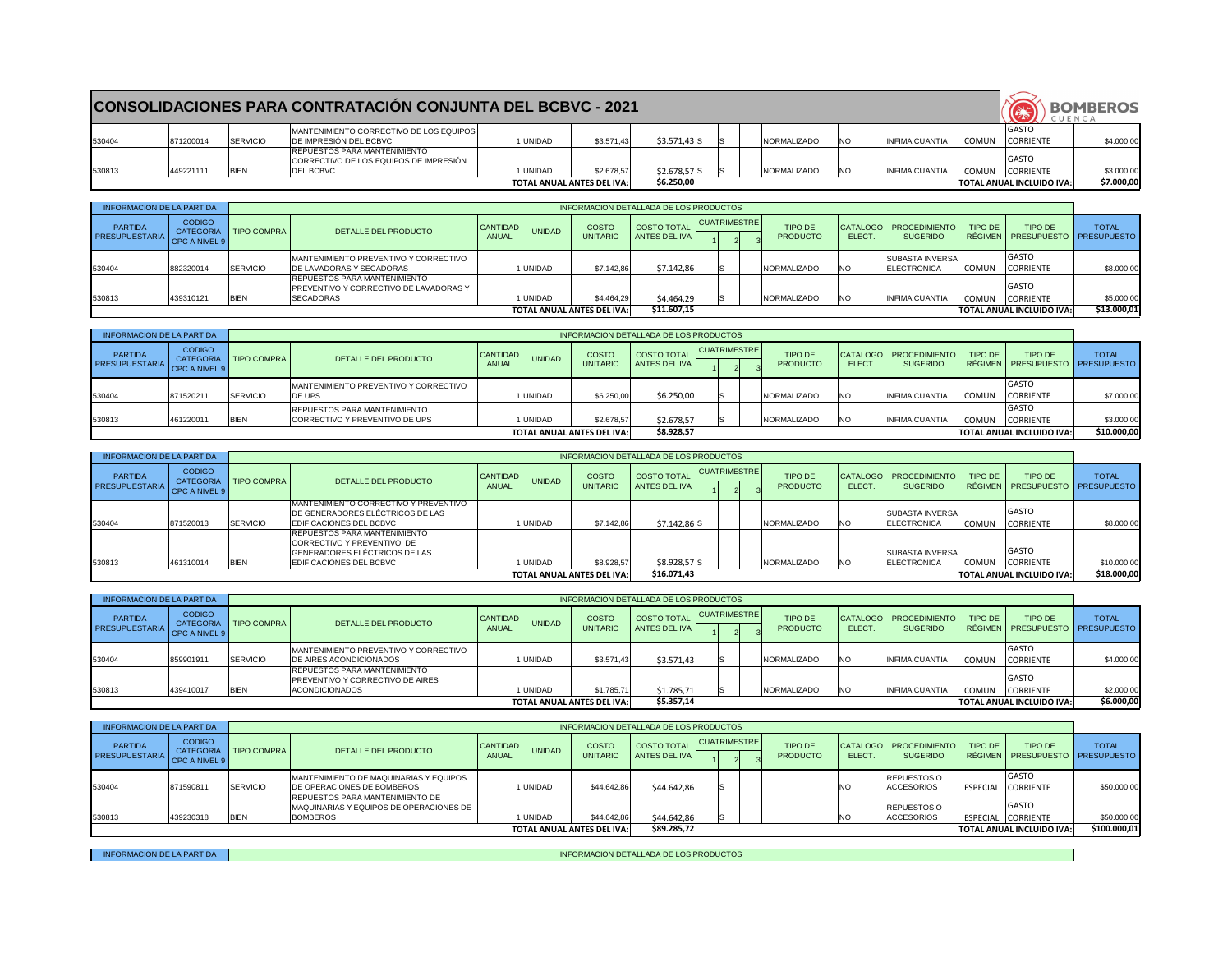|                           |                                                    |                    | <b>CONSOLIDACIONES PARA CONTRATACIÓN CONJUNTA DEL BCBVC - 2021</b>                          |                            |               |                                   |                                     |  |              |                                   |              |                                             |         |                                                       | <b>BOMBEROS</b><br>CUENCA |
|---------------------------|----------------------------------------------------|--------------------|---------------------------------------------------------------------------------------------|----------------------------|---------------|-----------------------------------|-------------------------------------|--|--------------|-----------------------------------|--------------|---------------------------------------------|---------|-------------------------------------------------------|---------------------------|
| PARTIDA<br>PRESUPUESTARIA | <b>CODIGO</b><br><b>CATEGORIA</b><br>CPC A NIVEL 9 | <b>TIPO COMPRA</b> | DETALLE DEL PRODUCTO                                                                        | <b>CANTIDAD I</b><br>ANUAL | <b>UNIDAD</b> | <b>COSTO</b><br><b>UNITARIO</b>   | <b>COSTO TOTAL</b><br>ANTES DEL IVA |  | CUATRIMESTRE | <b>TIPO DE</b><br><b>PRODUCTO</b> | <b>ELECT</b> | CATALOGO   PROCEDIMIENTO<br><b>SUGERIDO</b> | TIPO DE | <b>TIPO DE</b><br>RÉGIMEN   PRESUPUESTO   PRESUPUESTO | <b>TOTAL</b>              |
| 530404                    | 871590111                                          | SERVICIO           | MANTENIMIENTO EQUIPOS CASCADA DE LAS<br>IMARCAS SCOTT, BAUER, MAKO                          |                            | 1 IUNIDAD     | \$13.392,86                       | \$13.392,86                         |  |              |                                   | INO          | <b>REPUESTOS O</b><br><b>ACCESORIOS</b>     |         | <b>IGASTO</b><br>ESPECIAL CORRIENTE                   | \$15.000,00               |
| 530813                    | 4292100120                                         | <b>BIEN</b>        | IREPUESTOS PARA MANTENIMIENTO EQUIPOS<br>CASCADA DE LAS MARCAS SCOTT, BAUER,<br><b>MAKO</b> |                            | 1 IUNIDAD     | \$17.857,14                       | \$17.857,14                         |  |              |                                   | NO           | <b>REPUESTOS O</b><br>ACCESORIOS            |         | <b>GASTO</b><br>ESPECIAL CORRIENTE                    | \$20.000,00               |
|                           |                                                    |                    |                                                                                             |                            |               | <b>TOTAL ANUAL ANTES DEL IVA:</b> | \$31.250,00                         |  |              |                                   |              |                                             |         | <b>TOTAL ANUAL INCLUIDO IVA:</b>                      | \$35.000,00               |

| <b>INFORMACION DE LA PARTIDA</b> |                                   |                    |                                                                                                              |                          |               |                                  | <b>INFORMACION DETALLADA DE LOS PRODUCTOS</b> |                     |                                   |                           |                                              |                                  |                                  |                                    |
|----------------------------------|-----------------------------------|--------------------|--------------------------------------------------------------------------------------------------------------|--------------------------|---------------|----------------------------------|-----------------------------------------------|---------------------|-----------------------------------|---------------------------|----------------------------------------------|----------------------------------|----------------------------------|------------------------------------|
| <b>PARTIDA</b><br>PRESUPUESTARIA | <b>CODIGO</b><br><b>CATEGORIA</b> | <b>TIPO COMPRA</b> | DETALLE DEL PRODUCTO                                                                                         | <b>CANTIDAD</b><br>ANUAL | <b>UNIDAD</b> | <b>COSTO</b><br><b>UNITARIO</b>  | <b>COSTO TOTAL</b><br><b>ANTES DEL IVA</b>    | <b>CUATRIMESTRE</b> | <b>TIPO DE</b><br><b>PRODUCTO</b> | <b>CATALOGO</b><br>ELECT. | <b>PROCEDIMIENTO</b><br><b>SUGERIDO</b>      | <b>TIPO DE</b><br><b>RÉGIMEN</b> | TIPO DE<br><b>PRESUPUESTO</b>    | <b>TOTAL</b><br><b>PRESUPUESTO</b> |
|                                  | CPC A NIVEL 9                     |                    |                                                                                                              |                          |               |                                  |                                               |                     |                                   |                           |                                              |                                  |                                  |                                    |
| 530612                           | 9290000116                        | SERVICIO           | TRANSFERENCIA DE CONOCIMIENTO<br>PROYECTO ADQUISICIÓN VEHICULOS<br><b>INTERVENCIÓN RAPIDA</b>                |                          | 2 UNIDAD      | \$1.785,71                       | \$3.571,42                                    | lS                  | <b>NORMALIZADO</b>                | <b>NO</b>                 | <b>INFIMA CUANTIA</b>                        | <b>COMUN</b>                     | <b>GASTO</b><br><b>CORRIENTE</b> | \$3.999,99                         |
| 531404                           | 442170312                         | <b>BIEN</b>        | EQUIPAMIENTO PROYECTO ADQUISICIÓN<br>VEHICULOS INTERVENCIÓN RAPIDA (RESCATE)                                 |                          | 2 UNIDAD      | \$587,71                         | \$1.175,42                                    | IS.                 | <b>NORMALIZADO</b>                | <b>NO</b>                 | <b>INFIMA CUANTIA</b>                        | <b>COMUN</b>                     | PROYECTO DE<br><b>INVERSION</b>  | \$1.316,47                         |
| 531406                           | 442170312                         | <b>BIEN</b>        | HERRAMIENTAS PROYECTO ADQUISICIÓN<br>VEHICULOS INTERVENCIÓN RAPIDA (RESCATE)                                 |                          | 2 UNIDAD      | \$42,86                          | \$85,72                                       | IS.                 | NORMALIZADO                       | <b>NO</b>                 | <b>INFIMA CUANTIA</b>                        | <b>COMUN</b>                     | PROYECTO DE<br><b>INVERSION</b>  | \$96,01                            |
| 840104                           | 442170312                         | <b>BIEN</b>        | EQUIPAMIENTO PROYECTO ADQUISICIÓN<br>VEHICULOS INTERVENCIÓN RAPIDA (RESCATE)                                 |                          | 2UNIDAD       | \$2.607,93                       | \$5.215,86                                    | lS                  | <b>NORMALIZADO</b>                | <b>NO</b>                 | <b>INFIMA CUANTIA</b>                        | <b>COMUN</b>                     | PROYECTO DE<br><b>INVERSION</b>  | \$5.841,76                         |
| 840105                           | 491190112                         | <b>BIEN</b>        | ADQUISICIÓN VEHICULOS INTERVENCIÓN<br>RAPIDA (RESCATE)                                                       |                          | 2 UNIDAD      | \$199.886,49                     | \$399.772,98                                  | IS.                 | NORMALIZADO                       | <b>NO</b>                 | <b>SUBASTA INVERSA</b><br>ELECTRONICA        | <b>COMUN</b>                     | PROYECTO DE<br><b>INVERSION</b>  | \$447.745,74                       |
| 530612                           | 9290000116                        | SERVICIO           | <b>TRANSFERENCIA DE CONOCIMIENTO</b><br>PROYECTO ADQUISICIÓN VEHICULOS<br>POLIVALENTE DE 800 GALONES         |                          | 4UNIDAD       | \$1.785,71                       | \$7.142,84                                    | ls                  | NORMALIZADO                       | <b>NO</b>                 | <b>SUBASTA INVERSA</b><br>ELECTRONICA        | <b>COMUN</b>                     | <b>GASTO</b><br><b>CORRIENTE</b> | \$7.999,98                         |
| 530813                           | 4911400111                        | <b>BIEN</b>        | LOTE REPUESTOS PROYECTO ADQUISICIÓN<br>VEHICULOS POLIVALENTE DE 800 GALONES                                  |                          | 4UNIDAD       | \$1.691,25                       | \$6.765,00                                    | lS                  | <b>NORMALIZADO</b>                | <b>NO</b>                 | <b>SUBASTA INVERSA</b><br><b>ELECTRONICA</b> | <b>COMUN</b>                     | PROYECTO DE<br><b>INVERSION</b>  | \$7.576,80                         |
| 531404                           | 442170312                         | <b>BIEN</b>        | EQUIPAMIENTO PROYECTO ADQUISICIÓN<br>VEHICULOS POLIVALENTE DE 800 GALONES                                    |                          | IUNIDAD       | \$117,56                         | \$470,24                                      | IS.                 | <b>NORMALIZADO</b>                | <b>NO</b>                 | <b>INFIMA CUANTIA</b>                        | <b>COMUN</b>                     | PROYECTO DE<br><b>INVERSION</b>  | \$526,67                           |
| 840104                           | 442170312                         | <b>BIEN</b>        | EQUIPAMIENTO PROYECTO ADQUISICIÓN<br>VEHICULOS POLIVALENTE DE 800 GALONES                                    |                          | 4UNIDAD       | \$17.085,41                      | \$68.341,64                                   | ls                  | <b>NORMALIZADO</b>                | <b>NO</b>                 | <b>SUBASTA INVERSA</b><br>ELECTRONICA        | <b>COMUN</b>                     | PROYECTO DE<br><b>INVERSION</b>  | \$76.542,64                        |
| 840105                           | 491190111                         | <b>BIEN</b>        | ADQUISICIÓN VEHICULOS POLIVALENTE DE 800<br><b>GALONES</b>                                                   |                          | 4UNIDAD       | \$295.385,44                     | \$1.181.541,76                                | S                   | <b>NORMALIZADO</b>                | <b>NO</b>                 | <b>SUBASTA INVERSA</b><br><b>ELECTRONICA</b> | <b>COMUN</b>                     | PROYECTO DE<br><b>INVERSION</b>  | \$1.323.326,77                     |
| 840104                           | 442170312                         | <b>BIEN</b>        | EQUIPOS DE EXTRICACION VEHICULAR PARA<br><b>PROYECTO DE ADQUISICIÓN VEHÍCULOS</b><br><b>ESPECIALES</b>       |                          | UNIDAD        | \$150.000,00                     | \$150.000,00                                  | IS.                 | <b>NORMALIZADO</b>                | <b>NO</b>                 | <b>SUBASTA INVERSA</b><br><b>ELECTRONICA</b> | <b>COMUN</b>                     | PROYECTO DE<br><b>INVERSION</b>  | \$168.000,00                       |
| 840106                           | 4292100118                        | <b>BIEN</b>        | HERRAMIENTAS DE RESCATE VEHICULAR Y<br><b>GRUPO USAR COMPLEMENTOS HIDRÁULICOS</b><br>NEUMÁTICOS Y ELÉCTRICOS |                          | <b>UNIDAD</b> | \$133.928,57                     | \$133.928,57                                  | IS                  | <b>NORMALIZADO</b>                | NO.                       | <b>SUBASTA INVERSA</b><br><b>ELECTRONICA</b> | <b>COMUN</b>                     | PROYECTO DE<br><b>INVERSION</b>  | \$150.000,00                       |
|                                  |                                   |                    |                                                                                                              |                          |               | <b>TOTAL ANUAL ANTES DEL IVA</b> | \$1.958.011,45                                |                     |                                   |                           |                                              |                                  | <b>TOTAL ANUAL INCLUIDO IVA:</b> | \$2.192.972,82                     |

| <b>INFORMACION DE LA PARTIDA</b>        |                                                    |                    |                                                                               |                                 |               |                                   | INFORMACION DETALLADA DE LOS PRODUCTOS |              |                                   |                          |                                         |              |                                                |              |
|-----------------------------------------|----------------------------------------------------|--------------------|-------------------------------------------------------------------------------|---------------------------------|---------------|-----------------------------------|----------------------------------------|--------------|-----------------------------------|--------------------------|-----------------------------------------|--------------|------------------------------------------------|--------------|
| <b>PARTIDA</b><br><b>PRESUPUESTARIA</b> | <b>CODIGO</b><br><b>CATEGORIA</b><br>CPC A NIVEL 9 | <b>TIPO COMPRA</b> | DETALLE DEL PRODUCTO                                                          | <b>CANTIDAD</b><br><b>ANUAL</b> | <b>UNIDAD</b> | <b>COSTO</b><br><b>UNITARIO</b>   | <b>COSTO TOTAL</b><br>ANTES DEL IVA    | CUATRIMESTRE | <b>TIPO DE</b><br><b>PRODUCTO</b> | CATALOGO<br><b>ELECT</b> | <b>PROCEDIMIENTO</b><br><b>SUGERIDO</b> | TIPO DE      | TIPO DE<br>RÉGIMEN   PRESUPUESTO   PRESUPUESTO | <b>TOTAL</b> |
| 530405                                  | 871490312                                          | <b>SERVICIO</b>    | MANTENIMIENTO PREVENTIVO DE LA AERONAVE<br><b>IDEL BCBVC</b>                  |                                 | <b>UNIDAD</b> | \$4.910,71                        | \$4.910,71                             |              | <b>INORMALIZADO</b>               | <b>INO</b>               | <b>INFIMA CUANTIA</b>                   | <b>COMUN</b> | <b>GASTO</b><br><b>CORRIENTE</b>               | \$5.500,00   |
| 530612                                  | 9290000129                                         | SERVICIO           | HABILITACIÓN EN LA AERONAVE CTLS CB07CT<br><b>IPARA EL PERSONAL DEL BCBVC</b> |                                 | <b>UNIDAD</b> | \$5.803,57                        | \$5.803,57                             |              | NORMALIZADO                       | <b>INO</b>               | <b>INFIMA CUANTIA</b>                   | <b>COMUN</b> | <b>GASTO</b><br><b>CORRIENTE</b>               | \$6.500,00   |
| 530813                                  | 496400911                                          | <b>BIEN</b>        | RECAMBIO DE PIEZAS EN LA AERONAVE DEL<br><b>BCBVC</b>                         |                                 | <b>UNIDAD</b> | \$4.017,86                        | \$4.017,86                             |              | NORMALIZADO                       | <b>INO</b>               | <b>INFIMA CUANTIA</b>                   | <b>COMUN</b> | <b>I</b> GASTO<br><b>CORRIENTE</b>             | \$4.500,00   |
|                                         |                                                    |                    |                                                                               |                                 |               | <b>TOTAL ANUAL ANTES DEL IVA:</b> | \$14.732,14                            |              |                                   |                          |                                         |              | <b>TOTAL ANUAL INCLUIDO IVA:</b>               | \$16.500,00  |

| INFORMACION DE LA PARTIDA |               |                        |                       |          |                 |       | INFORMACION DETALLADA DE LOS PRODUCTOS |              |                |                                    |                |             |
|---------------------------|---------------|------------------------|-----------------------|----------|-----------------|-------|----------------------------------------|--------------|----------------|------------------------------------|----------------|-------------|
| <b>PARTIDA</b>            | <b>CODIGO</b> | CATECORIA TIDO COMPRAT | DETALLE DEL DOODLICTO | CANTIDAD | <b>LINIIDAD</b> | COSTO | <b>COSTO TOTAL</b>                     | CUATRIMESTRE | <b>TIPO DE</b> | CATALOGO   PROCEDIMIENTO   TIPO DE | <b>TIPO DE</b> | <b>TOTA</b> |
|                           |               |                        |                       |          |                 |       |                                        |              |                |                                    |                |             |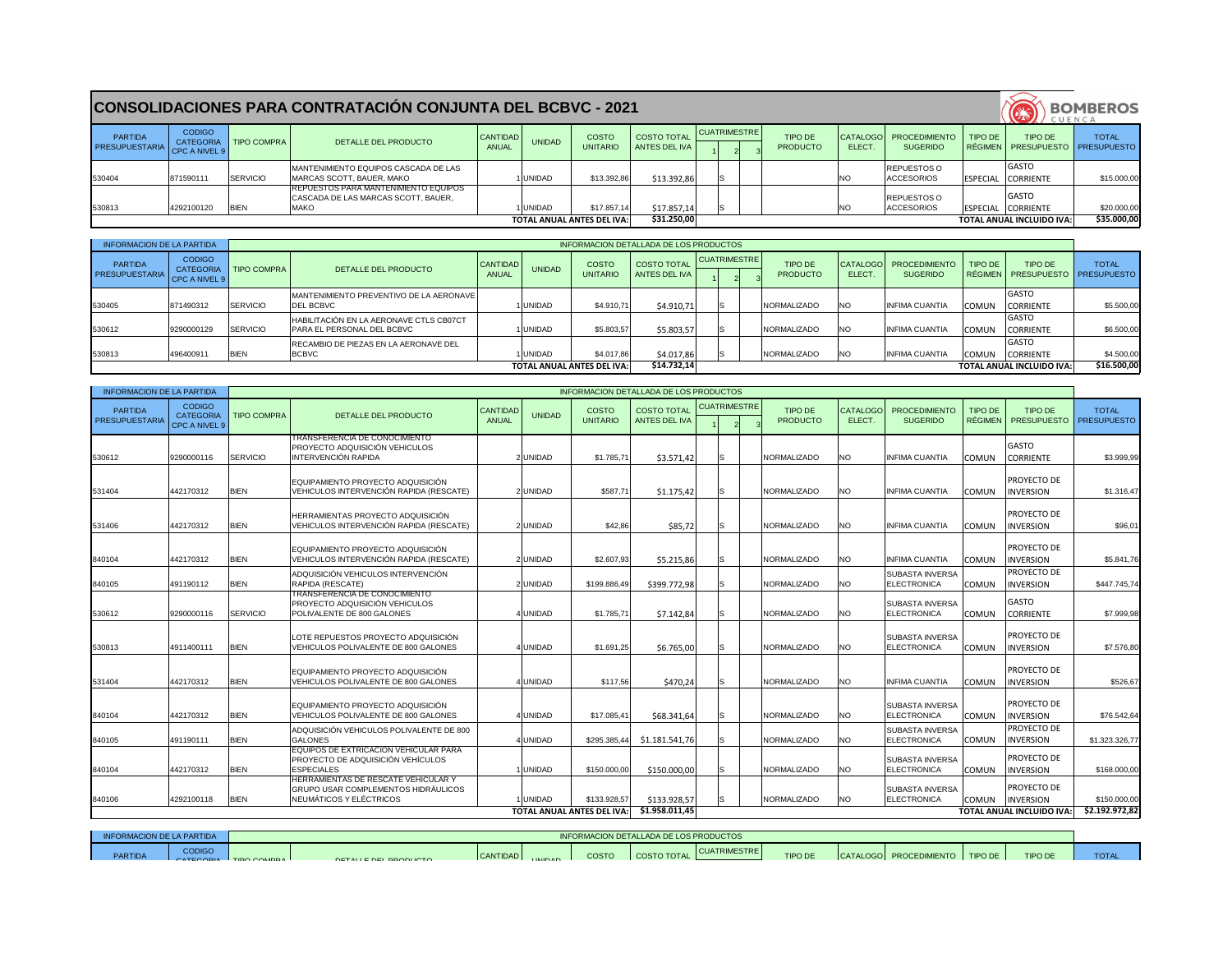|                              |            |                                   | <b>CONSOLIDACIONES PARA CONTRATACION CONJUNTA DEL BCBVC - 2021</b>                                                  |       |                |                                   |               |  |                     |            |                                       |              | CUENCA                                 | <b>BOMBEROS</b> |
|------------------------------|------------|-----------------------------------|---------------------------------------------------------------------------------------------------------------------|-------|----------------|-----------------------------------|---------------|--|---------------------|------------|---------------------------------------|--------------|----------------------------------------|-----------------|
| PRESUPUESTARIA CPC A NIVEL 9 |            | <b>UAI EUURIA   IIPU UUIVIFRA</b> | <b>UETALLE DEL PRODUCTU</b>                                                                                         | ANUAL | <b>UINIDAD</b> | <b>UNITARIO</b>                   | ANTES DEL IVA |  | <b>PRODUCTO</b>     | ELECT.     | <b>SUGERIDO</b>                       |              | RÉGIMEN   PRESUPUESTO   PRESUPUESTO    |                 |
| 530702                       | 5129000250 | <b>BIEN</b>                       | LICENCIAS PARA EQUIPAMIENTO TECNOLOGICO I<br>Y DE SEGURIDAD PARA LAS NUEVAS<br><b>ESTACIONES Y TALLER DEL BCBVC</b> |       | <b>UNIDAD</b>  | \$1.500,00                        | $$1.500,00$ S |  | <b>INORMALIZADO</b> | <b>INO</b> | <b>INFIMA CUANTIA</b>                 | <b>COMUN</b> | <b>GASTO</b><br><b>CORRIENTE</b>       | \$1.680,00      |
| 840104                       | 473130017  | <b>BIEN</b>                       | ADQUISICION DE EQUIPAMIENTO TECNOLOGICO  <br>Y DE SEGURIDAD PARA LAS NUEVAS<br><b>ESTACIONES Y TALLER DEL BCBVC</b> |       | <b>UNIDAD</b>  | \$27.410,71                       | \$27.410,71   |  | NORMALIZADO         | INO        | <b>SUBASTA INVERSA</b><br>ELECTRONICA | <b>COMUN</b> | <b>PROYECTO DE</b><br><b>INVERSION</b> | \$30.700,00     |
|                              |            |                                   |                                                                                                                     |       |                | <b>TOTAL ANUAL ANTES DEL IVA:</b> | \$28.910,71   |  |                     |            |                                       |              | <b>TOTAL ANUAL INCLUIDO IVA:</b>       | \$32.380,00     |

| <b>INFORMACION DE LA PARTIDA</b>        |                                                    |             |                                                                                          |                                 |               |                                   | INFORMACION DETALLADA DE LOS PRODUCTOS |              |                                   |            |                                               |              |                                                |              |
|-----------------------------------------|----------------------------------------------------|-------------|------------------------------------------------------------------------------------------|---------------------------------|---------------|-----------------------------------|----------------------------------------|--------------|-----------------------------------|------------|-----------------------------------------------|--------------|------------------------------------------------|--------------|
| <b>PARTIDA</b><br><b>PRESUPUESTARIA</b> | <b>CODIGO</b><br><b>CATEGORIA</b><br>CPC A NIVEL 9 | TIPO COMPRA | DETALLE DEL PRODUCTO                                                                     | <b>CANTIDAD</b><br><b>ANUAL</b> | <b>UNIDAD</b> | <b>COSTO</b><br><b>UNITARIO</b>   | <b>COSTO TOTAL</b><br>ANTES DEL IVA    | CUATRIMESTRE | <b>TIPO DE</b><br><b>PRODUCTO</b> | ELECT.     | CATALOGO PROCEDIMIENTO<br><b>SUGERIDO</b>     | TIPO DE      | TIPO DE<br>RÉGIMEN   PRESUPUESTO   PRESUPUESTO | <b>TOTAL</b> |
| 530804                                  | 476000111                                          | <b>BIEN</b> | <b>INSUMOS PROYECTO DE ADQUISICION DE</b><br>CONTROL ACTIVOS MEDIANTE TECNOLOGIA<br>RFID |                                 | <b>UNIDAD</b> | \$26.785,71                       | \$26.785,71                            |              | <b>NORMALIZADO</b>                | <b>NO</b>  | <b>ISUBASTA INVERSA</b><br><b>ELECTRONICA</b> | <b>COMUN</b> | <b>I</b> GASTO<br><b>ICORRIENTE</b>            | \$30.000,00  |
| 840104                                  | 4491423111                                         | <b>BIEN</b> | ADQUISICIÓN DE EQUIPOS PARA CONTROL<br>ACTIVOS MEDIANTE TECNOLOGIA RFID                  |                                 | <b>UNIDAD</b> | \$26.785,71                       | \$26.785,71                            |              | NORMALIZADO                       | <b>NO</b>  | <b>SUBASTA INVERSA</b><br><b>ELECTRONICA</b>  | <b>COMUN</b> | PROYECTO DE<br>INVERSION                       | \$30.000,00  |
| 840107                                  | 512900031                                          | <b>BIEN</b> | ADQUISICIÓN DE CONTROL ACTIVOS MEDIANTE<br><b>ITECNOLOGIA RFID</b>                       |                                 | <b>UNIDAD</b> | \$6.250,00                        | \$6.250,00                             |              | <b>INORMALIZADO</b>               | <b>INO</b> | <b>SUBASTA INVERSA</b><br><b>IELECTRONICA</b> | <b>COMUN</b> | PROYECTO DE<br><b>INVERSION</b>                | \$7.000,00   |
|                                         |                                                    |             |                                                                                          |                                 |               | <b>TOTAL ANUAL ANTES DEL IVA:</b> | \$59.821,42                            |              |                                   |            |                                               |              | <b>TOTAL ANUAL INCLUIDO IVA:</b>               | \$66.999,99  |

| <b>INFORMACION DE LA PARTIDA</b>        |                                |                         |                                                                 |                                 |               |                                   | INFORMACION DETALLADA DE LOS PRODUCTOS |              |  |                                   |            |                                               |              |                                                       |              |
|-----------------------------------------|--------------------------------|-------------------------|-----------------------------------------------------------------|---------------------------------|---------------|-----------------------------------|----------------------------------------|--------------|--|-----------------------------------|------------|-----------------------------------------------|--------------|-------------------------------------------------------|--------------|
| <b>PARTIDA</b><br><b>PRESUPUESTARIA</b> | <b>CODIGO</b><br>CPC A NIVEL 9 | CATEGORIA   TIPO COMPRA | DETALLE DEL PRODUCTO                                            | <b>CANTIDAD</b><br><b>ANUAL</b> | <b>UNIDAD</b> | <b>COSTO</b><br><b>UNITARIO</b>   | <b>COSTO TOTAL</b><br>ANTES DEL IVA I  | CUATRIMESTRE |  | <b>TIPO DE</b><br><b>PRODUCTO</b> | ELECT.     | CATALOGO   PROCEDIMIENTO  <br><b>SUGERIDO</b> | TIPO DE      | <b>TIPO DE</b><br>RÉGIMEN   PRESUPUESTO   PRESUPUESTO | <b>TOTAL</b> |
| 531403                                  | 369500111                      | <b>IBIEN</b>            | ADQUISICIIÓN DE MOBILIARIO PARA ESTACIÓN<br><b>ICHAULLAYACU</b> |                                 | <b>UNIDAD</b> | 6669,65                           | \$6.669,65                             |              |  | <b>NORMALIZADO</b>                | <b>INO</b> | <b>SUBASTA INVERSA</b><br><b>IELECTRONICA</b> |              | <b>I</b> GASTO<br>COMUN CORRIENTE                     | \$7.470,01   |
| 840103                                  | 3812100114                     | <b>BIEN</b>             | ADQUISICIIÓN DE MOBILIARIO PARA ESTACIÓN<br>ICHAULLAYACU        |                                 | <b>UNIDAD</b> | \$26.785,71                       | \$26.785,71                            |              |  | NORMALIZADO                       |            | <b>CATALOGO</b><br>ELECTRONICO                | <b>COMUN</b> | <b>PROYECTO DE</b><br><b>INVERSION</b>                | \$30.000,00  |
|                                         |                                |                         |                                                                 |                                 |               | <b>TOTAL ANUAL ANTES DEL IVA:</b> | \$33.455,36                            |              |  |                                   |            |                                               |              | <b>TOTAL ANUAL INCLUIDO IVA:</b>                      | \$37.470,00  |

| <b>INFORMACION DE LA PARTIDA</b>        |                                |                         |                                                                                                     |                                 |               |                                   | INFORMACION DETALLADA DE LOS PRODUCTOS |                     |                                   |           |                                               |              |                                                |              |
|-----------------------------------------|--------------------------------|-------------------------|-----------------------------------------------------------------------------------------------------|---------------------------------|---------------|-----------------------------------|----------------------------------------|---------------------|-----------------------------------|-----------|-----------------------------------------------|--------------|------------------------------------------------|--------------|
| <b>PARTIDA</b><br><b>PRESUPUESTARIA</b> | <b>CODIGO</b><br>CPC A NIVEL 9 | CATEGORIA   TIPO COMPRA | DETALLE DEL PRODUCTO                                                                                | <b>CANTIDAD</b><br><b>ANUAL</b> | <b>UNIDAD</b> | <b>COSTO</b><br><b>UNITARIO</b>   | <b>COSTO TOTAL</b><br>ANTES DEL IVA    | <b>CUATRIMESTRE</b> | <b>TIPO DE</b><br><b>PRODUCTO</b> | ELECT.    | CATALOGO   PROCEDIMIENTO  <br><b>SUGERIDO</b> | TIPO DE      | TIPO DE<br>RÉGIMEN   PRESUPUESTO   PRESUPUESTO | <b>TOTAL</b> |
| 531406                                  | 4423209116                     | <b>BIEN</b>             | <b>ADQUISICION DE HERRAMIENTAS PARA LA</b><br>IMPLEMENTACIÓN DEL TALLER DE<br><b>IMANTENIMIENTO</b> |                                 | <b>UNIDAD</b> | \$4.017,86                        | \$4.017,86                             |                     | NORMALIZADO                       | <b>NO</b> | <b>INFIMA CUANTIA</b>                         | <b>COMUN</b> | <b>IGASTO</b><br><b>CORRIENTE</b>              | \$4.500,00   |
| 840106                                  | 442120111                      | <b>BIEN</b>             | <b>ADQUISICION DE HERRAMIENTAS PARA LA</b><br>IMPLEMENTACIÓN DEL TALLER DE<br><b>IMANTENIMIENTO</b> |                                 | <b>UNIDAD</b> | \$49.107,14                       | \$49.107,14                            |                     | NORMALIZADO                       | <b>NO</b> | <b>SUBASTA INVERSA</b><br><b>ELECTRONICA</b>  | <b>COMUN</b> | <b>PROYECTO DE</b><br><b>INVERSION</b>         | \$55.000,00  |
|                                         |                                |                         |                                                                                                     |                                 |               | <b>TOTAL ANUAL ANTES DEL IVA:</b> | \$53.125,00                            |                     |                                   |           |                                               |              | <b>TOTAL ANUAL INCLUIDO IVA:</b>               | \$59.500,00  |

| <b>INFORMACION DE LA PARTIDA</b>        |                                                    |                    |                                                                                                                |                          |                |                                   | INFORMACION DETALLADA DE LOS PRODUCTOS |                     |                                   |            |                                              |              |                                                |              |
|-----------------------------------------|----------------------------------------------------|--------------------|----------------------------------------------------------------------------------------------------------------|--------------------------|----------------|-----------------------------------|----------------------------------------|---------------------|-----------------------------------|------------|----------------------------------------------|--------------|------------------------------------------------|--------------|
| <b>PARTIDA</b><br><b>PRESUPUESTARIA</b> | <b>CODIGO</b><br><b>CATEGORIA</b><br>CPC A NIVEL 9 | <b>TIPO COMPRA</b> | DETALLE DEL PRODUCTO                                                                                           | CANTIDAD<br><b>ANUAL</b> | <b>UNIDAD</b>  | <b>COSTO</b><br><b>UNITARIO</b>   | <b>COSTO TOTAL</b><br>ANTES DEL IVA    | <b>CUATRIMESTRE</b> | <b>TIPO DE</b><br><b>PRODUCTO</b> | ELECT.     | CATALOGO   PROCEDIMIENTO<br><b>SUGERIDO</b>  | TIPO DE      | TIPO DE<br>RÉGIMEN   PRESUPUESTO   PRESUPUESTO | <b>TOTAL</b> |
| 730417                                  | 546990311                                          | <b>OBRAS</b>       | INSTALACIÓN DE TUBERÍA PARA LUBRICACIÓN Y<br>AIRE COMPRIMIDO (COMPRESORES) PARA EL<br>ITALLER DE MANTENIMIENTO |                          | <b>UNIDAD</b>  | \$20.535,71                       | \$20.535,71                            |                     |                                   |            | <b>MENOR CUANTIA</b>                         | <b>COMUN</b> | <b>PROYECTO DE</b><br><b>INVERSION</b>         | \$23.000,00  |
| 840103                                  | 446400113                                          | <b>BIEN</b>        | ADQUISICIÓN DE MESAS DE TRABAJO PARA<br>ASENTAR MOTORES A DIESEL                                               |                          | <b>IUNIDAD</b> | \$11.000,00                       | $$11.000,00$ S                         |                     | NORMALIZADO                       | <b>INO</b> | <b>SUBASTA INVERSA</b><br><b>ELECTRONICA</b> | <b>COMUN</b> | <b>PROYECTO DE</b><br><b>INVERSION</b>         | \$12.320,00  |
|                                         |                                                    |                    |                                                                                                                |                          |                | <b>TOTAL ANUAL ANTES DEL IVA:</b> | \$31.535,71                            |                     |                                   |            |                                              |              | <b>TOTAL ANUAL INCLUIDO IVA:</b>               | \$35.320,00  |

| INFORMACION DE LA PARTIDA               |                                    |                         |                                                                                                                   |                            |               |                          | INFORMACION DETALLADA DE LOS PRODUCTOS |                       |                            |        |                                               |           |                                                   |             |
|-----------------------------------------|------------------------------------|-------------------------|-------------------------------------------------------------------------------------------------------------------|----------------------------|---------------|--------------------------|----------------------------------------|-----------------------|----------------------------|--------|-----------------------------------------------|-----------|---------------------------------------------------|-------------|
| <b>PARTIDA</b><br><b>PRESUPUESTARIA</b> | <b>CODIGO</b><br>$ $ CPC A NIVEL 9 | CATEGORIA   TIPO COMPRA | DETALLE DEL PRODUCTO                                                                                              | CANTIDAD  <br><b>ANUAL</b> | <b>UNIDAD</b> | COSTO<br><b>UNITARIO</b> | COSTO TOTAL<br>ANTES DEL IVA           | <b>CUATRIMESTRE I</b> | TIPO DE<br><b>PRODUCTO</b> | ELECT. | CATALOGO   PROCEDIMIENTO  <br><b>SUGERIDO</b> | I TIPO DE | <b>TIPO DE</b><br>RÉGIMEN PRESUPUESTO PRESUPUESTO | <b>TOTA</b> |
| 530405                                  | 871410018                          | <b>SERVICIO</b>         | <u>  MANTENIMIENTO CORRECTIVO (REPARACION</u><br>DE MOTORES GASOLINA Y DIESEL) DE LA FLOTA<br>VEHICULAR DEL BCBVC |                            | <b>UNIDAD</b> | \$15.178,57              | \$15.178,57                            |                       |                            |        | <b>REPUESTOS O</b><br><b>ACCESORIOS</b>       |           | <b>IGASTO</b><br>ESPECIAL CORRIENTE               | \$17.000,00 |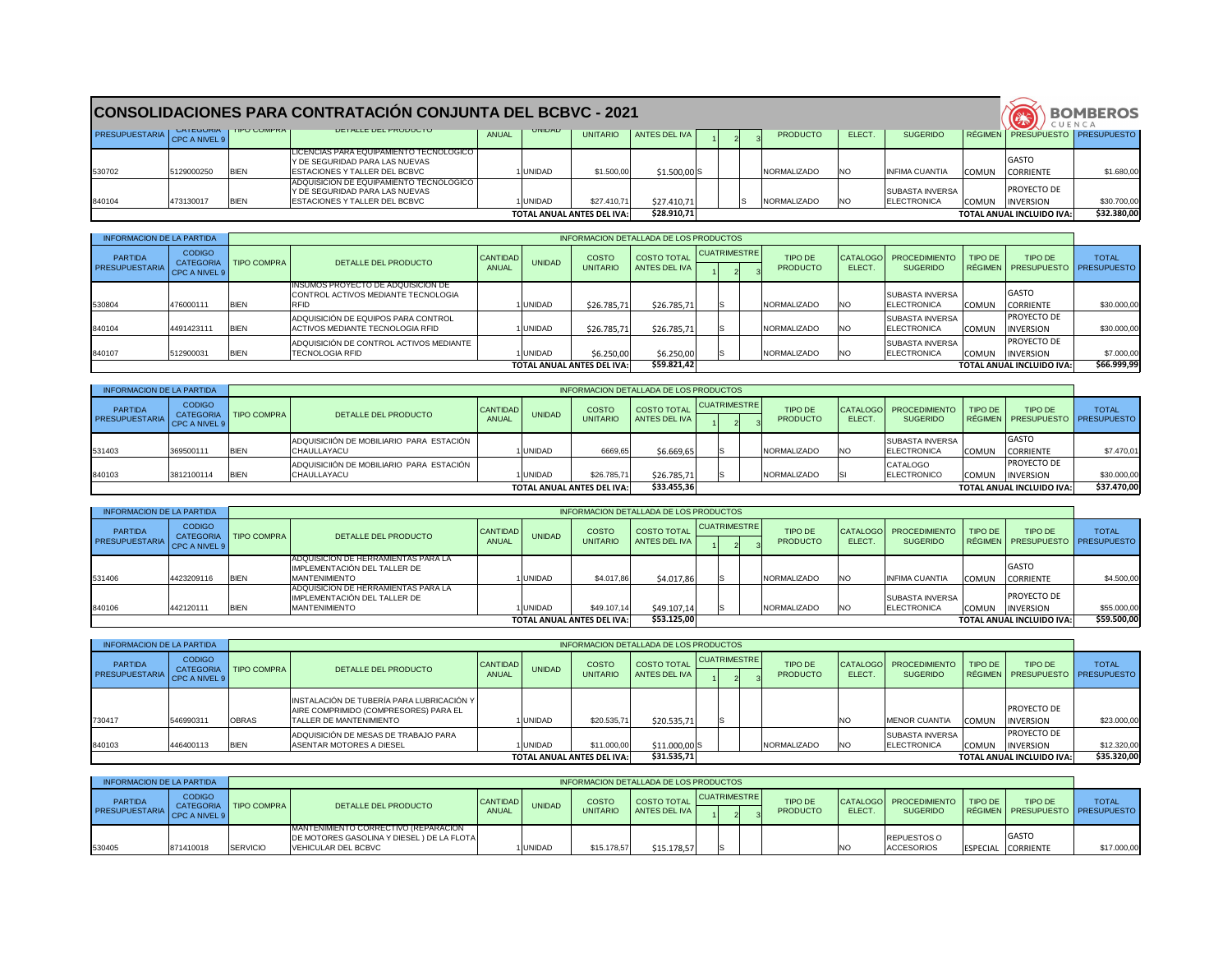# **CONSOLIDACIONES PARA CONTRATACIÓN CONJUNTA DEL BCBVC - 2021**

| 530813 |  |
|--------|--|

4911400111 BIEN

ADQUISICION DE REPUESTOS PARA REPARACIÓN DE MOTORES DE VEHÍCULOS DE BOMBEROS 1|UNIDAD <mark>| \$21.034,56| \$21.034,56|</mark> |S | | |NO

**TOTAL ANUAL ANTES DEL IVA:** \$36.213,13

|             |    |  |     |                                          |                 | CUENCA                            | <b>BOMBEROS</b> |
|-------------|----|--|-----|------------------------------------------|-----------------|-----------------------------------|-----------------|
| \$21.034,56 | Is |  | INO | <b>IREPUESTOS O</b><br><b>ACCESORIOS</b> | <b>ESPECIAL</b> | <b>GASTO</b><br><b>ICORRIENTE</b> | \$23.558,71     |
| \$36.213,13 |    |  |     |                                          |                 | <b>TOTAL ANUAL INCLUIDO IVA:</b>  | \$40.558,71     |

| <b>INFORMACION DE LA PARTIDA</b>        |                                                    |                 |                                                                                                                                                                                                                                                                                                                                                                |                          |               |                                   | INFORMACION DETALLADA DE LOS PRODUCTOS |                     |  |                            |                    |                                                |         |                                                       |              |
|-----------------------------------------|----------------------------------------------------|-----------------|----------------------------------------------------------------------------------------------------------------------------------------------------------------------------------------------------------------------------------------------------------------------------------------------------------------------------------------------------------------|--------------------------|---------------|-----------------------------------|----------------------------------------|---------------------|--|----------------------------|--------------------|------------------------------------------------|---------|-------------------------------------------------------|--------------|
| <b>PARTIDA</b><br><b>PRESUPUESTARIA</b> | <b>CODIGO</b><br><b>CATEGORIA</b><br>CPC A NIVEL 9 | TIPO COMPRA     | DETALLE DEL PRODUCTO                                                                                                                                                                                                                                                                                                                                           | CANTIDAD<br><b>ANUAL</b> | <b>UNIDAD</b> | <b>COSTO</b><br><b>UNITARIO</b>   | <b>COSTO TOTAL</b><br>ANTES DEL IVA    | <b>CUATRIMESTRE</b> |  | TIPO DE<br><b>PRODUCTO</b> | CATALOGO<br>ELECT. | <b>PROCEDIMIENTO</b><br><b>SUGERIDO</b>        | TIPO DE | <b>TIPO DE</b><br>RÉGIMEN   PRESUPUESTO   PRESUPUESTO | <b>TOTAL</b> |
| 530703                                  | 859600111                                          | <b>SERVICIO</b> | Arrendamiento de equipos informáticos para el<br>desarrollo de las actividades administrativas y<br>técnicas del GAD Municipal del cantón Cuenca, las<br>Empresas Públicas y demás entidades intervinientes<br>en el Convenio de Asociatividad Temporal, que<br>incluye una mesa de servicios y el soporte técnico de<br>primer nivel para los servicios de TI |                          | <b>UNIDAD</b> | 93072                             | \$93.072,00                            |                     |  | <b>INORMALIZADO</b>        | NO.                | <b>ISUBASTA INVERSA</b><br><b>IELECTRONICA</b> | COMUN   | <b>GASTO</b><br><b>CORRIENTE</b>                      | \$104.240,64 |
| 530704                                  | 871300011                                          | SERVICIO        | Arrendamiento de equipos informáticos para el<br>desarrollo de las actividades administrativas y<br>técnicas del GAD Municipal del cantón Cuenca, las<br>Empresas Públicas y demás entidades intervinientes<br>en el Convenio de Asociatividad Temporal, que<br>incluye una mesa de servicios y el soporte técnico de<br>primer nivel para los servicios de TI |                          | <b>UNIDAD</b> | 1080,71                           | \$1.080,71                             |                     |  | NORMALIZADO                | <b>NO</b>          | <b>INFIMA CUANTIA</b>                          | COMUN   | <b>GASTO</b><br><b>CORRIENTE</b>                      | \$1.210,40   |
|                                         |                                                    |                 |                                                                                                                                                                                                                                                                                                                                                                |                          |               | <b>TOTAL ANUAL ANTES DEL IVA:</b> | \$94.152,71                            |                     |  |                            |                    |                                                |         | <b>TOTAL ANUAL INCLUIDO IVA:</b>                      | \$105.451,04 |

| <b>INFORMACION DE LA PARTIDA</b>        |                                   |                         |                                                                                                      |                          |               |                                   | INFORMACION DETALLADA DE LOS PRODUCTOS |                     |                            |              |                                                |              |                                                |              |
|-----------------------------------------|-----------------------------------|-------------------------|------------------------------------------------------------------------------------------------------|--------------------------|---------------|-----------------------------------|----------------------------------------|---------------------|----------------------------|--------------|------------------------------------------------|--------------|------------------------------------------------|--------------|
| <b>PARTIDA</b><br><b>PRESUPUESTARIA</b> | <b>CODIGO</b><br>LCPC A NIVEL 9 L | CATEGORIA   TIPO COMPRA | DETALLE DEL PRODUCTO                                                                                 | CANTIDAD<br><b>ANUAL</b> | <b>UNIDAD</b> | <b>COSTO</b><br><b>UNITARIO</b>   | <b>COSTO TOTAL</b><br>ANTES DEL IVA    | <b>CUATRIMESTRE</b> | TIPO DE<br><b>PRODUCTO</b> | <b>ELECT</b> | CATALOGO   PROCEDIMIENTO<br><b>SUGERIDO</b>    | TIPO DE      | TIPO DE<br>RÉGIMEN   PRESUPUESTO   PRESUPUESTO | <b>TOTAL</b> |
| 840105                                  | 491140021                         | <b>BIEN</b>             | PLATAFORMA 40 PIES MODULAR DOS EJES<br>(CAMPAMENTACION) Furgón Semirremolque para<br>Equipo Forestal |                          | <b>UNIDAD</b> | \$40.178,57                       | $$40.178,57$ S                         |                     | NORMALIZADO                | <b>INO</b>   | <b>ISUBASTA INVERSA</b><br><b>IELECTRONICA</b> | <b>COMUN</b> | <b>PROYECTO DE</b><br>INVERSION                | \$45.000,00  |
| 840105                                  | 491140015                         | <b>BIEN</b>             | TANQUE SISTERNA DE 8 MIL GALONES Tanquero  <br>abastecedor con bomba y equipo adicional              |                          | <b>UNIDAD</b> | \$91.964,29                       | $$91.964,29$ S                         |                     | NORMALIZADO                | <b>INO</b>   | <b>ISUBASTA INVERSA</b><br><b>ELECTRONICA</b>  | <b>COMUN</b> | <b>PROYECTO DE</b><br><b>INVERSION</b>         | \$103.000,00 |
|                                         |                                   |                         |                                                                                                      |                          |               | <b>TOTAL ANUAL ANTES DEL IVA:</b> | \$132.142,86                           |                     |                            |              |                                                |              | <b>TOTAL ANUAL INCLUIDO IVA:</b>               | \$148.000,00 |

| <b>INFORMACION DE LA PARTIDA</b>        |                                             |                    |                                                     |                          |               |                                 | INFORMACION DETALLADA DE LOS PRODUCTOS |                     |                                   |        |                                               |              |                                                  |              |
|-----------------------------------------|---------------------------------------------|--------------------|-----------------------------------------------------|--------------------------|---------------|---------------------------------|----------------------------------------|---------------------|-----------------------------------|--------|-----------------------------------------------|--------------|--------------------------------------------------|--------------|
| <b>PARTIDA</b><br><b>PRESUPUESTARIA</b> | <b>CODIGO</b><br>CATEGORIA<br>CPC A NIVEL 9 | <b>TIPO COMPRA</b> | DETALLE DEL PRODUCTO                                | CANTIDAD<br><b>ANUAL</b> | <b>UNIDAD</b> | <b>COSTO</b><br><b>UNITARIO</b> | <b>COSTO TOTAL</b><br>ANTES DEL IVA    | <b>CUATRIMESTRE</b> | <b>TIPO DE</b><br><b>PRODUCTO</b> | ELECT. | CATALOGO   PROCEDIMIENTO<br><b>SUGERIDO</b>   | TIPO DE      | TIPO DE<br>  RÉGIMEN   PRESUPUESTO   PRESUPUESTO | <b>TOTAL</b> |
| 530802                                  | 293100013                                   | <b>BIEN</b>        | PARES DE BOTAS PARA INTERVENCION<br><b>FORESTAL</b> |                          |               | \$42.857,14                     | \$42.857,14                            |                     | NORMALIZADO                       |        | <b>SUBASTA INVERSA</b><br><b>ELECTRONICA</b>  | <b>COMUN</b> | <b>GASTO</b><br><b>CORRIENTE</b>                 | \$48.000,00  |
| 530802                                  | 2931000121                                  | <b>BIEN</b>        | PARES DE BOTAS PARA RESCATE EN MONTAÑA              |                          |               | \$95.982,14                     | \$95.982,14                            |                     | NORMALIZADO                       |        | <b>SUBASTA INVERSA</b><br><b>IELECTRONICA</b> | <b>COMUN</b> | <b>GASTO</b><br><b>CORRIENTE</b>                 | \$107.500,00 |
| 530802                                  | 2931000123                                  | <b>IBIEN</b>       | <b>PARES DE BOTAS PARA USO DIARIO</b>               |                          |               | \$55.803,57                     | \$55.803,57                            |                     | NORMALIZADO                       |        | <b>SUBASTA INVERSA</b><br><b>ELECTRONICA</b>  | <b>COMUN</b> | <b>GASTO</b><br><b>CORRIENTE</b>                 | \$62.500,00  |
|                                         | <b>TOTAL ANUAL ANTES DEL IVA:</b>           |                    |                                                     |                          |               |                                 | \$194.642,85                           |                     |                                   |        |                                               |              | <b>TOTAL ANUAL INCLUIDO IVA:</b>                 | \$217.999,99 |

| <b>INFORMACION DE LA PARTIDA</b> |                                |                         |                                                                  |                                   |               |                          | INFORMACION DETALLADA DE LOS PRODUCTOS |              |                                   |            |                                               |              |                                                       |              |
|----------------------------------|--------------------------------|-------------------------|------------------------------------------------------------------|-----------------------------------|---------------|--------------------------|----------------------------------------|--------------|-----------------------------------|------------|-----------------------------------------------|--------------|-------------------------------------------------------|--------------|
| <b>PARTIDA</b><br>PRESUPUESTARIA | <b>CODIGO</b><br>CPC A NIVEL 9 | CATEGORIA   TIPO COMPRA | DETALLE DEL PRODUCTO                                             | CANTIDAD<br><b>ANUAL</b>          | <b>UNIDAD</b> | COSTO<br><b>UNITARIO</b> | <b>COSTO TOTAL</b><br>ANTES DEL IVA    | CUATRIMESTRE | <b>TIPO DE</b><br><b>PRODUCTO</b> | ELECT.     | CATALOGO PROCEDIMIENTO<br><b>SUGERIDO</b>     | TIPO DE      | <b>TIPO DE</b><br>RÉGIMEN   PRESUPUESTO   PRESUPUESTO | <b>TOTAL</b> |
| 530802                           | 282231425                      | <b>BIEN</b>             | EQUIPO DE PROTECCIÓN INDIVIDUAL PARA<br>RESCATE EN AGUAS RÁPIDAS |                                   |               | \$17.857,14              | \$17.857,14                            |              | NORMALIZADO                       | <b>NO</b>  | <b>SUBASTA INVERSA</b><br><b>IELECTRONICA</b> | <b>COMUN</b> | <b>GASTO</b><br><b>CORRIENTE</b>                      | \$20.000,00  |
| 530802                           | 271900111                      | <b>BIEN</b>             | <b>CHALECOS SALVAVIDAS</b>                                       |                                   |               | \$13.392,86              | \$13.392,86                            |              | <b>INORMALIZADO</b>               | <b>INO</b> | <b>SUBASTA INVERSA</b><br><b>IELECTRONICA</b> | <b>COMUN</b> | IGASTO<br><b>CORRIENTE</b>                            | \$15.000,00  |
| 840104                           | 362701217                      | <b>BIEN</b>             | EQUIPO DE RESCATE ACUATICOS                                      |                                   | <b>UNIDAD</b> | \$53.571,43              | \$53.571,43                            |              | NORMALIZADO                       | <b>NO</b>  | <b>SUBASTA INVERSA</b><br>ELECTRONICA         | <b>COMUN</b> | <b>PROYECTO DE</b><br><b>INVERSION</b>                | \$60.000,00  |
|                                  |                                |                         |                                                                  | <b>TOTAL ANUAL ANTES DEL IVA:</b> | \$84.821,43   |                          |                                        |              |                                   |            | <b>TOTAL ANUAL INCLUIDO IVA:</b>              | \$95.000,00  |                                                       |              |

| INFORMACION DE LA PARTIDA |               |                         |                       |                 |                 |              | NINFORMACION DETALLADA DE LOS PRODUCTOS |                     |                |                                    |                |             |
|---------------------------|---------------|-------------------------|-----------------------|-----------------|-----------------|--------------|-----------------------------------------|---------------------|----------------|------------------------------------|----------------|-------------|
| <b>PARTIDA</b>            | <b>CODIGO</b> | CATECORIA TIDO COMPRA L | DETALLE DEL DOODLICTO | <b>CANTIDAD</b> | <b>LINIIDAD</b> | <b>COSTO</b> | COSTO TOTAL                             | <b>CUATRIMESTRE</b> | <b>TIPO DE</b> | CATALOGO   PROCEDIMIENTO   TIPO DE | <b>TIPO DE</b> | <b>TOTA</b> |
|                           |               |                         |                       |                 |                 |              |                                         |                     |                |                                    |                |             |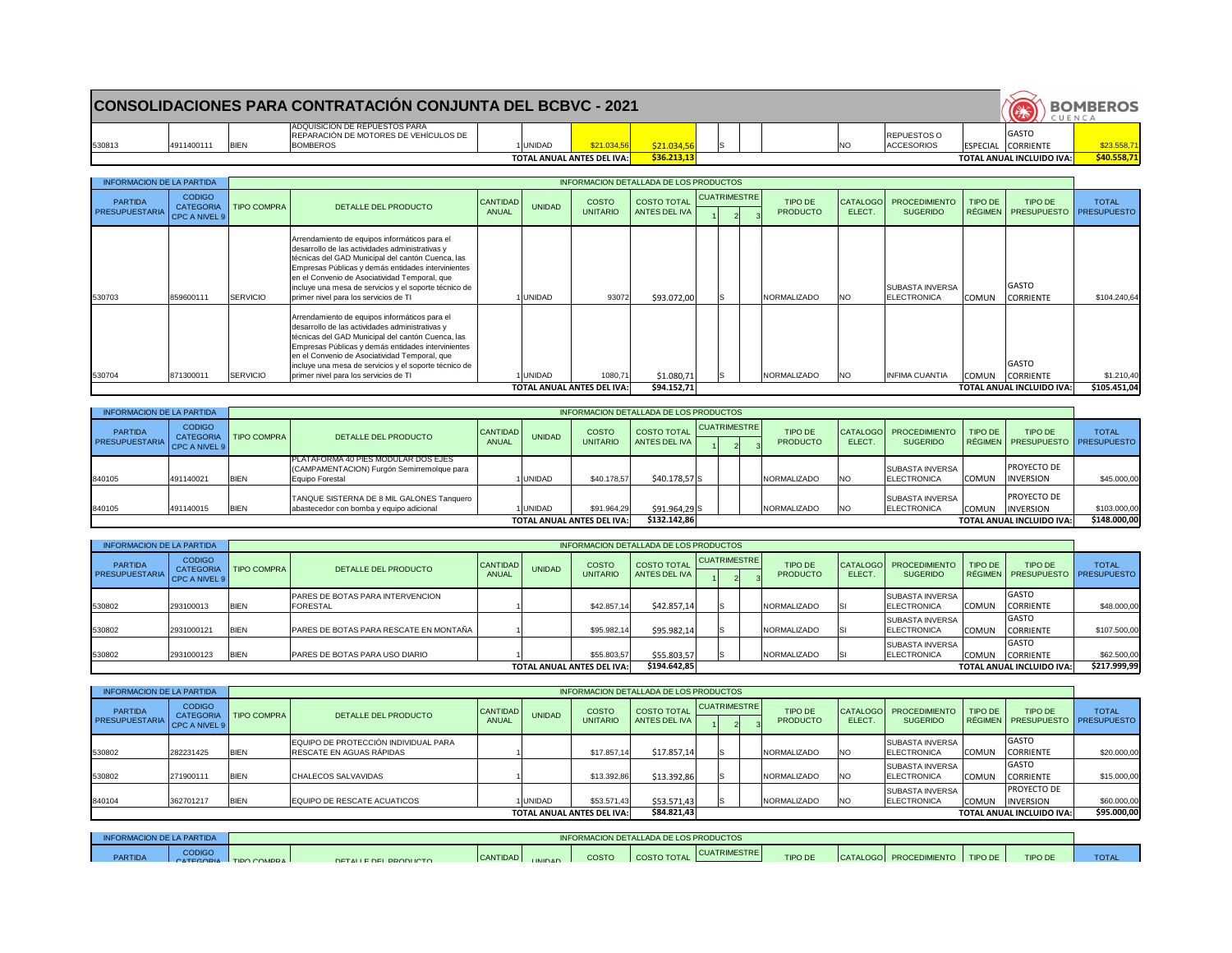|                                                                                                                                                                                                           |                                                                                                                                                                                                                                                                |          | <b>CONSOLIDACIONES PARA CONTRATACIÓN CONJUNTA DEL BCBVC - 2021</b>     |                                   |               |            |            |  |  |  |             |           |                                               |              | CUENCA                                 | <b>BOMBEROS</b> |
|-----------------------------------------------------------------------------------------------------------------------------------------------------------------------------------------------------------|----------------------------------------------------------------------------------------------------------------------------------------------------------------------------------------------------------------------------------------------------------------|----------|------------------------------------------------------------------------|-----------------------------------|---------------|------------|------------|--|--|--|-------------|-----------|-----------------------------------------------|--------------|----------------------------------------|-----------------|
|                                                                                                                                                                                                           | <b>UETALLE DEL PRODUCTO</b><br><b>UATEGURIA   TIPU GUIVIPRA</b><br><b>UINIDAD</b><br>RÉGIMEN   PRESUPUESTO   PRESUPUESTO  <br>PRESUPUESTARIA CPC A NIVEL 9<br><b>ANUAL</b><br>ANTES DEL IVA<br>ELECT.<br><b>UNITARIO</b><br><b>PRODUCTO</b><br><b>SUGERIDO</b> |          |                                                                        |                                   |               |            |            |  |  |  |             |           |                                               |              |                                        |                 |
| 530204                                                                                                                                                                                                    | 891210913                                                                                                                                                                                                                                                      | SERVICIO | SEÑALETICA DE SEGURIDAD Y SALUD<br>OCUPACIONAL EN TODAS LAS ESTACIONES |                                   | <b>UNIDAD</b> | \$6.250,00 | \$6.250,00 |  |  |  | NORMALIZADO | <b>NO</b> | <b>INFIMA CUANTIA</b>                         | <b>COMUN</b> | <b>IGASTO</b><br><b>CORRIENTE</b>      | \$7.000,00      |
| EQUIPOS PARA SISTEMA DE AUTOPROTECCION  <br>840104<br>\$40.178,57<br>\$40.178,57<br>439230318<br><b>BIEN</b><br><b>NORMALIZADO</b><br><b>JDE INCENDIOS PARA ESTACIONES</b><br><b>UNIDAD</b><br><b>INO</b> |                                                                                                                                                                                                                                                                |          |                                                                        |                                   |               |            |            |  |  |  |             |           | <b>ISUBASTA INVERSA</b><br><b>ELECTRONICA</b> | <b>COMUN</b> | <b>PROYECTO DE</b><br><b>INVERSION</b> | \$45.000,00     |
|                                                                                                                                                                                                           |                                                                                                                                                                                                                                                                |          |                                                                        | <b>TOTAL ANUAL ANTES DEL IVA:</b> | \$46.428,57   |            |            |  |  |  |             |           | <b>TOTAL ANUAL INCLUIDO IVA:</b>              | \$52.000,00  |                                        |                 |

| <b>INFORMACION DE LA PARTIDA</b>        |                                                    |                                   |                                                                                   |                                 |               |                                 | INFORMACION DETALLADA DE LOS PRODUCTOS |                     |                                   |              |                                                |              |                                                       |              |
|-----------------------------------------|----------------------------------------------------|-----------------------------------|-----------------------------------------------------------------------------------|---------------------------------|---------------|---------------------------------|----------------------------------------|---------------------|-----------------------------------|--------------|------------------------------------------------|--------------|-------------------------------------------------------|--------------|
| <b>PARTIDA</b><br><b>PRESUPUESTARIA</b> | <b>CODIGO</b><br><b>CATEGORIA</b><br>CPC A NIVEL 9 | <b>TIPO COMPRA</b>                | DETALLE DEL PRODUCTO                                                              | <b>CANTIDAD</b><br><b>ANUAL</b> | <b>UNIDAD</b> | <b>COSTO</b><br><b>UNITARIO</b> | <b>COSTO TOTAL</b><br>ANTES DEL IVA    | <b>CUATRIMESTRE</b> | <b>TIPO DE</b><br><b>PRODUCTO</b> | <b>ELECT</b> | CATALOGO   PROCEDIMIENTO<br><b>SUGERIDO</b>    | TIPO DE      | <b>TIPO DE</b><br>RÉGIMEN   PRESUPUESTO   PRESUPUESTO | <b>TOTAL</b> |
| 531406                                  | 4292100118                                         | <b>IBIEN</b>                      | ADQUISICIÓN DE HERRAMIENTAS PROYECTO DE<br>EQUIPAMIENTO PARA CONTROL DE INCENDIOS |                                 | I UNIDAD.     | 12169,64                        | \$12.169,64                            |                     | NORMALIZADO                       | <b>INO</b>   | <b>ISUBASTA INVERSA</b><br><b>IELECTRONICA</b> | <b>COMUN</b> | <b>GASTO</b><br><b>CORRIENTE</b>                      | \$13.630,00  |
| 840104                                  | 4292100118                                         | <b>BIEN</b>                       | ADQUISICIÓN DE EQUIPOS PROYECTO DE<br>EQUIPAMIENTO PARA CONTROL DE INCENDIOS      |                                 | 1UNIDAD       | 249348,21                       | \$249.348,21                           |                     | NORMALIZADO                       | <b>INO</b>   | <b>SUBASTA INVERSA</b><br><b>ELECTRONICA</b>   | <b>COMUN</b> | <b>GASTO</b><br>CORRIENTE                             | \$279.270,00 |
|                                         |                                                    | <b>TOTAL ANUAL ANTES DEL IVA:</b> | \$261.517,85                                                                      |                                 |               |                                 |                                        |                     | <b>TOTAL ANUAL INCLUIDO IVA:</b>  | \$292.899,99 |                                                |              |                                                       |              |

| INFORMACION DE LA PARTIDA               |                                                    |                    |                                                                                                                        |                          |               |                                 | INFORMACION DETALLADA DE LOS PRODUCTOS |                     |                            |            |                                                 |              |                                                       |              |
|-----------------------------------------|----------------------------------------------------|--------------------|------------------------------------------------------------------------------------------------------------------------|--------------------------|---------------|---------------------------------|----------------------------------------|---------------------|----------------------------|------------|-------------------------------------------------|--------------|-------------------------------------------------------|--------------|
| <b>PARTIDA</b><br><b>PRESUPUESTARIA</b> | <b>CODIGO</b><br><b>CATEGORIA</b><br>CPC A NIVEL 9 | <b>TIPO COMPRA</b> | DETALLE DEL PRODUCTO                                                                                                   | CANTIDAD<br><b>ANUAL</b> | <b>UNIDAD</b> | <b>COSTO</b><br><b>UNITARIO</b> | <b>COSTO TOTAL</b><br>ANTES DEL IVA I  | <b>CUATRIMESTRE</b> | TIPO DE<br><b>PRODUCTO</b> | ELECT.     | CATALOGO   PROCEDIMIENTO  <br><b>SUGERIDO</b>   | TIPO DE      | <b>TIPO DE</b><br>RÉGIMEN   PRESUPUESTO   PRESUPUESTO | <b>TOTAL</b> |
| 840104                                  | 481600124                                          | <b>BIEN</b>        | ISISTEMA DE AIRE DE EMERGENCIA FORESTAL<br>PROYECTO EQUIPAMIENTO PARA CONTROL Y<br>LIQUIDACIÓN DE INCENDIOS FORESTALES |                          | I UNIDAD      | 41964,29                        | \$41.964,29                            |                     | NORMALIZADO                | <b>INO</b> | <b>I</b> SUBASTA INVERSA<br><b>IELECTRONICA</b> | <b>COMUN</b> | PROYECTO DE<br><b>INVERSION</b>                       | \$47.000,00  |
| 840106                                  | 4292100118                                         | <b>BIEN</b>        | ADQUISICION DE HERRAMIENTAS MAYORES<br>PROYECTO EQUIPAMIENTO PARA CONTROL Y<br>LIQUIDACIÓN DE INCENDIOS FORESTALES     |                          | 1 IUNIDAD     | 84821,43                        | \$84.821,43                            |                     | <b>INORMALIZADO</b>        | <b>NO</b>  | <b>I</b> SUBASTA INVERSA<br><b>IELECTRONICA</b> |              | <b>GASTO</b><br>COMUN CORRIENTE                       | \$95.000,00  |
|                                         | <b>TOTAL ANUAL ANTES DEL IVA:</b>                  |                    |                                                                                                                        |                          |               |                                 | \$126.785,72                           |                     |                            |            |                                                 |              | <b>TOTAL ANUAL INCLUIDO IVA:</b>                      | \$142.000,01 |

| <b>INFORMACION DE LA PARTIDA</b>        |                                                    |             |                                                                                                                                  |                                       |               |                                   | INFORMACION DETALLADA DE LOS PRODUCTOS |                     |                                   |                           |                                              |                                  |                                      |                                    |
|-----------------------------------------|----------------------------------------------------|-------------|----------------------------------------------------------------------------------------------------------------------------------|---------------------------------------|---------------|-----------------------------------|----------------------------------------|---------------------|-----------------------------------|---------------------------|----------------------------------------------|----------------------------------|--------------------------------------|------------------------------------|
| <b>PARTIDA</b><br><b>PRESUPUESTARIA</b> | <b>CODIGO</b><br><b>CATEGORIA</b><br>CPC A NIVEL 9 | TIPO COMPRA | <b>DETALLE DEL PRODUCTO</b>                                                                                                      | CANTIDAD <sup> </sup><br><b>ANUAL</b> | <b>UNIDAD</b> | COSTO<br><b>UNITARIO</b>          | <b>COSTO TOTAL</b><br>ANTES DEL IVA    | <b>CUATRIMESTRE</b> | <b>TIPO DE</b><br><b>PRODUCTO</b> | <b>CATALOGO</b><br>ELECT. | PROCEDIMIENTO<br><b>SUGERIDO</b>             | <b>TIPO DE</b><br><b>RÉGIMEN</b> | <b>TIPO DE</b><br><b>PRESUPUESTO</b> | <b>TOTAL</b><br><b>PRESUPUESTO</b> |
| 530802                                  | 282231422                                          | <b>BIEN</b> | <b>EQUIPO DE PROTECCION PERSONAL PARA</b><br>COMBATE DE INCENDIOS FORESTALES<br>CHAQUETA, CUBRE PANTALON)<br>PERSONALIZADO BCBVC |                                       | I UNIDAD      | 178125                            | \$178.125,00                           | IS.                 | NORMALIZADO                       | <b>NO</b>                 | <b>SUBASTA INVERSA</b><br><b>ELECTRONICA</b> | <b>COMUN</b>                     | GASTO<br><b>CORRIENTE</b>            | \$199.500,00                       |
| 530802                                  | 264200011                                          | <b>BIEN</b> | <b>GUANTES PARA INTEVENCION FORESTAL</b>                                                                                         |                                       | I UNIDAD      | 10044,64                          | \$10.044,64                            |                     | NORMALIZADO                       | <b>NO</b>                 | <b>SUBASTA INVERSA</b><br>ELECTRONICA        | <b>COMUN</b>                     | <b>GASTO</b><br><b>CORRIENTE</b>     | \$11.250,00                        |
| 530802                                  | 369700017                                          | <b>BIEN</b> | CASCOS DE BOMBERO FORESTAL (INCLUYE<br>MONOGAFAS, LINTERNA, REGILLA FACIAL)                                                      |                                       | I UNIDAD      | 108723,21                         | \$108.723,21                           |                     | NORMALIZADO                       | <b>NO</b>                 | <b>SUBASTA INVERSA</b><br><b>ELECTRONICA</b> | <b>COMUN</b>                     | <b>GASTO</b><br><b>CORRIENTE</b>     | \$121.770,00                       |
| 530802                                  | 282335025                                          | <b>BIEN</b> | EQUIPO DE PROTECCION INDIVIDUAL PARA<br>EXPOSICION A FUEGO ESTRUCTURAL<br>(CHAQUETON Y PANTALÓN)                                 |                                       | I UNIDAD      | 175892,86                         | \$175.892,86                           | IS.                 | NORMALIZADO                       | <b>NO</b>                 | <b>SUBASTA INVERSA</b><br><b>ELECTRONICA</b> | <b>COMUN</b>                     | <b>GASTO</b><br><b>CORRIENTE</b>     | \$197.000,00                       |
| 530802                                  | 392150112                                          | <b>BIEN</b> | MOCHILA FORESTAL (FULL PACK DE<br>TRASPORTE)                                                                                     |                                       | I UNIDAD      | 71839,29                          | \$71.839,29                            | IS.                 | NORMALIZADO                       | <b>NO</b>                 | <b>SUBASTA INVERSA</b><br><b>ELECTRONICA</b> | <b>COMUN</b>                     | <b>GASTO</b><br><b>CORRIENTE</b>     | \$80.460,00                        |
| 530802                                  | 271600112                                          | <b>BIEN</b> | REFUGIO FORESTAL (CONDICIONES DE<br>AUTOPORTECCION)                                                                              |                                       | I UNIDAD      | 84375                             | \$84.375,00                            |                     | NORMALIZADO                       | <b>NO</b>                 | <b>SUBASTA INVERSA</b><br><b>ELECTRONICA</b> | <b>COMUN</b>                     | <b>GASTO</b><br><b>CORRIENTE</b>     | \$94.500,00                        |
| 530802                                  | 282330911                                          | <b>BIEN</b> | ROPA DE TRABAJO IGNIFUGO PARA PERSONAL<br>OPERATIVO ESTACION (PANTALON, CAMISA CON<br>OGOTIPOS PERSONALIZADOS) NORMADOS          |                                       | 1UNIDAD       | 142500                            | \$142.500,00                           | IS.                 | NORMALIZADO                       | <b>NO</b>                 | <b>SUBASTA INVERSA</b><br>ELECTRONICA        | <b>COMUN</b>                     | <b>GASTO</b><br><b>CORRIENTE</b>     | \$159.600,00                       |
| 530802                                  | 282330911                                          | <b>BIEN</b> | ROPA INTERIOR IGNIFUGA (PANTALON<br>CAMISETA, CALCETINES)                                                                        |                                       | I UNIDAD      | 61250                             | \$61.250,00                            |                     | NORMALIZADO                       | <b>NO</b>                 | <b>SUBASTA INVERSA</b><br><b>ELECTRONICA</b> | <b>COMUN</b>                     | <b>GASTO</b><br><b>CORRIENTE</b>     | \$68.600,00                        |
| 530802                                  | 282231422                                          | <b>BIEN</b> | OVEROL PERSONALIZADO BCBVC (ROPA DE<br>TRABAJO)                                                                                  |                                       | I UNIDAD      | 79553,57                          | \$79.553,57                            | IS                  | NORMALIZADO                       | <b>NO</b>                 | <b>SUBASTA INVERSA</b><br><b>ELECTRONICA</b> | <b>COMUN</b>                     | <b>GASTO</b><br>CORRIENTE            | \$89.100,00                        |
|                                         |                                                    |             |                                                                                                                                  |                                       |               | <b>TOTAL ANUAL ANTES DEL IVA:</b> | $\overline{\}$ \$912.303,57            |                     |                                   |                           |                                              |                                  | <b>TOTAL ANUAL INCLUIDO IVA:</b>     | \$1.021.780,00                     |

| <b>INFORMACION DE LA PARTIDA</b>        |                                  |                    |                      |                            |               |                          | INFORMACION DETALLADA DE LOS PRODUCTOS |                     |                            |                                   |                                       |         |                                                       |              |
|-----------------------------------------|----------------------------------|--------------------|----------------------|----------------------------|---------------|--------------------------|----------------------------------------|---------------------|----------------------------|-----------------------------------|---------------------------------------|---------|-------------------------------------------------------|--------------|
| <b>PARTIDA</b><br><b>PRESUPUESTARIA</b> | <b>CODIGO</b><br><b>ATEGORIA</b> | <b>TIPO COMPRA</b> | DETALLE DEL PRODUCTO | CANTIDAD  <br><b>ANUAL</b> | <b>UNIDAD</b> | COSTO<br><b>UNITARIC</b> | <b>COSTO TOTAL</b><br>ANTES DEL IVA    | <b>CUATRIMESTRE</b> | TIPO DE<br><b>PRODUCTO</b> | <b>ICATALOGOI</b><br><b>ELECT</b> | JI PROCEDIMIENTO L<br><b>SUGERIDO</b> | TIPO DE | <b>TIPO DE</b><br>RÉGIMEN   PRESUPUESTO   PRESUPUESTO | <b>TOTAL</b> |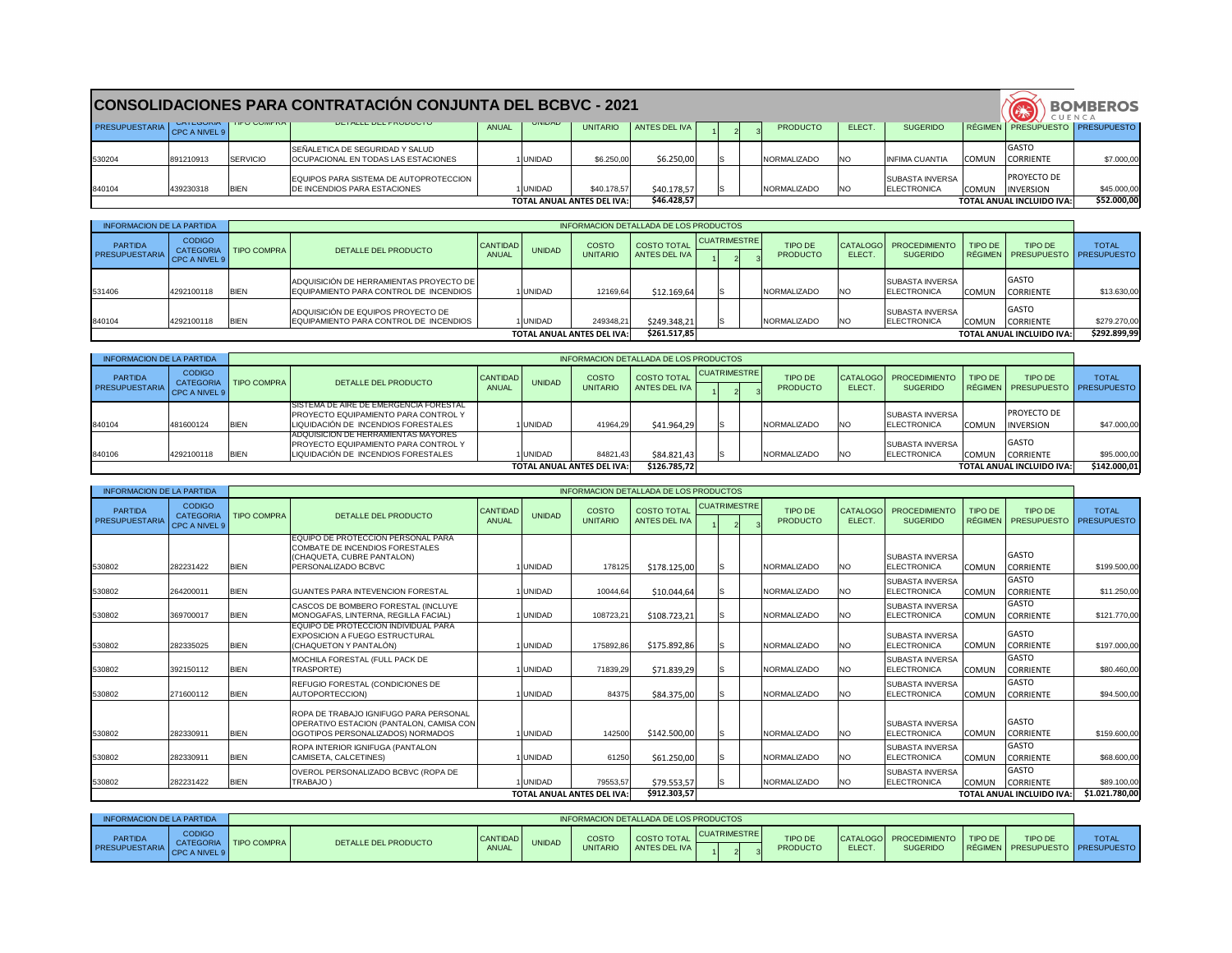|        |            |             | <b>CONSOLIDACIONES PARA CONTRATACIÓN CONJUNTA DEL BCBVC - 2021</b>                    |               |                                   |                |  |                     |           |                                                              | <b>CENTS</b>                     | <b>BOMBEROS</b><br>CUENCA |
|--------|------------|-------------|---------------------------------------------------------------------------------------|---------------|-----------------------------------|----------------|--|---------------------|-----------|--------------------------------------------------------------|----------------------------------|---------------------------|
| 530802 | 271201311  | <b>BIEN</b> | <b>TOALLA REFRESCANTE PARA ALIVIO</b><br>NSTANTANEO                                   | <b>UNIDAD</b> | \$4.821,43                        | $$4.821,43$ S  |  | NORMALIZADO         | NO.       | <b>INFIMA CUANTIA</b><br><b>COMUN</b>                        | GASTO<br><b>CORRIENTE</b>        | \$5.400,00                |
| 530802 | 282380011  | <b>BIEN</b> | PROTECCION NASO BUCAL IGNIFUGO<br>(BANDANA)                                           | <b>UNIDAD</b> | \$15.267,86                       | $$15.267,86$ S |  | NORMALIZADO         | NO.       | <b>SUBASTA INVERSA</b><br><b>ELECTRONICA</b><br>COMUN        | <b>GASTO</b><br><b>CORRIENTE</b> | \$17.100,00               |
| 530802 | 282380022  | <b>BIEN</b> | PAÑOLETA REFRESCANTE PARA EL CONTROL<br>DE ESTRÉS TERMICO                             | <b>UNIDAD</b> | \$4.285,71                        | $$4.285,71$ S  |  | NORMALIZADO         | NO.       | <b>INFIMA CUANTIA</b><br>COMUN                               | <b>GASTO</b><br><b>CORRIENTE</b> | \$4.800,00                |
| 530802 | 292100011  | <b>BIEN</b> | PROTECCION PARA LAS ARTICULACIONES DE<br>RODILLAS (Rodilleras de Gel para Grupo USAR) | <b>UNIDAD</b> | \$4.464,29                        | $$4.464,29$ S  |  | <b>INORMALIZADO</b> | NO.       | <b>IINFIMA CUANTIA</b><br>COMUN                              | <b>GASTO</b><br><b>CORRIENTE</b> | \$5.000,00                |
| 530802 | 392150112  | <b>BIEN</b> | MOCHILAS TÁCTICAS PARA GRUPO USAR                                                     | <b>UNIDAD</b> | \$8.035,71                        | $$8.035,71$ S  |  | NORMALIZADO         | <b>NO</b> | <b>SUBASTA INVERSA</b><br><b>ELECTRONICA</b><br><b>COMUN</b> | <b>GASTO</b><br><b>CORRIENTE</b> | \$9.000,00                |
| 530802 | 392150112  | <b>BIEN</b> | MOCHILA DE HIDRATACIÓN PARA PERSONAL DE<br><b>OPERACIONES</b>                         | <b>UNIDAD</b> | \$14.285,71                       | $$14.285,71$ S |  | NORMALIZADO         | <b>NO</b> | <b>SUBASTA INVERSA</b><br><b>ELECTRONICA</b><br>COMUN        | <b>GASTO</b><br><b>CORRIENTE</b> | \$16.000,00               |
| 530826 | 3529010911 | <b>BIEN</b> | INSUMOS TÁCTICOS PARA GRUPO USAR (KIT<br>PARA EL CONTROL DE HEMORRAGIAS)              | <b>UNIDAD</b> | \$23.214,29                       | $$23.214,29$ S |  | NORMALIZADO         | NO.       | <b>SUBASTA INVERSA</b><br><b>ELECTRONICA</b><br><b>COMUN</b> | <b>GASTO</b><br><b>CORRIENTE</b> | \$26.000,00               |
| 531403 | 381401012  | <b>BIEN</b> | CATRES O CAMAS PORTABLES CAMPAMENTOS<br><b>GRUPO BREC</b>                             | <b>UNIDAD</b> | \$3.750,00                        | $$3.750,00$ S  |  | NORMALIZADO         | <b>NO</b> | <b>INFIMA CUANTIA</b><br><b>COMUN</b>                        | <b>GASTO</b><br><b>CORRIENTE</b> | \$4.200,00                |
|        |            |             |                                                                                       |               | <b>TOTAL ANUAL ANTES DEL IVA:</b> | \$78.125,00    |  |                     |           |                                                              | <b>TOTAL ANUAL INCLUIDO IVA:</b> | \$87.500,00               |

| <b>INFORMACION DE LA PARTIDA</b>        |                                                    |                    |                                                                                                                 |                          |               |                                 | INFORMACION DETALLADA DE LOS PRODUCTOS |                     |  |                            |                                 |                                                |              |                                                |              |
|-----------------------------------------|----------------------------------------------------|--------------------|-----------------------------------------------------------------------------------------------------------------|--------------------------|---------------|---------------------------------|----------------------------------------|---------------------|--|----------------------------|---------------------------------|------------------------------------------------|--------------|------------------------------------------------|--------------|
| <b>PARTIDA</b><br><b>PRESUPUESTARIA</b> | <b>CODIGO</b><br><b>CATEGORIA</b><br>CPC A NIVEL 9 | <b>TIPO COMPRA</b> | DETALLE DEL PRODUCTO                                                                                            | <b>CANTIDAD</b><br>ANUAL | <b>UNIDAD</b> | <b>COSTO</b><br><b>UNITARIO</b> | <b>COSTO TOTAL</b><br>ANTES DEL IVA    | <b>CUATRIMESTRE</b> |  | TIPO DE<br><b>PRODUCTO</b> | <b>CATALOGO</b><br><b>ELECT</b> | <b>PROCEDIMIENTO</b><br><b>SUGERIDO</b>        | TIPO DE      | TIPO DE<br>RÉGIMEN   PRESUPUESTO   PRESUPUESTO | <b>TOTAL</b> |
| 840104                                  | 439310015                                          | <b>BIEN</b>        | ADQUISICIÓN DE MAQUINAS DE HUMO PARA<br>EJERCICIOS DE ENTRENAMIENTO                                             |                          | I UNIDAD.     | \$8.928,57                      | $$8.928,57$ S                          |                     |  | NORMALIZADO                | <b>NO</b>                       | <b>ISUBASTA INVERSA</b><br><b>IELECTRONICA</b> | COMUN        | <b>PROYECTO DE</b><br><b>INVERSION</b>         | \$10.000,00  |
| 840104                                  | 429213613                                          | <b>BIEN</b>        | EQUIPO PARA ENTRENAMIENTO CON FUEGO<br>REAL                                                                     |                          | I UNIDAD      | \$16.071,43                     | $$16.071,43$ S                         |                     |  | NORMALIZADO                | <b>NO</b>                       | <b>SUBASTA INVERSA</b><br><b>IELECTRONICA</b>  | <b>COMUN</b> | <b>PROYECTO DE</b><br><b>INVERSION</b>         | \$18.000,00  |
| 840104                                  | 442320915                                          | <b>BIEN</b>        | ICORTADORES ELECTRICOS DE ANILLO DE<br>DIFERENTES MATERIALES EN ATRAPAMIENTO<br>DE DEDOS                        |                          | I UNIDAD      | \$6.696,43                      | \$6.696,43                             |                     |  | NORMALIZADO                | <b>NO</b>                       | <b>SUBASTA INVERSA</b><br><b>IELECTRONICA</b>  | <b>COMUN</b> | <b>PROYECTO DE</b><br><b>INVERSION</b>         | \$7.500,00   |
| 840104                                  | 4292100118                                         | <b>BIEN</b>        | <b>IEQUIPOS PARA CONTROL Y OBTURACION</b><br>IPROVISIONAL DE DERRAMES DE FLUIDOS<br>INFLAMABLES Y GASES TÓXICOS |                          | I UNIDAD      | \$17.857,14                     | $$17.857,14$ S                         |                     |  | NORMALIZADO                | <b>INO</b>                      | <b>ISUBASTA INVERSA</b><br><b>ELECTRONICA</b>  | <b>COMUN</b> | <b>PROYECTO DE</b><br><b>INVERSION</b>         | \$20.000,00  |
|                                         | <b>TOTAL ANUAL ANTES DEL IVA:</b>                  |                    |                                                                                                                 |                          |               |                                 | \$49.553,57                            |                     |  |                            |                                 |                                                |              | <b>TOTAL ANUAL INCLUIDO IVA:</b>               | \$55.500,00  |

| <b>INFORMACION DE LA PARTIDA</b>        |                                                    |                    |                                                                                           |                          |               |                                 | INFORMACION DETALLADA DE LOS PRODUCTOS |                     |  |                                   |              |                                               |              |                                                |              |
|-----------------------------------------|----------------------------------------------------|--------------------|-------------------------------------------------------------------------------------------|--------------------------|---------------|---------------------------------|----------------------------------------|---------------------|--|-----------------------------------|--------------|-----------------------------------------------|--------------|------------------------------------------------|--------------|
| <b>PARTIDA</b><br><b>PRESUPUESTARIA</b> | <b>CODIGO</b><br><b>CATEGORIA</b><br>CPC A NIVEL 9 | <b>TIPO COMPRA</b> | DETALLE DEL PRODUCTO                                                                      | CANTIDAD<br><b>ANUAL</b> | <b>UNIDAD</b> | <b>COSTO</b><br><b>UNITARIO</b> | <b>COSTO TOTAL</b><br>ANTES DEL IVA    | <b>CUATRIMESTRE</b> |  | <b>TIPO DE</b><br><b>PRODUCTO</b> | <b>ELECT</b> | CATALOGO   PROCEDIMIENTO<br><b>SUGERIDO</b>   | TIPO DE      | TIPO DE<br>RÉGIMEN   PRESUPUESTO   PRESUPUESTO | <b>TOTAL</b> |
| 530802                                  | 446402016                                          | <b>BIEN</b>        | ICUERDA DE SEGURIDAD PERSONAL 11MM                                                        |                          | <b>UNIDAD</b> | 839,29                          | \$839,29                               |                     |  | NORMALIZADO                       | <b>NO</b>    | <b>IINFIMA CUANTIA</b>                        | COMUN        | <b>GASTO</b><br><b>CORRIENTE</b>               | \$940,00     |
| 530802                                  | 267300911                                          | <b>BIEN</b>        | <b>ARNES INTEGRAL</b>                                                                     |                          | <b>UNIDAD</b> | 23214,29                        | \$23.214,29                            |                     |  | NORMALIZADO                       | NO.          | <b>ISUBASTA INVERSA</b><br><b>ELECTRONICA</b> | <b>COMUN</b> | IGASTO<br><b>CORRIENTE</b>                     | \$26.000,00  |
| 530802                                  | 282500037                                          | <b>BIEN</b>        | GUANTES PARA INTEVENCION EN ALTURAS<br>(USO DE CUERDAS)                                   |                          | 1 IUNIDAD I   | 15714.29                        | \$15.714,29                            |                     |  | NORMALIZADO                       | <b>INO</b>   | <b>SUBASTA INVERSA</b><br><b>IELECTRONICA</b> | <b>COMUN</b> | <b>GASTO</b><br><b>CORRIENTE</b>               | \$17.600,00  |
| 840104                                  | 446402016                                          | <b>BIEN</b>        | ADQUISICIÓN DE KITS DE RESCATE PROYECTO<br><b>DE EQUIPAMIENTO PARA TRABAJO EN ALTURAS</b> |                          | <b>UNIDAD</b> | 58464,29                        | \$58.464,29                            |                     |  | NORMALIZADO                       | <b>NO</b>    | <b>ISUBASTA INVERSA</b><br>ELECTRONICA        | <b>COMUN</b> | PROYECTO DE<br><b>INVERSION</b>                | \$65.480,00  |
|                                         | <b>TOTAL ANUAL ANTES DEL IVA:</b>                  |                    |                                                                                           |                          |               |                                 | \$98.232,16                            |                     |  |                                   |              |                                               |              | <b>TOTAL ANUAL INCLUIDO IVA:</b>               | \$110.020,02 |

| <b>INFORMACION DE LA PARTIDA</b>        |                                                    |                    |                                                                                |                   |               |                                 | INFORMACION DETALLADA DE LOS PRODUCTOS |                     |                            |                           |                                         |              |                                                |              |
|-----------------------------------------|----------------------------------------------------|--------------------|--------------------------------------------------------------------------------|-------------------|---------------|---------------------------------|----------------------------------------|---------------------|----------------------------|---------------------------|-----------------------------------------|--------------|------------------------------------------------|--------------|
| <b>PARTIDA</b><br><b>PRESUPUESTARIA</b> | <b>CODIGO</b><br><b>CATEGORIA</b><br>CPC A NIVEL 9 | <b>TIPO COMPRA</b> | DETALLE DEL PRODUCTO                                                           | CANTIDAD<br>ANUAL | <b>UNIDAD</b> | <b>COSTO</b><br><b>UNITARIO</b> | <b>COSTO TOTAL</b><br>ANTES DEL IVA    | <b>CUATRIMESTRE</b> | TIPO DE<br><b>PRODUCTO</b> | <b>CATALOGO</b><br>ELECT. | <b>PROCEDIMIENTO</b><br><b>SUGERIDO</b> | TIPO DE      | TIPO DE<br>RÉGIMEN   PRESUPUESTO   PRESUPUESTO | <b>TOTAL</b> |
| 530802                                  | 3697000128                                         | <b>BIEN</b>        | CASCO DE PROTECCION, OPERACIONES DE<br><b>IEQUIPO DE CORTE</b>                 |                   | 1 UNIDAD      | 245,54                          | \$245,54                               |                     | NORMALIZADO                | <b>NO</b>                 | <b>INFIMA CUANTIA</b>                   | COMUN        | <b>GASTO</b><br><b>CORRIENTE</b>               | \$275,00     |
| 530802                                  | 2822113111                                         | <b>BIEN</b>        | PANTALON DE PROTECCION OPERACIÓN CON<br><b>IEQUIPOS DE CORTE</b>               |                   | I UNIDAD.     | 3285,71                         | \$3.285,71                             |                     | NORMALIZADO                | <b>NO</b>                 | <b>INFIMA CUANTIA</b>                   | COMUN        | <b>GASTO</b><br><b>CORRIENTE</b>               | \$3.680,00   |
| 530803                                  | 333800211                                          | <b>BIEN</b>        | ADQUISICIÓN DE LUBRICANTES PROYECTO DE<br><b>IEQUIPAMIENTO BRIF</b>            |                   | I UNIDAD      | 937,5                           | \$937,50                               |                     | NORMALIZADO                | <b>NO</b>                 | <b>INFIMA CUANTIA</b>                   | COMUN        | <b>GASTO</b><br><b>CORRIENTE</b>               | \$1.050,00   |
| 530811                                  | 362701216                                          | <b>BIEN</b>        | ADQUISICIÓN DE BIDONES DE COMBUSTIBLE<br><b>PROYECTO DE EQUIPAMIENTO BRIF</b>  |                   | I UNIDAD      | 937,5                           | \$937,50                               |                     | NORMALIZADO                | <b>NO</b>                 | <b>INFIMA CUANTIA</b>                   | COMUN        | <b>GASTO</b><br><b>CORRIENTE</b>               | \$1.050,00   |
| 530813                                  | 442530011                                          | <b>BIEN</b>        | ADQUISICIÓN DE REPUESTOS Y ACCESORIOS<br><b>IPROYECTO DE EQUIPAMIENTO BRIF</b> |                   | 1 UNIDAD      | 3614,73                         | \$3.614,73                             |                     | <b>INORMALIZADO</b>        | <b>NO</b>                 | <b>IINFIMA CUANTIA</b>                  | <b>COMUN</b> | <b>GASTO</b><br><b>CORRIENTE</b>               | \$4.048,50   |